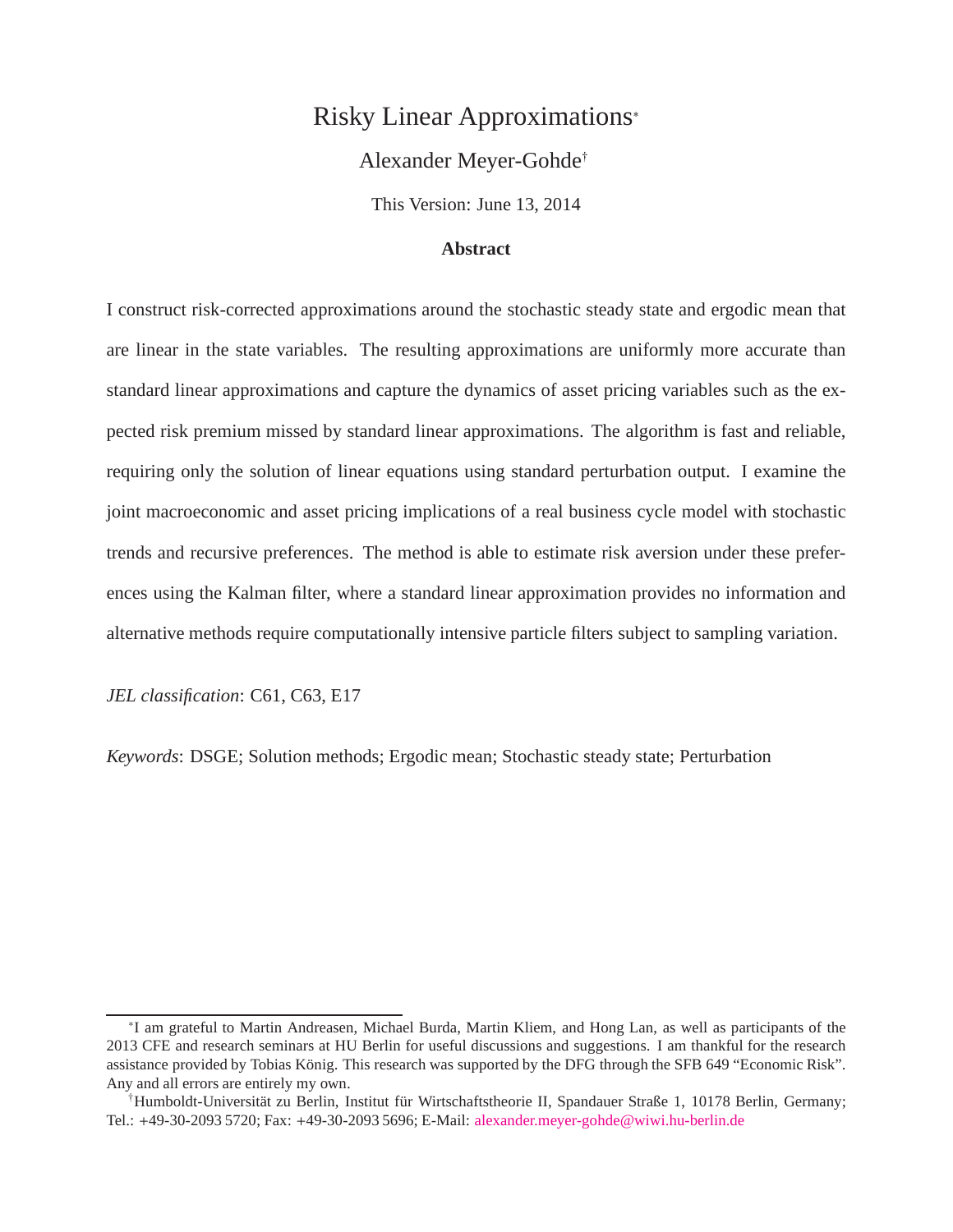# **1 Introduction**

What are the effects of small shock realizations in economies subject to risk? There is a growing consensus that standard linear approximations around the deterministic steady state are insufficient to address this question satisfactorily in a variety of settings, such as for conditional asset pricing, under recursive utility, for welfare comparisons, etc., where precautionary motives play a significant role in economic decision making. The reason is simple, standard linear approximations around the deterministic steady state are certainty equivalent, that is, they are impervious to risk, the moments of the distribution of exogenous shocks.[1](#page-1-0)

I reconcile the linear framework with risk by constructing approximations that are linear in states but that account for risk in the points and slopes used to construct the linear approximation; I call these risky linear approximations.<sup>[2](#page-1-1)</sup> I construct two different approximations, one around the stochastic steady state and one around the ergodic mean. The method can be used profitably in estimation. Due to the linearity in states and under the assumption of normally distributed shocks, the Kalman filter is operational for the risky linear approximation. I find the risky linear Kalman filter approxi-mation is as equally successful as standard perturbation particle filter<sup>[3](#page-1-2)</sup> estimation—both state space and nonlinear moving average<sup>[4](#page-1-3)</sup>—in identifying parameters outside the reach of standard linear approximations. The advantage, then, is that the risky linear approximation, by employing the Kalman filter, is several orders of magnitude faster and is not subject to the sampling variation that the parti-

<span id="page-1-0"></span><sup>&</sup>lt;sup>1</sup>Kim and Kim (2003) provide an insightful example, where blind application of linear approximations leads to the spurious results that autarky is to be preferred over risk sharing given risk averse utility.

<span id="page-1-1"></span> $2$ I construct only risky linear approximations and not second, third, or higher order risky approximations as standard DSGE perturbations, see, e.g., Jin and Judd (2002), provide the appropriate, in the sense of Taylor's theorem, local polynomial approximation fo the policy function using derivatives calculated at the deterministic steady state. The risky linear approximation I derive uses some derivatives from a given order and discards others. This price is worth paying for maintaining linearity in states, which resuscitates the linear toolbox of DSGE analysis including the Kalman filter for estimation, while incorporating the nonlinearities associated with risk. It is less clear what the gain over a standard perturbation would be for higher order risky approximations.

<span id="page-1-2"></span><sup>&</sup>lt;sup>3</sup>See Fernández-Villaverde and Rubio-Ramírez (2007) and Fernández-Villaverde, Guerrón-Quintana, Rubio-Ramírez, and Uribe (2011) for details on particle filtering in DSGE models as well as applications to risk.

<span id="page-1-3"></span><sup>&</sup>lt;sup>4</sup>See Jin and Judd (2002), Schmitt-Grohé and Uribe (2004), Kim, Kim, Schaumburg, and Sims (2008), Lombardo (2010) and Lan and Meyer-Gohde (2013c)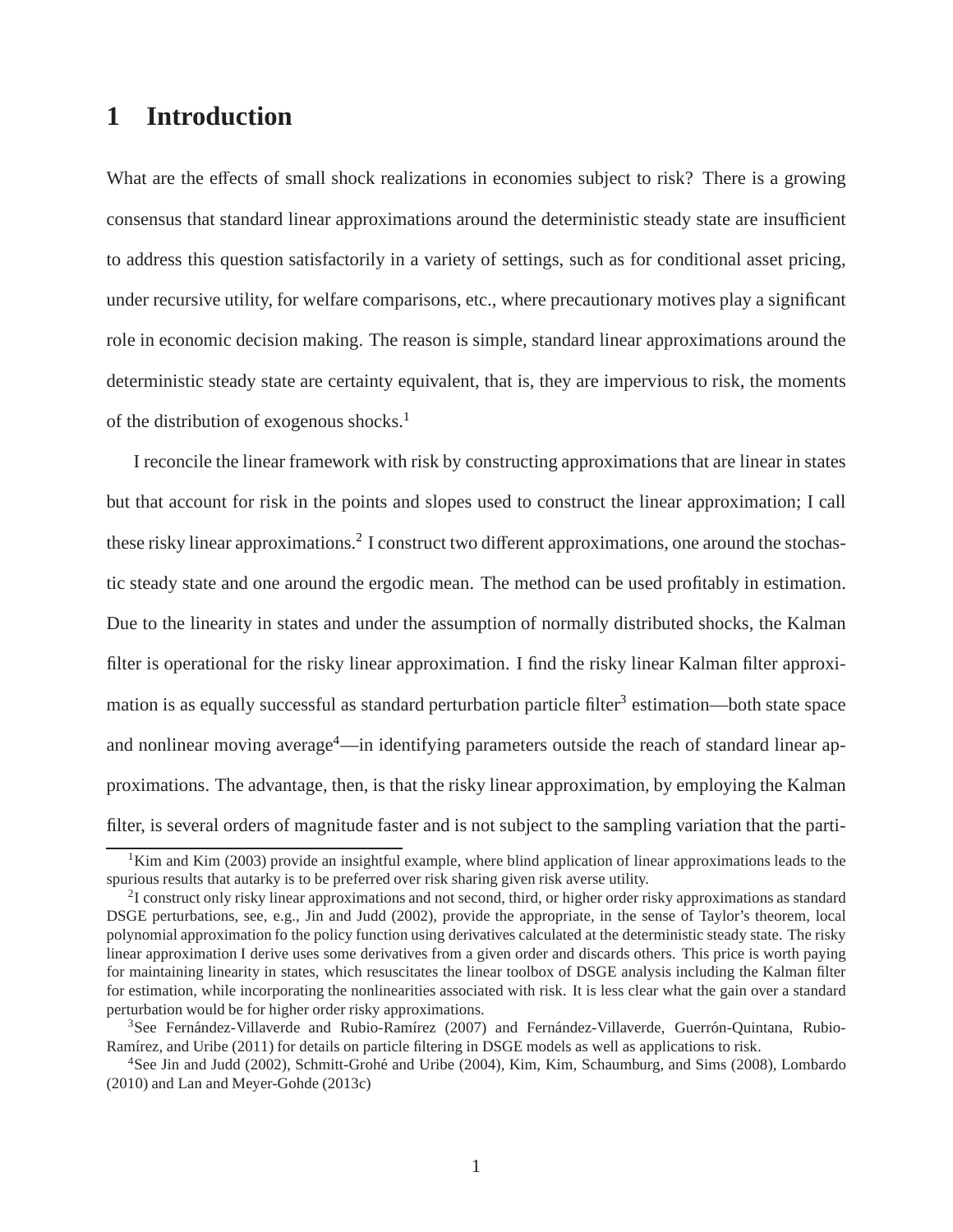cle filter faces when identification is weak.

I apply the method to a real business cycle model with risk sensitive, using Epstein and Zin (1989) and Weil (1990) recursive preferences, and long run risk following Bansal and Yaron (2004). The risky linear approximations match the stochastic steady state, ergodic mean, and impulse re-sponses reported in previous nonlinear studies.<sup>[5](#page-2-0)</sup> I assess the accuracy of the resulting linear in state variables approximation using Euler equation errors and find that the risky linear approximation displays a uniform improvement over the standard linear approximation. As risk plays a greater role—i.e., risk aversion is increased—the risky linear approximation demonstrates accuracy in the vicinity of the stochastic steady state and ergodic mean that is comparable to second and third order perturbations. I find that US post war data on consumption, output, and the risk premium leads the likelihood function to favor higher levels of risk aversion with the posterior mode at about 30. The likelihood function, however, is rather flat in this dimension and fully nonlinear approximations employing the particle filter suffer from sampling variation that impedes reliable inference; for standard linear approximations, the likelihood function is entirely flat in the dimension of risk aversion and the posterior is identical to the prior.

The method I propose here is not the first method to employ a risk correction as opposed to a standard nonlinear method (higher order perturbation or global solution method such as projection),[6](#page-2-1) but it is different in two important respects. First, it is the first method to work solely with derivative information from a standard perturbation and known moments of the exogenous process—no reevaluation of derivatives or recalculation of policy rules are required to construct the approximation. The

<span id="page-2-0"></span> $5$ The stochastic steady state derived here is identical to that of Lan and Meyer-Gohde (2013b), the ergodic mean identical to that of Lan and Meyer-Gohde (2013a) and Andreasen, Fernández-Villaverde, and Rubio-Ramírez (2013), and the impulse responses to those that would result from the method of Lan and Meyer-Gohde (2013c)

<span id="page-2-1"></span> $6$ Kim and Kim (2003) as well as Collard and Juillard (2001b) and Collard and Juillard (2001a) are early DSGE bias reduction or risk correction techniques. Coeurdacier, Rey, and Winant (2011) uses a second order approximation to the equilibrium conditions to solve for the stochastic steady state in a portfolio problem, de Groot (2013) extends this to general settings as a matrix quadratic problem. Juillard (2011) and Kliem and Uhlig (2013) use iterative techniques, solving for implied stochastic steady states given an approximated solution and then recalculating the approximation at the new implied stochastic steady state. Evers (2012) solves for the stochastic steady state implied by a risk perturbation of the equilibrium conditions and then solves for a perturbation in the states of these perturbed equilibrium conditions.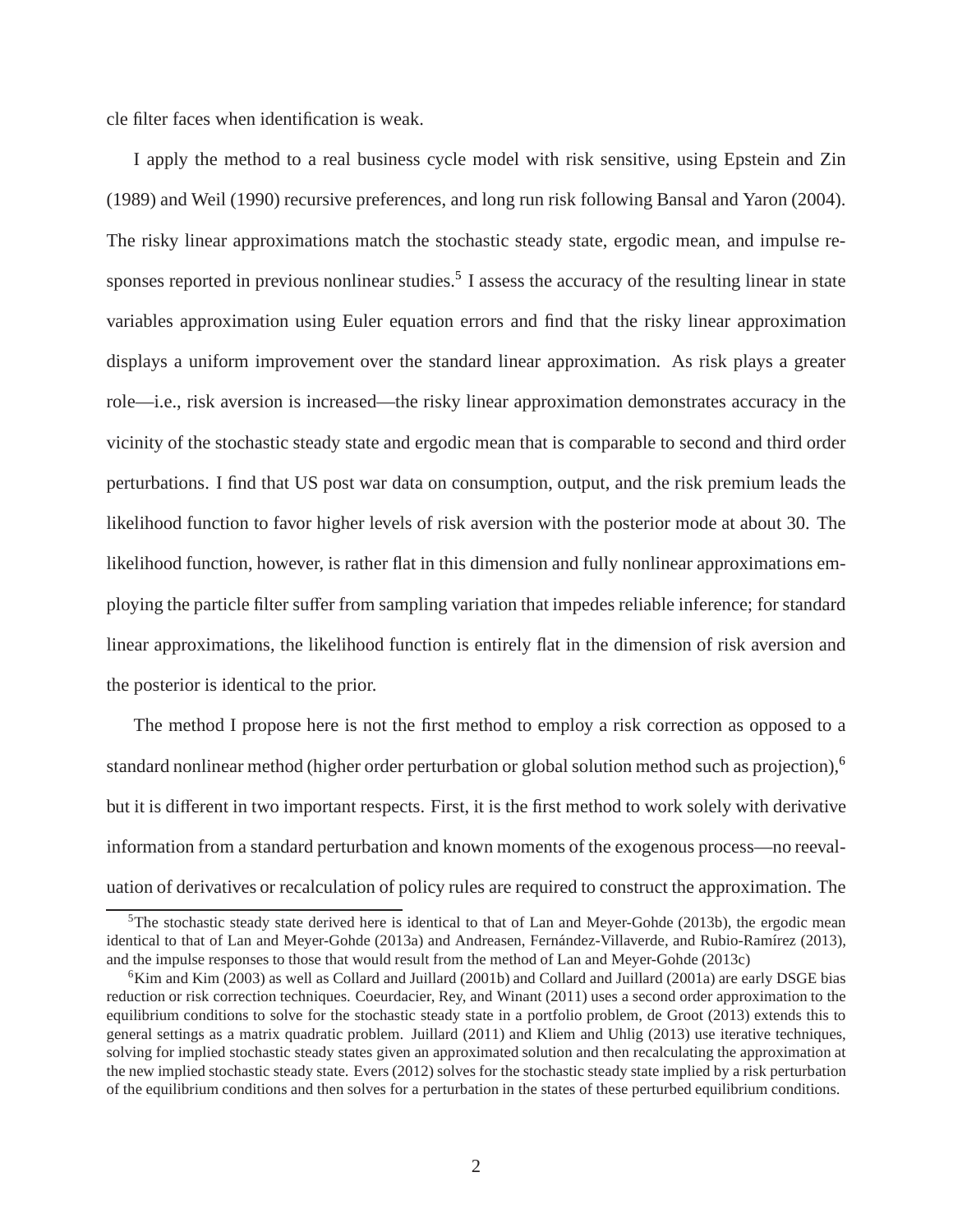resulting equations are linear in the unknown coefficients of my approximation entirely avoiding fix point or other recursive algorithms with unknown convergence properties. Second, my approximation allows for the approximation around the ergodic mean as well as around the stochastic steady state—competing methods can provide only the latter. Both of these two features are accomplished by working implicitly with the unknown policy function instead of the model equilibrium conditions.

The remainder of the paper is organized as follows. In section [2,](#page-3-0) I lay out the model class and assumptions underlying the local, risk corrected procedure behind risky linear approximation. I proceed to derive the risky linear approximations in section [3.](#page-9-0) In section [4,](#page-16-0) I derive the real business cycle model with recursive preferences and long run risk. I analyze two calibrated versions of the real business cycle model in terms of accuracy in section [5.](#page-19-0) In section [6,](#page-22-0) I assess the likelihood properties of the risky linear approximation relative to particle filters and standard linearizations and estimate risk aversion and long run risk using post war US data in section [6.](#page-22-0) Section [7](#page-29-0) concludes.

# <span id="page-3-0"></span>**2 DSGE Model: Assumptions and Local Approximation**

I begin by introducing a general class of models, a system of nonlinear second order expectational difference equations.

# **2.1 Model Class**

<span id="page-3-3"></span>I will analyze a family of discrete-time rational expectations models given by

$$
(1) \qquad \qquad 0 = E_t[f(y_{t+1}, y_t, y_{t-1}, \sigma \varepsilon_t)]
$$

 $f: \mathbb{R}^{n_y} \times \mathbb{R}^{n_y} \times \mathbb{R}^{n_e} \to \mathbb{R}^{n_y}$  is a  $n_y$ -dimensional vector-valued function collecting the equilibrium conditions that describe the model;  $y_t \in \mathbb{R}^{n_y}$  is the vector of  $n_y$  endogenous and exogenous variables;<sup>[7](#page-3-1)</sup> and  $\varepsilon_t \in \mathbb{R}^{n_e}$  the vector of  $n_e$  exogenous shocks,<sup>[8](#page-3-2)</sup> where  $n_y$  and  $n_e$  are positive integers  $(n_y, n_e \in \mathbb{N})$ .

<span id="page-3-1"></span><sup>&</sup>lt;sup>7</sup>As well as subsidiary definitions to bring a model into the form of [\(1\)](#page-3-3). For the model of the paper here, this requires the definition of  $U_t^e \doteq E_t [U_{t+1}]$  and  $M_t^e \doteq E_t [M_{t+1}]$ , to capture the nonlinearities over the conditional expectations while conforming to the class in [\(1\)](#page-3-3).

<span id="page-3-2"></span><sup>&</sup>lt;sup>8</sup>This model class encompasses competitive equilibria and dynamic programming problems, as well as models with finitely many heterogenous agents, see Judd and Mertens (2012). Nonlinearity or serial correlation in exogenous pro-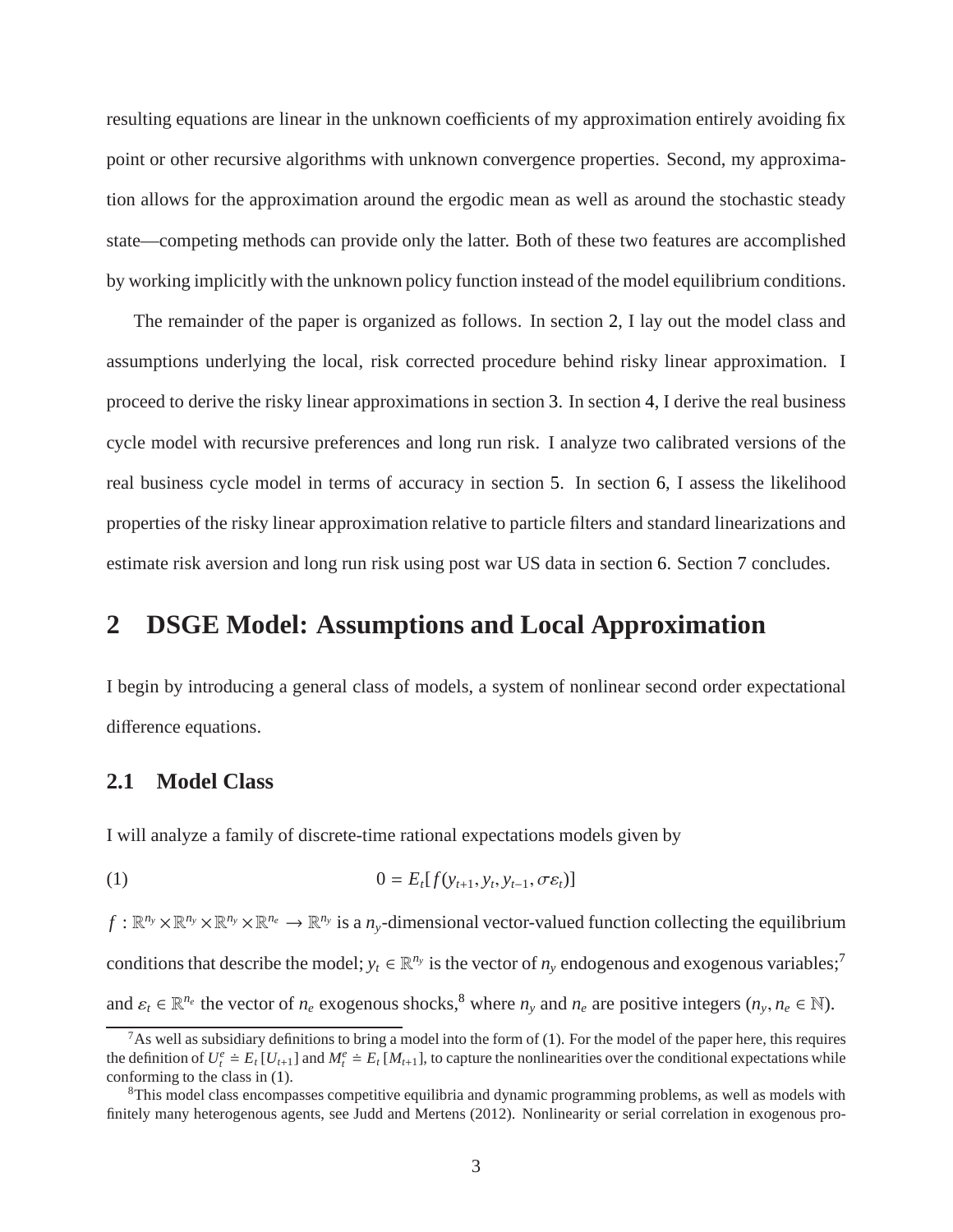The auxiliary parameter  $\sigma \in \mathbb{R}$  scales the risk in the model.<sup>[9](#page-4-0)</sup> The stochastic model version of [\(1\)](#page-3-3) corresponds to  $\sigma = 1$  and  $\sigma = 0$  represents the deterministic version of the model. Indexing solutions by  $\sigma$  yields

<span id="page-4-1"></span>(2) 
$$
y_t = g(y_{t-1}, \sigma \varepsilon_t, \sigma), \quad y: \mathbb{R}^{n_y} \times \mathbb{R}^{n_e} \times \mathbb{R} \to \mathbb{R}^{n_y}
$$

## **2.2 Local Approximations and Points of Expansion**

The starting point and point of expansion for local approximations to the solution of DSGE models is the deterministic steady state, defined as follows

**Definition 2.1.** *Deterministic Steady State*

 $Let \, \overline{y}^{det} \in \mathbb{R}^{n_y}$  *define a fixed point of* [\(2\)](#page-4-1) given by

$$
\overline{y}^{det} = g(\overline{y}^{det}, 0, 0)
$$

*i.e., a fixed point of* [\(2\)](#page-4-1) *in the absence of both risk* ( $\sigma = 0$ ) *and shocks* ( $\varepsilon_t = 0$ ).

The deterministic steady state  $\overline{y}$  is recovered by solving a deterministic version of [\(1\)](#page-3-3) in the absence of risk and shocks  $0 = f(\overline{y}, \overline{y}, \overline{y}, 0)$ .

DSGE perturbation then constructs a Taylor series expansion of the policy function, [\(2\)](#page-4-1), up to some, say,  $M'$ <sup>th</sup> order around the deterministic steady state, given by<sup>[10](#page-4-2)</sup>

<span id="page-4-4"></span>(4) 
$$
y_t \approx \sum_{j=0}^M \frac{1}{j!} \left[ \sum_{i=0}^{M-j} \frac{1}{i!} g_{z^j \sigma^i} \sigma^i \right] (z_t - \overline{z})^{\otimes [j]}
$$

where  $g_{z^j\sigma^i} \doteq \mathscr{D}^{j+i}_{j}$  $Z_{\tau-1}^{j+i}$   $\mathcal{V}(\sigma, z_t)$ }  $\in \mathbb{R}^{n_y \times n_z^j}$ , with  $n_z = n_y + n_\varepsilon$  is the partial derivative of the vector function *y* with respect to the state vector  $z_t \doteq \begin{bmatrix} y'_{t-1} & \sigma \epsilon'_t \end{bmatrix}^t j$  times and the perturbation parameter  $\sigma$ 

 $i$  times<sup>[11](#page-4-3)</sup> evaluated at the deterministic steady state using the notation outlined in appendix [A.2.](#page-35-0)

cesses can be captured by including the processes themselves in the vector  $y_t$  and including functions in  $f$  that specify the nonlinearity or correlation pattern.

<span id="page-4-0"></span><sup>9</sup>My formulation follows Adjemian, Bastani, Juillard, Mihoubi, Perendia, Pfeifer, Ratto, and Villemot's (2011) Dynare, Anderson, Levin, and Swanson's (2006) PerturbationAIM and Juillard (2011). Jin and Judd's (2002) or Schmitt-Grohé and Uribe's (2004) model classes can be rearranged to fit [\(1\)](#page-3-3). Furthermore, my scaling of all  $\varepsilon_t$ , future, past, and present, follows Lombardo (2010).

 $10$ The assumptions that validate this expansion will be introduced in section [2.3.](#page-7-0) See Lan and Meyer-Gohde (Forthcoming) for a derivation of this multivariate Taylor series approximation.

<span id="page-4-3"></span><span id="page-4-2"></span><sup>&</sup>lt;sup>11</sup>As the perturbation parameter also scales  $\varepsilon_t$ , I should say this is the partial derivative with respect to the third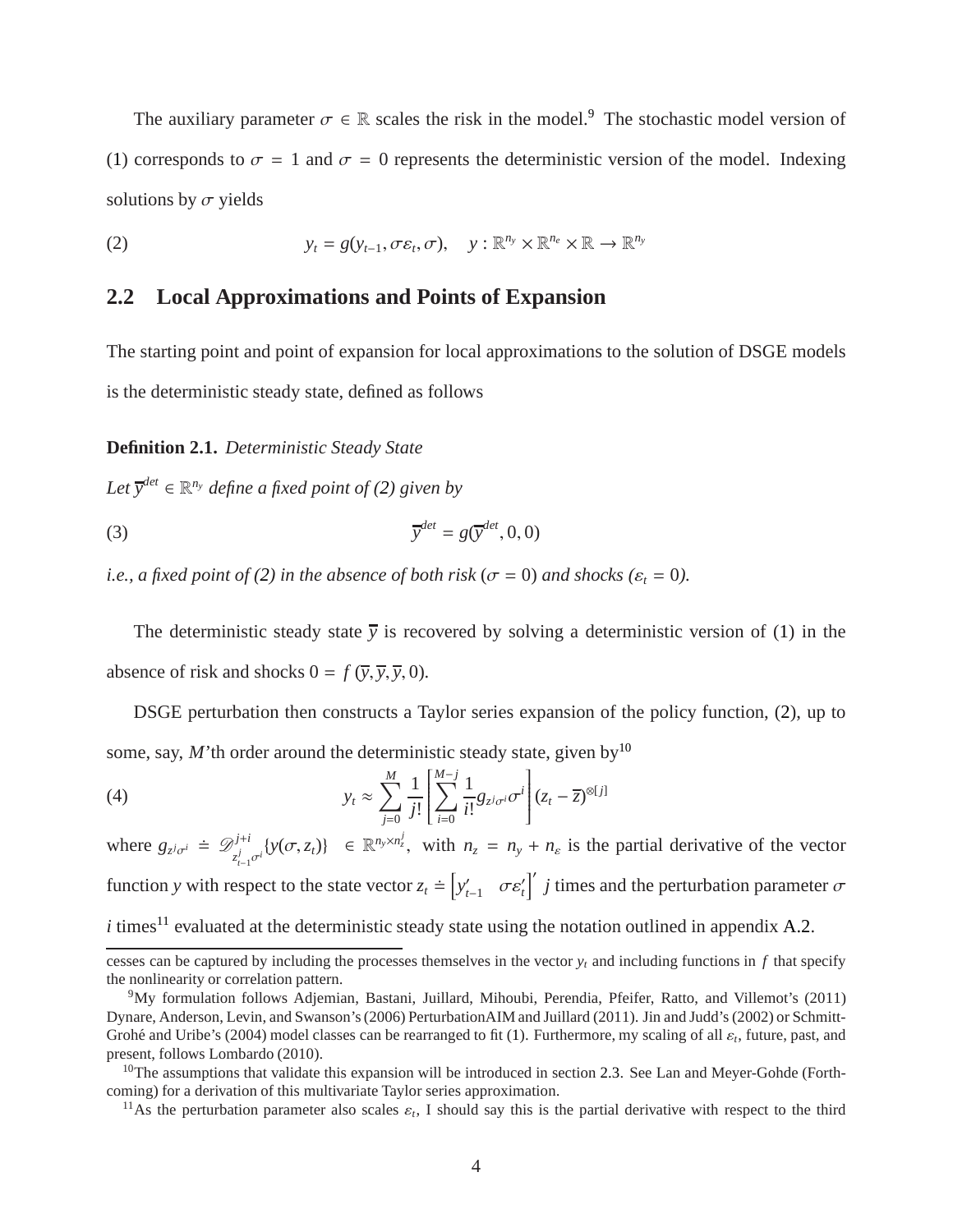The deterministic steady state is the fixed point for the deterministic,  $\sigma = 0$ , model but not the stochastic,  $\sigma = 1$ , model. This manifests itself in the Taylor series [\(4\)](#page-4-4) as the constant terms  $\sum_{i=1}^{M} \frac{1}{i!}$  $\frac{1}{i!}g_{\sigma i}\sigma^i$  that move the Taylor series away from the deterministic steady state. The deterministic steady state is neither a fixed point of the stochastic model and nor of the Taylor series approximation of the stochastic,  $\sigma = 1$ , model for  $M \ge 2$ , when  $\sigma$  corrects for the second moment of risk.

The stochastic steady state is the steady state of the stochastic model, incorporating risk into its definition in the following

**Definition 2.2.** *Stochastic Steady State*

<span id="page-5-0"></span> $Let \, \overline{y}^{stoch} \in \mathbb{R}^{n_y}$  *define a fixed point of* [\(2\)](#page-4-1) given by

(5) 
$$
\overline{y}^{stoch} = g(\overline{y}^{stoch}, 0, 1)
$$

*i.e., a fixed point of* [\(2\)](#page-4-1) *in the presence of risk* ( $\sigma = 1$ ) *but in the absence of shocks* ( $\varepsilon_t = 0$ ).

That is, the fixed point in the state space in the absence of shocks, but while expecting future shock with a known probability distribution. Solving for an approximation of the stochastic steady state is not trivial using the state space formulation of the policy function, see Coeurdacier, Rey, and Winant (2011), Juillard (2011), and de Groot (2013), and the definition in [\(5\)](#page-5-0) is not directly useful. The difficulty arises as  $\bar{y}^{stoch}$  is defined only implicitly in [\(5\)](#page-5-0) and the method of solving  $0 = f(\overline{y}, \overline{y}, \overline{y}, 0)$  to recover the deterministic steady state is not available as the presence of risk requires the the integral over the probability distribution of future shocks embodied by the expectations operator be maintained in [\(1\)](#page-3-3). Alternatively, one could examine an alternative nonlinear moving average representation of the policy function that results upon inverting or recursively substitution the state space policy function  $(2)$ .<sup>[12](#page-5-1)</sup> Approximated out to some, say, *M*'th order around

argument and write  $g_{[1\ 2]'}j_3 \in \mathbb{R}^{n_y \times n_z^j}$ , but I choose not to do so as not to overload the notation. The complete, direct and indirect, derivative of  $y_t$  with respect to  $\sigma$ ,  $\mathscr{D}_{\sigma}\{y_t\}$ , in my notation is given by  $\mathscr{D}_{\sigma}\{y_t\} = y_{\varepsilon}\varepsilon_t + y_{\sigma}$ 

<span id="page-5-1"></span><sup>&</sup>lt;sup>12</sup>See Lan and Meyer-Gohde (2013c) for solving and analyzing DSGE models with nonlinear moving averages and Aruoba, Bocola, and Schorfheide (2013) for an empirical application of Volterra series to macroeconomic time series. Again the the assumptions that validate this expansion will be introduced in section [2.3.](#page-7-0)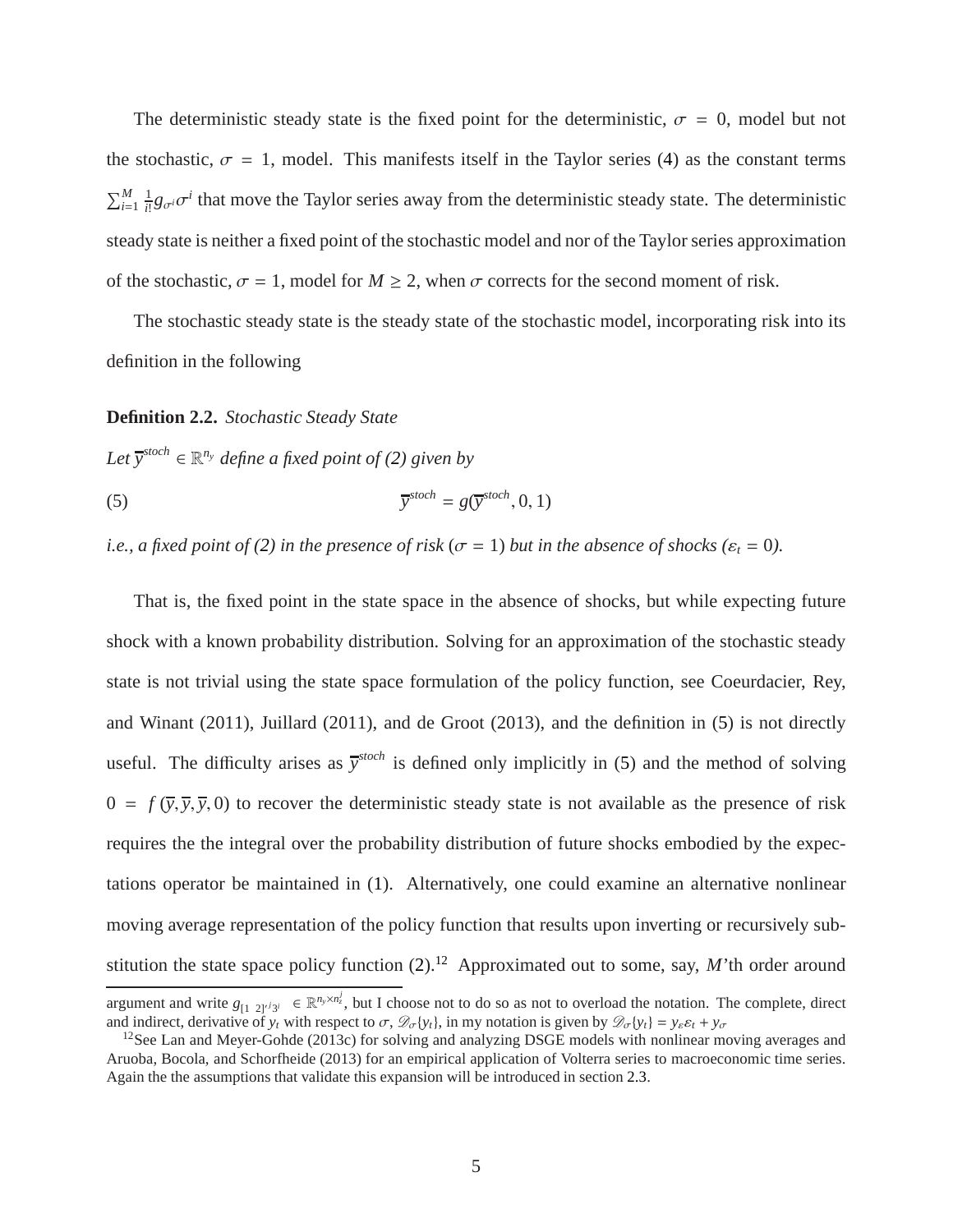the deterministic steady state  $\text{as}^{13}$  $\text{as}^{13}$  $\text{as}^{13}$ 

(6) 
$$
y_t \approx \sum_{m=0}^M \frac{1}{m!} \sum_{i_1=0}^{\infty} \sum_{i_2=0}^{\infty} \cdots \sum_{i_m=0}^{\infty} \left[ \sum_{n=0}^{M-m} \frac{1}{n!} y_{\sigma^{n} i_1 i_2 \cdots i_m} \sigma^n \right] (\varepsilon_{t-i_1} \otimes \varepsilon_{t-i_2} \otimes \cdots \otimes \varepsilon_{t-i_m})
$$

where  $y_{\sigma^n i_1 \cdots i_m} \sigma^n$  is the derivative of  $y_t$  with respect to the *m*'th fold Kronecker products of exogenous innovations  $i_1$ ,  $i_2$ , ... and  $i_m$  periods ago and with respect to the perturbation parameter,  $\sigma$ , *n* times. The stochastic steady state now follows by letting the history of shocks be equal to zero at all dates (i.e., letting  $y_t$  converge to its fixed point), but letting  $\sigma = 1$  to correct for risk to *M*'th order, yielding  $\overline{y}^{stoch} \approx \sum_{n=0}^{M} \frac{1}{n!}$  $\frac{1}{n!}y_{\sigma^n}$ .

Although not a fixed point in nonlinear stochastic settings, the ergodic mean of  $y_t$  is a potentially empirically relevant point around which one might consider constructing a local approximation, defined as

#### **Definition 2.3.** *Ergodic Mean*

<span id="page-6-1"></span> $Let \overline{y}^{mean} \in \mathbb{R}^{n_y}$  *be a vector such that* 

(7) 
$$
\overline{y}^{mean} \doteq E[y_t] = E[g(y_{t-1}, \varepsilon_t, 1)]
$$

*being the unconditional expectation of* [\(2\)](#page-4-1) *in the presence of uncertainty* ( $\sigma = 1$ ) *and shocks* ( $\varepsilon_t$ ).

This point would be particulary advantageous in empirical applications as it is likely to be associated with a high probability density. Again, the definition in [\(7\)](#page-6-1) is not particularly useful, as calculating the mean requires integration over the endogenous variables through the unknown policy function. The nonlinear moving average formulation proves advantageous again, requiring only knowledge of the moments of exogenous variables to give an approximation of the ergodic mean  $\overline{y}^{mean} \doteq E[y_t] \approx \sum_{l=1}^{M}$ *m*=0 1 *m*!  $\sum^{\infty}$  $i_1=0$  $\sum^{\infty}$  $i_2=0$  $\ldots \sum_{n=1}^{\infty}$ *im*=0 *M* X−*m*  $\overline{\mathsf{l}}$ *n*=0 1  $\frac{1}{n!}$ *y*<sub>σ<sup>*n*</sup>*i*<sub>1</sub>*i*<sub>2</sub>···*i<sub>m</sub>*</sub> $\sigma$ <sup>*n*</sup>  $\overline{\phantom{a}}$  $E\left[ \varepsilon_{t - i_1} \otimes \varepsilon_{t - i_2} \otimes \cdots \otimes \varepsilon_{t - i_m} \right]$ (8)

to calculate the mean.

In section [3,](#page-9-0) I will calculate risky linear approximations around the stochastic steady state and the ergodic mean, approximating these points and the derivatives of the policy function at these points through implicit differentiation of the policy function [\(2\)](#page-4-1) at the deterministic steady state.

<span id="page-6-0"></span><sup>&</sup>lt;sup>13</sup>See Lan and Meyer-Gohde (2013b) for the mapping between the partial derivatives  $g_{z^j\sigma^i}$  and  $y_{\sigma^n i_1 i_2 \cdots i_m}$ .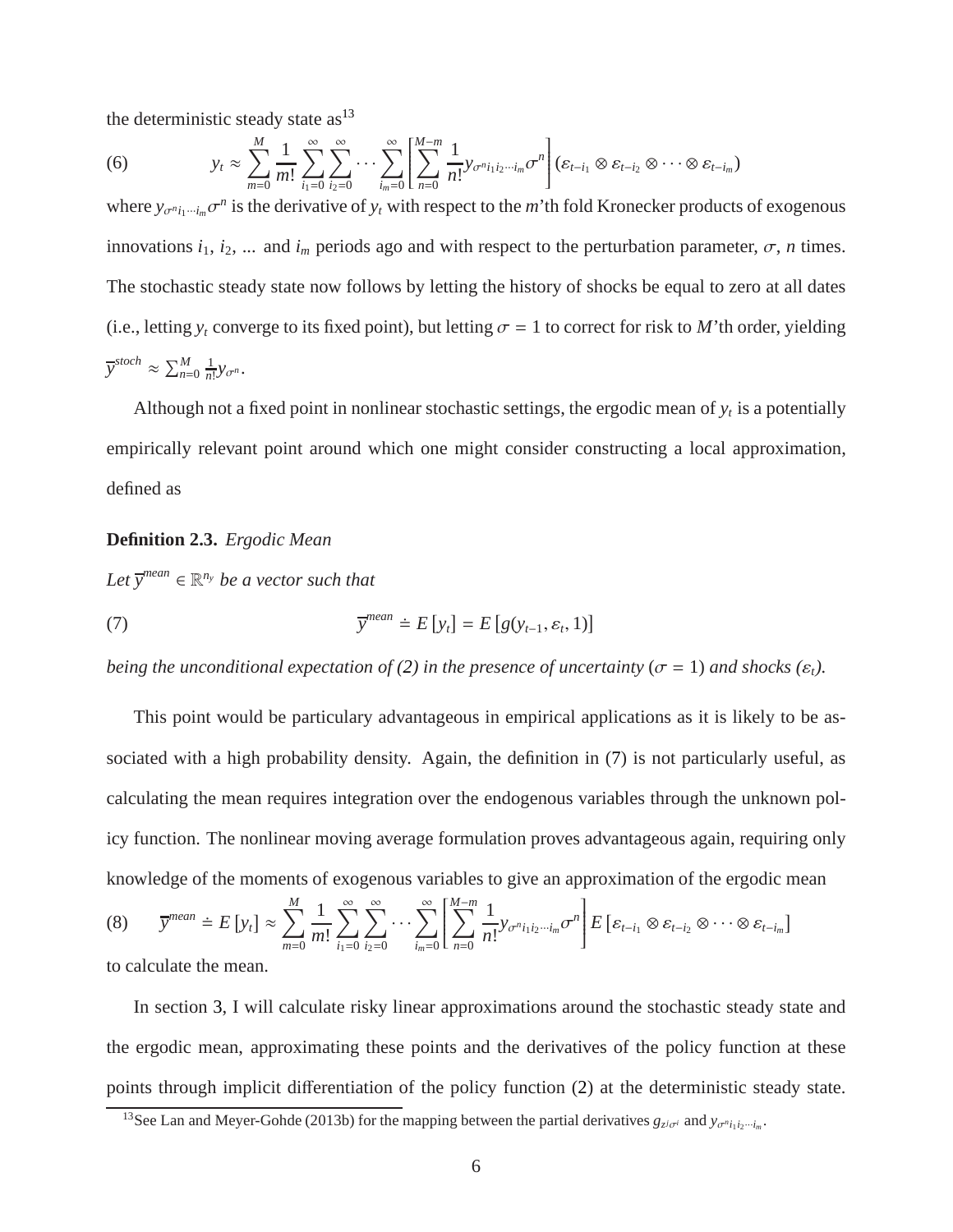That is, I will derive the points and slopes for the risky linear approximation jointly using a new method and I will compare the results with those presented here. Before I derive these risky linear approximations, I will layout the assumptions necessary to validate the procedure.

### <span id="page-7-0"></span>**2.3 Assumptions and Validity of Risky Linear Approximation**

I will present assumptions for the local approximation of the model in [\(1\)](#page-3-3) around the deterministic steady state and for this approximation to be valid at the stochastic steady state and ergodic mean. Then I will show how these assumptions validate the methodology that I will use in the next section of constructing a local approximation of the stochastic or "risky" model around the stochastic steady state or ergodic mean by using derivative information from the deterministic model evaluated at the deterministic steady state.

<span id="page-7-2"></span>I summarize my assumptions in the following

- **Assumption 2.4.** *1. Differentiability: the functions f in* [\(1\)](#page-3-3) and g in [\(2\)](#page-4-1) are  $C^M$  with respect to *all their arguments, where M is the order of approximation to be introduced subsequently*
	- 2. Exogenous Moments: the elements of  $\varepsilon_t$  are i.i.d. with  $E\left[\varepsilon_t\right] = 0$  and  $E\left[\varepsilon_t^{\otimes[m]}\right]$  finite  $\forall m \leq M$ , *where*  $\varepsilon_t^{\otimes [m]}$  *is the m'th fold Kronecker product of*  $\varepsilon_t$  *with itself:*  $\underbrace{\varepsilon_t \otimes \varepsilon_t \cdots \otimes \varepsilon_t}_{m \text{ times}}$
	- *3. Local Analyticity: the function g is locally analytic around the deterministic steady state*  $(y_{t-1} = \overline{y}, \varepsilon_t = 0, \sigma = 0)$  with a domain of convergence that contains the stochastic steady *state and ergodic mean*
	- *4. Local Stability: the eigenvalues of*  $g_y$  *evaluated at the deterministic steady state (y<sub>t−1</sub> =*  $\overline{y}$ *,*  $\varepsilon_t = 0$ ,  $\sigma = 0$ ) are all inside the unit circle.

The first assumption ensures that the functions involved are smooth out to the order of approxi-mation, the second that the exogenous process is defined at least out to the order of approximation,<sup>[14](#page-7-1)</sup>

<span id="page-7-1"></span><sup>&</sup>lt;sup>14</sup>Jin and Judd (2002) would additionally require bounded support for the exogenous process. Kim, Kim, Schaumburg, and Sims (2008) offer skepticism regarding the necessity of a boundedness assumption.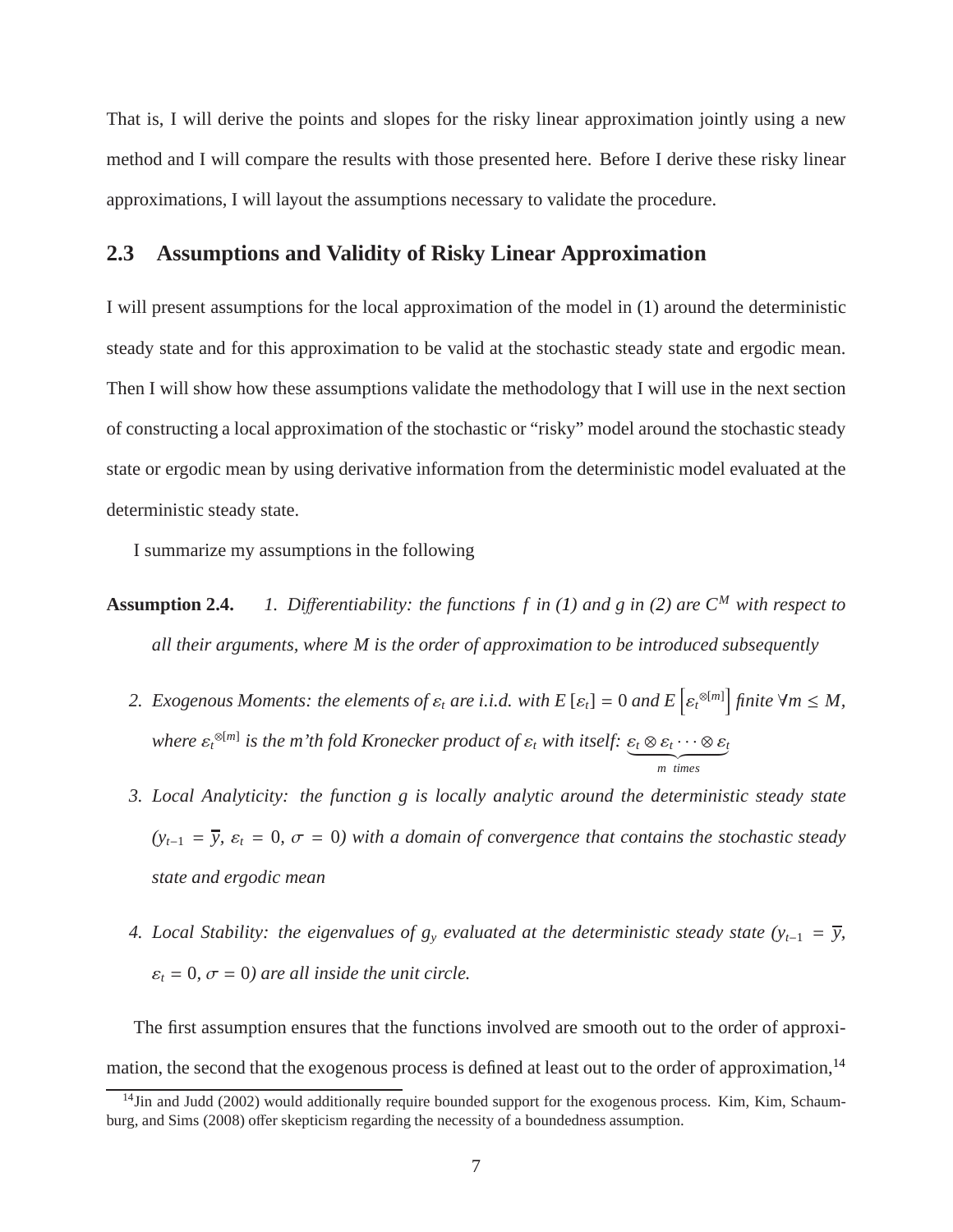the third that the true policy function has an infinite order Taylor series representation that remains valid as the state space moves to the stochastic steady state and ergodic mean, and that the solution is locally stable at the deterministic steady state.

From the assumption of local analyticity,  $y_t$  has the Taylor series representation<sup>[15](#page-8-0)</sup>

<span id="page-8-3"></span>(9) 
$$
y_t = \sum_{j=0}^{\infty} \frac{1}{j!} \left[ \sum_{i=0}^{\infty} \frac{1}{i!} g_{z^j \sigma^i} \sigma^i \right] \left[ y'_{t-1} - \overline{y} \sigma \varepsilon'_t \right]^{' \otimes [j]}
$$

From the assumption of local analyticity as well as of local stability, it follows that it admits an infinite nonlinear moving average or Volterra series representation $16$ 

(10) 
$$
y_t = \sum_{m=0}^{\infty} \frac{1}{m!} \sum_{i_1=0}^{\infty} \cdots \sum_{i_m=0}^{\infty} \left[ \sum_{n=0}^{\infty} \frac{1}{n!} y_{\sigma^n i_1 \cdots i_m} \sigma^n \right] (\sigma \varepsilon_{t-i_1} \otimes \cdots \otimes \sigma \varepsilon_{t-i_m})
$$

Local analyticity guarantees that increasing the approximation order in the standard perturbation brings the approximation closer to the true policy function in the sense that an infinite order perturbation will recover the true policy function.

The assumption that analyticity holds over a domain larger than the deterministic steady state is necessary, as standard perturbation starting with the second order entail risk corrections to the constant term, see Schmitt-Groh´e and Uribe (2004) among others, which moves the fixed point of the model away from the deterministic steady state.<sup>[17](#page-8-2)</sup>. Additionally, if the model is simulated, the model will tend towards the ergodic mean and will vary with shock realizations in that vicinity. Hence, for standard perturbations to be applicable in settings useful for analysis, they must maintain their validity in a region that contains the deterministic steady state, stochastic steady state, and ergodic mean.

In this case, both the stochastic steady state

(11) 
$$
\overline{y}^{\text{stoch}} = \sum_{j=0}^{\infty} \frac{1}{j!} \left[ \sum_{i=0}^{\infty} \frac{1}{i!} g_{z^j \sigma^i} \right] \left[ \overline{y}^{\text{stoch}'} - \overline{y} \quad 0' \right]'^{\otimes [j]}
$$

<span id="page-8-0"></span><sup>&</sup>lt;sup>15</sup> Additionally, Lan and Meyer-Gohde (Forthcoming) prove that assumptions [2.4](#page-7-2) are sufficient to guarantee the solvability of DSGE perturbations; that is, that standard DSGE perturbation practice of successively differentiating the equilibrium conditions in [\(1\)](#page-3-3) will deliver equations that can be uniquely solved for the coefficients,  $g_{z^j\sigma^i}$ , in [\(9\)](#page-8-3).

<span id="page-8-1"></span><sup>16</sup>See Lan and Meyer-Gohde (2013c) and Sandberg (1983).

<span id="page-8-2"></span> $17$ For pruned perturbations, see Kim, Kim, Schaumburg, and Sims (2008) and Andreasen, Fernández-Villaverde, and Rubio-Ramírez (2013), Lan and Meyer-Gohde (2013b) the new fixed point is the stochastic steady state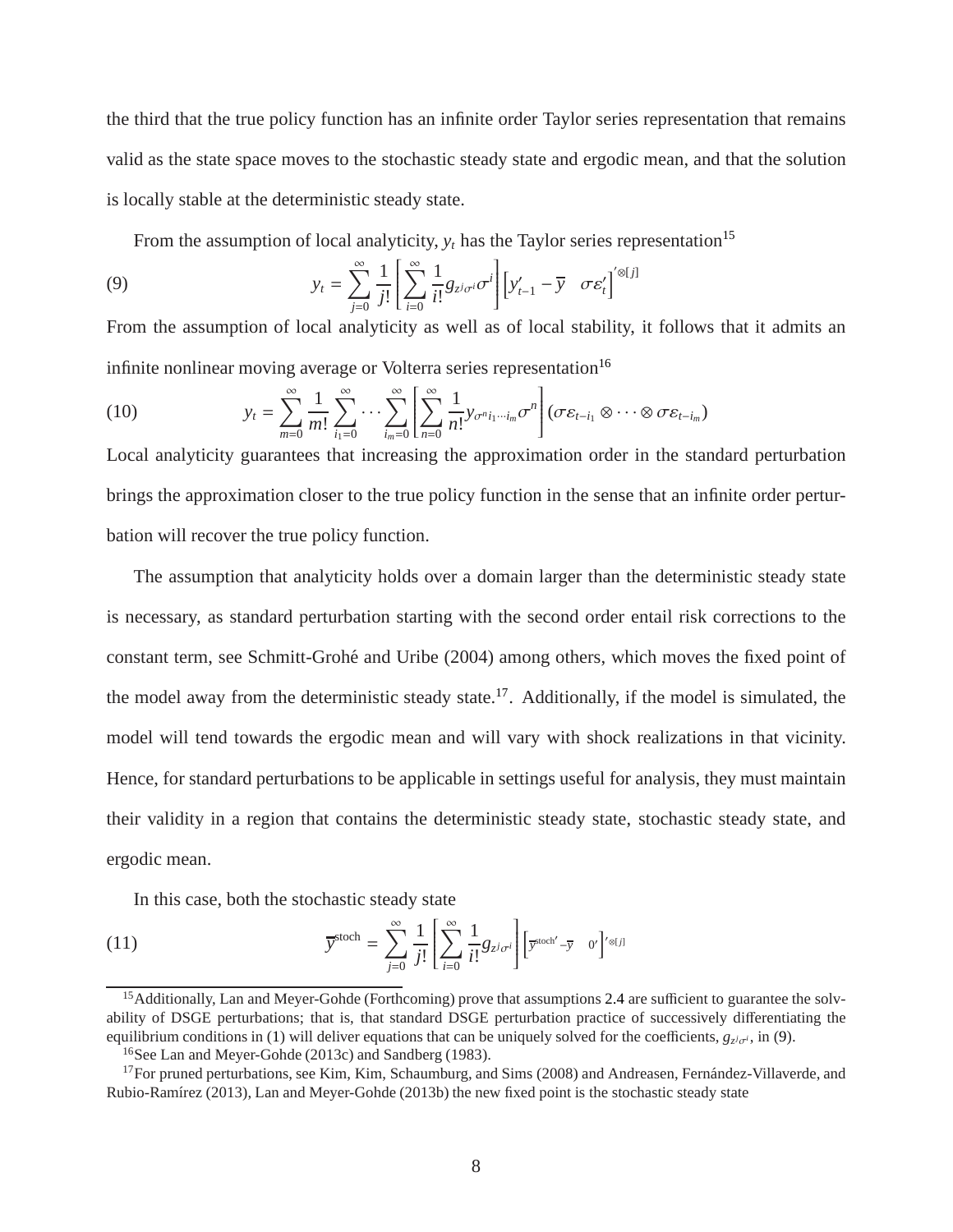and the ergodic mean

(12) 
$$
E[y_t] = \sum_{m=0}^{\infty} \frac{1}{m!} \sum_{i_1=0}^{\infty} \cdots \sum_{i_m=0}^{\infty} \left[ \sum_{n=0}^{\infty} \frac{1}{n!} y_{\sigma^{n} i_1 \cdots i_m} \right] E\left[\varepsilon_{t-i_1} \otimes \cdots \otimes \varepsilon_{t-i_m}\right]
$$

are recoverable from the implicit function theorem, requiring only derivatives of *g* evaluated at the deterministic steady state as enter the Taylor series [\(9\)](#page-8-3) and the moments of  $\varepsilon_t$ . Furthermore, due to the analyticity assumed in a domain containing both the ergodic mean and the stochastic steady state, the policy function is analytic at these points as well, ensuring its infinite differentiability there as well. If the function is infinitely differentiable, its first derivatives must also exist there as well, hence validating the the first derivatives used in the risky linear approximation.

Thus, under the assumption that standard perturbations with ever increasing order will recover the true policy function in a domain that contains the point of approximation, the deterministic steady state, and two points in the state space useful for analysis, the stochastic steady state and the ergodic mean, these two points and the first derivative of the policy function at these points can be recovered using derivative information at the deterministic steady state and the moments of the exogenous shocks of the model. Now I shall proceed to do exactly that and assemble the points and slopes into linear approximations.

# <span id="page-9-0"></span>**3 Risky Linear Approximations**

Now I will define a risky linear approximation, that is, an approximation that is linear in the states, *y*<sup> $t$ </sup><sup>−1</sup> and  $\varepsilon$ <sup>*t*</sup> but corrected to arbitrary order for risk, i.e., out to the desired moments of the distribution of the exogenous shocks  $\varepsilon_t$  in [\(1\)](#page-3-3). The correction for risk is accomplished by expanding the policy function nonlinearly in  $\sigma$ , the index that scales risk. Expanding to first order in  $\sigma$  corrects for the first moment of  $\varepsilon_t$ ,<sup>[18](#page-9-1)</sup> to second order in  $\sigma$  corrects for the second moment of  $\varepsilon_t$ , and so forth.

I will write such a  $\sigma$  dependent or risky linear approximation as

<span id="page-9-2"></span>(13) 
$$
y_t \approx \overline{y}(\sigma) + y_y(\sigma) (y_{t-1} - \overline{y}(\sigma)) + y_{\varepsilon}(\sigma) \varepsilon_t
$$

<span id="page-9-1"></span> $18$ As the shock is assumed mean zero, this correction does not alter the policy functions compared with their deterministic counterparts. See Schmitt-Grohé and Uribe (2004) and Lan and Meyer-Gohde (Forthcoming).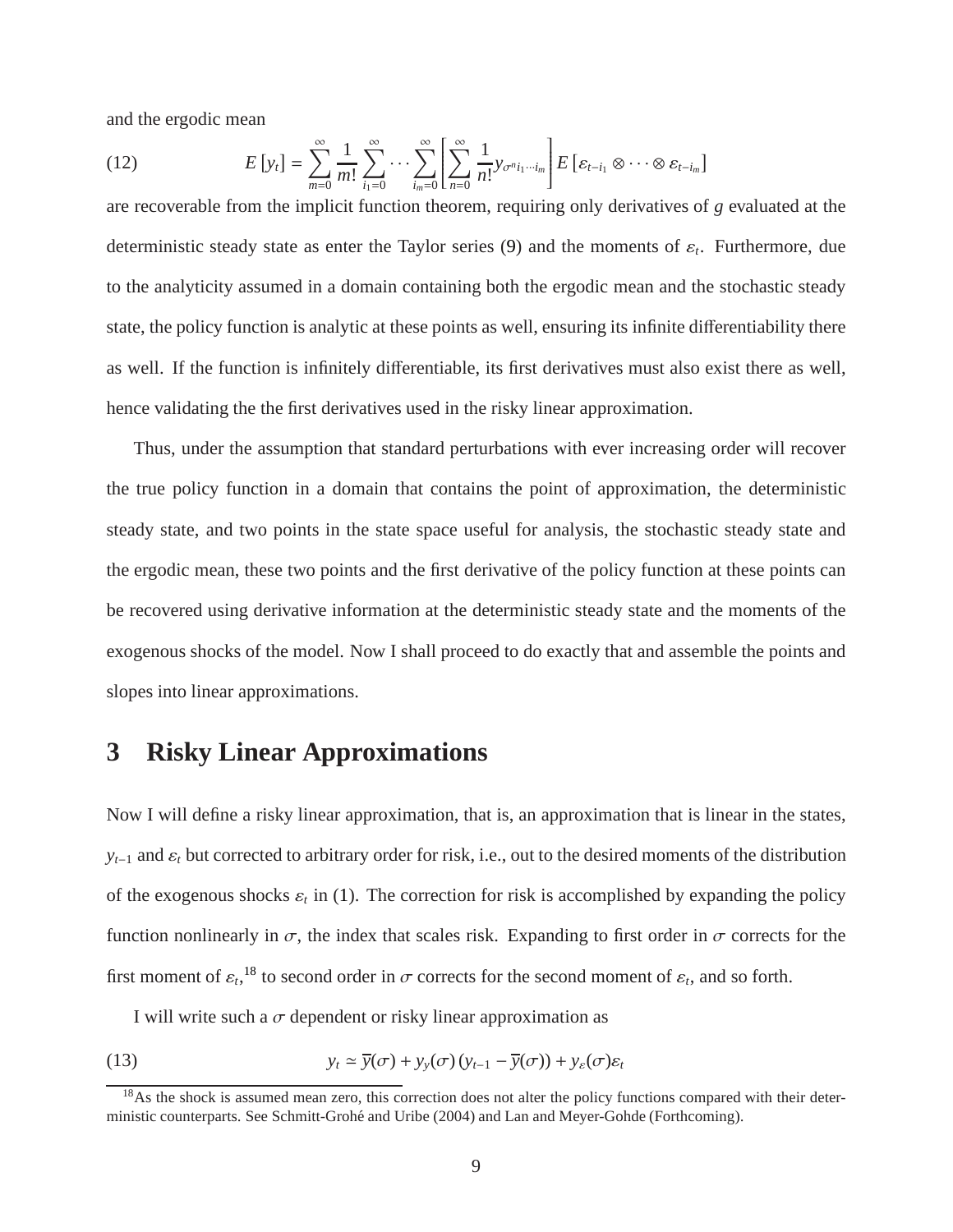where  $\overline{y}(\sigma)$  is a  $\sigma$  dependent or risky point for  $y_t$  and  $y_y(\sigma)$  and  $y_\varepsilon(\sigma)$  are the  $\sigma$  dependent or risky first derivatives of  $y_t$  at this  $\sigma$  dependent or risk-corrected point. I shall consider two risky points, the stochastic steady state and the ergodic mean.

From standard DSGE perturbation, I have derivative information at the deterministic steady state. I will now show that the first derivatives,  $y_y(\sigma)$  and  $y_\varepsilon(\sigma)$ , will depend on the  $\sigma$  dependent point of interest  $\overline{y}(\sigma)$  and that two natural choices for this point of interest, the stochastic steady state and the ergodic mean, along with these first derivatives can be obtained from derivative information obtained at the deterministic steady state.

### **3.1 Risky Points of Approxiamtion**

#### **3.1.1 Stochastic Steady State**

The first point around which I will construct a linear approximation is the stochastic steady state.

The stochastic and the deterministic steady states can be embedded implicitly in a  $\sigma$ -dependent steady state

<span id="page-10-2"></span>(14) 
$$
\overline{y}(\sigma) = g(\overline{y}(\sigma), 0, \sigma)
$$

Here,  $\sigma = 1$  gives the stochastic and  $\sigma = 0$  the deterministic steady state. A Taylor expansion of  $\overline{y}(\sigma)$  around the  $\sigma = 0$  deterministic steady state can be written as

<span id="page-10-0"></span>(15) 
$$
\overline{y}(\sigma) = \sum_{i=0}^{\infty} \frac{1}{i!} \overline{y}_{\sigma^i}(0) \sigma^i
$$

Evaluated at  $\sigma = 1$  to recover the stochastic steady state and discarding terms of order higher than two to focus on the effects of the first two moments of the stochastic process gives

(16) 
$$
\overline{y}(\sigma) = \overline{y} + \overline{y}_{\sigma}(0) + \frac{1}{2}\overline{y}_{\sigma^2}(0) + O(\sigma^3)
$$

<span id="page-10-1"></span>Using the Taylor expansion in  $\sigma$ , the stochastic steady state can be approximated by solving sets of linear equations with inhomogeneous constants collecting lower order terms and standard DSGE perturbation output, as I summarize in the following

#### **Proposition 3.1.** σ *Approximation of the Stochastic Steady State*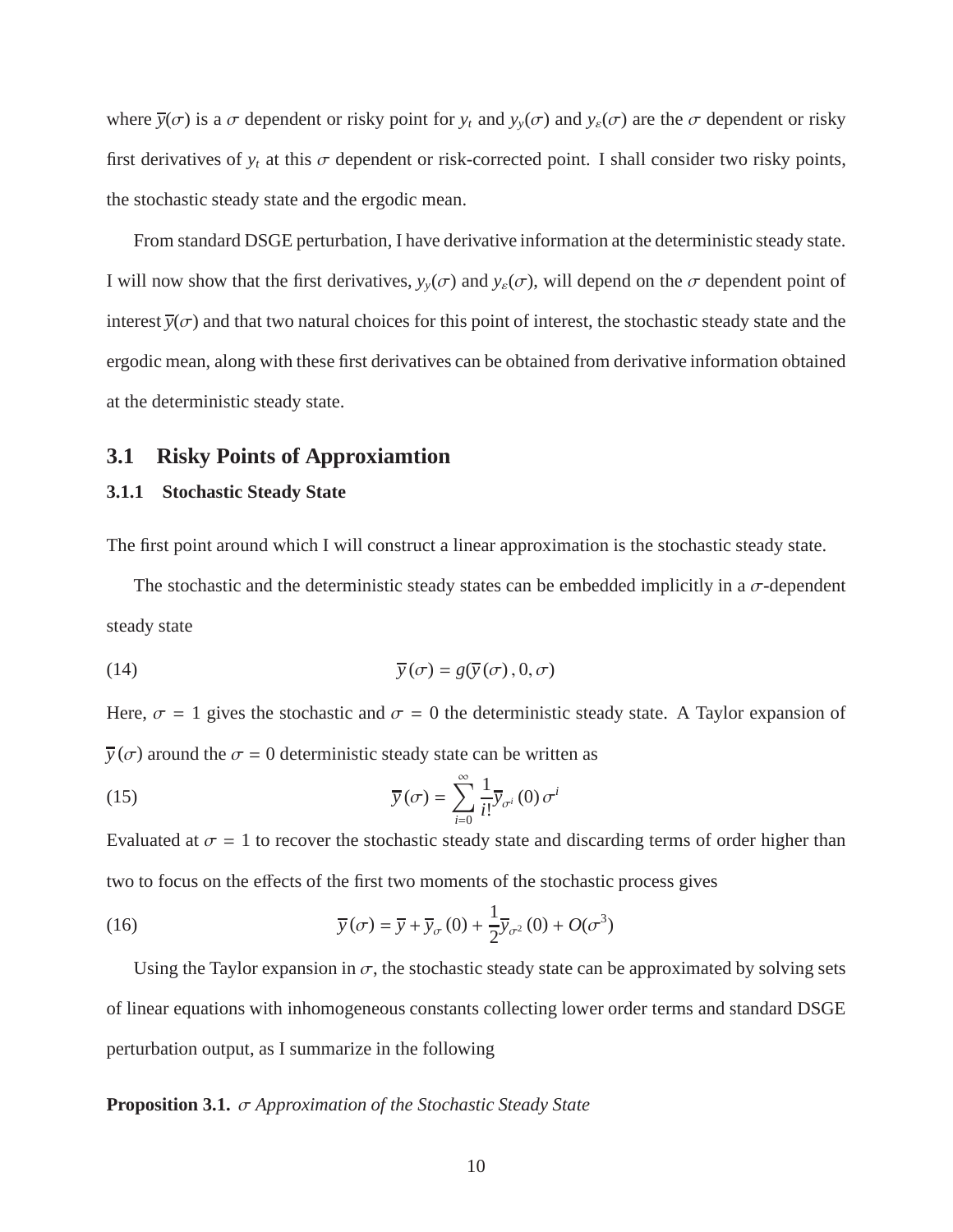*Let assumption [2.4](#page-7-2) hold, the stochastic steady state in [\(5\)](#page-5-0) as represented by [\(15\)](#page-10-0) can be approximated in* σ *using only derivative information from standard perturbations—g<sup>z</sup> <sup>j</sup>*σ*<sup>i</sup> in [\(4\)](#page-4-4)—around the deterministic steady state.*

*Proof.* See appendix [A.3.](#page-36-0) □

<span id="page-11-2"></span>To capture the effect of the first two moments of the exogenous processes (i.e., that of the variance of the mean zero growth shocks in the model of section [4\)](#page-16-0) on the stochastic steady state, a second order approximation in  $\sigma$  is needed, given in closed form by the following

**Corollary 3.2.** *Second Order* σ *Approximation of the Stochastic Steady State*

*The stochastic steady state in [\(5\)](#page-5-0) can be approximated to second order, in* σ*, as*

<span id="page-11-0"></span>(17) 
$$
\overline{y}^{stoch} \approx \overline{y} + \frac{1}{2} (I_{n_y} - g_y)^{-1} g_{\sigma^2}
$$

*Proof.* See appendix [A.4.](#page-36-1) □

The value reported in [\(17\)](#page-11-0) is identical to the value reported in Lan and Meyer-Gohde (2013b) derived using a second-order nonlinear moving average.

#### <span id="page-11-1"></span>**3.1.2 Ergodic Mean**

The second point around which I would like to be able to construct a linear approximation is the ergodic mean.

The ergodic mean and the deterministic steady state can be embedded implicitly in a  $\sigma$ -dependent point

<span id="page-11-3"></span>(18) 
$$
\overline{y}(\sigma) \doteq E \left[ g(y_{t-1}, \sigma \varepsilon_t, \sigma) \right]
$$

Here,  $\sigma = 1$  gives the ergodic mean and  $\sigma = 0$  the deterministic steady state. Due to the singularity induced by  $\sigma = 0$ , which turns off the stochastics in the model, the steady state coincides with the mean in this deterministic setting, which I exploit to extrapolate from the deterministic steady state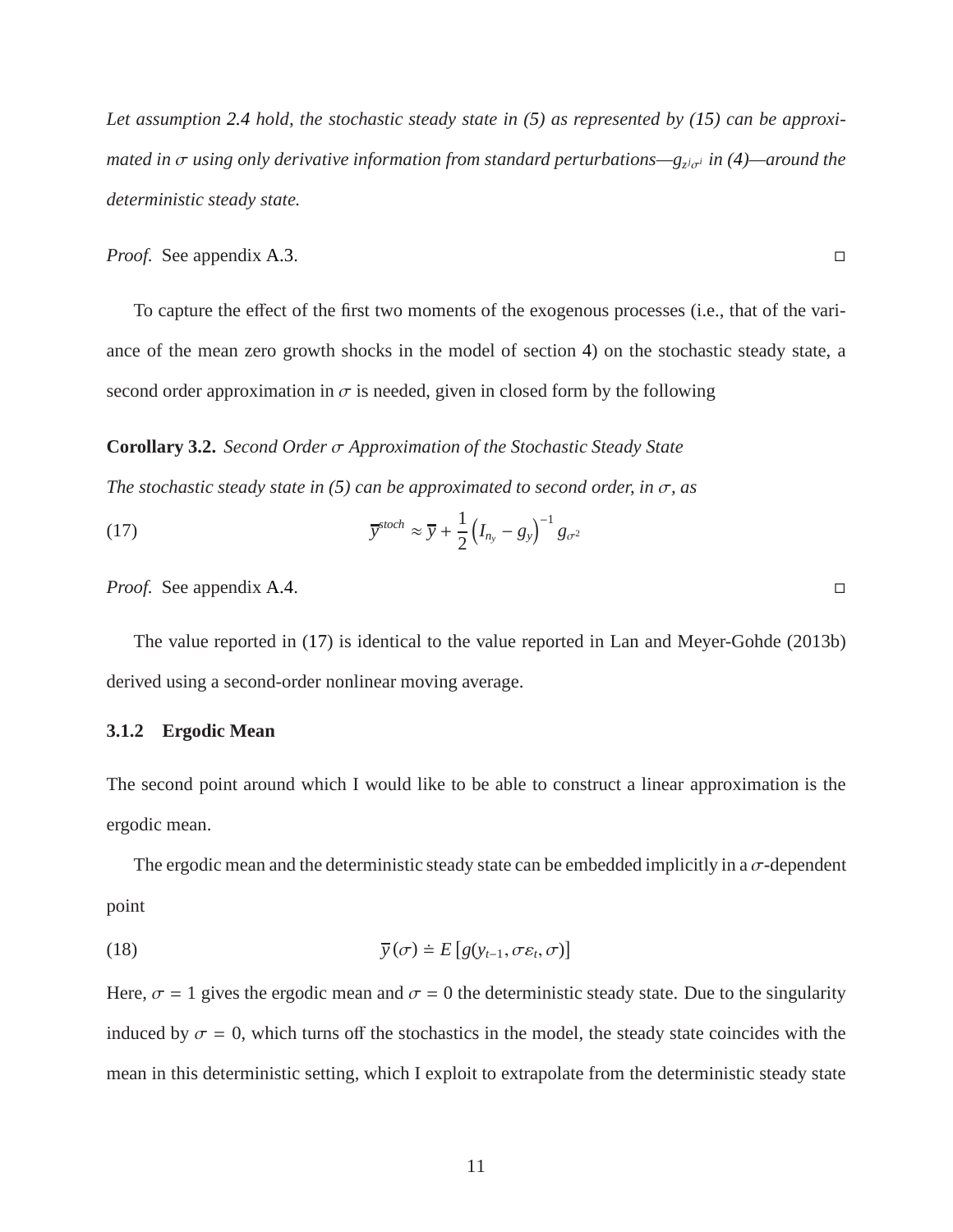to the ergodic mean. A Taylor expansion of  $\bar{y}(\sigma)$  around the  $\sigma = 0$  deterministic steady state can be written as

<span id="page-12-0"></span>(19) 
$$
\overline{y}(\sigma) = \sum_{i=0}^{\infty} \frac{1}{i!} \overline{y}_{\sigma^{i}}(0) \sigma^{i}
$$

Evaluated at  $\sigma = 1$  to recover the ergodic mean and discarding terms of order higher than two to focus on the effects of the first two moments of the stochastic process gives

(20) 
$$
\overline{y}(\sigma) = \overline{y} + \overline{y}_{\sigma}(0) + \frac{1}{2}\overline{y}_{\sigma^2}(0) + O(\sigma^3)
$$

<span id="page-12-2"></span>Using the Taylor expansion in  $\sigma$ , the ergodic can be approximated by solving sets of linear equations with inhomogeneous constants collecting lower order terms, standard DSGE perturbation output, and the given moments of the exogenous driving force, as I summarize in the following

#### **Proposition 3.3.** σ *Approximation of the Ergodic Mean*

*Let assumption [2.4](#page-7-2) hold, the ergodic mean in [\(7\)](#page-6-1) as represented by [\(19\)](#page-12-0) can be approximated in* σ *using derivative information from standard perturbations—g<sub><i>ziσ<sup>i</sup></sub> in* [\(4\)](#page-4-4)—evaluated at the determin-</sub> *istic steady state and the given finite moments of the exogenous driving force.*

*Proof.* See appendix [A.5.](#page-37-0) □

<span id="page-12-3"></span>To capture the effects of the first two moments of the exogenous processes (i.e., that of the variance of the mean zero growth shocks in the model of section [4\)](#page-16-0) on the stochastic steady state, a second order approximation in  $\sigma$  is needed, given in closed form by the following

#### **Corollary 3.4.** *Second Order* σ *Approximation of the Ergodic Mean*

*The ergodic mean in [\(7\)](#page-6-1) can be approximated to second order, in* σ*, as*

<span id="page-12-1"></span>(21) 
$$
\overline{y}^{mean} \approx \overline{y} + \frac{1}{2} \left( I_{n_y} - g_y \right)^{-1} \left( g_{\sigma^2} + \left( g_{\varepsilon^2} + \left( I_{n_y^2} - g_y^{\otimes[2]} \right)^{-1} g_{\varepsilon}^{\otimes[2]} \right) E \left[ \varepsilon_t^{\otimes[2]} \right] \right)
$$

*Proof.* See appendix [A.6.](#page-37-1) □

The value reported in [\(21\)](#page-12-1) is identical to the value reported in Lan and Meyer-Gohde (2013a) using a second nonlinear moving average and in Andreasen, Fernández-Villaverde, and Rubio-Ramírez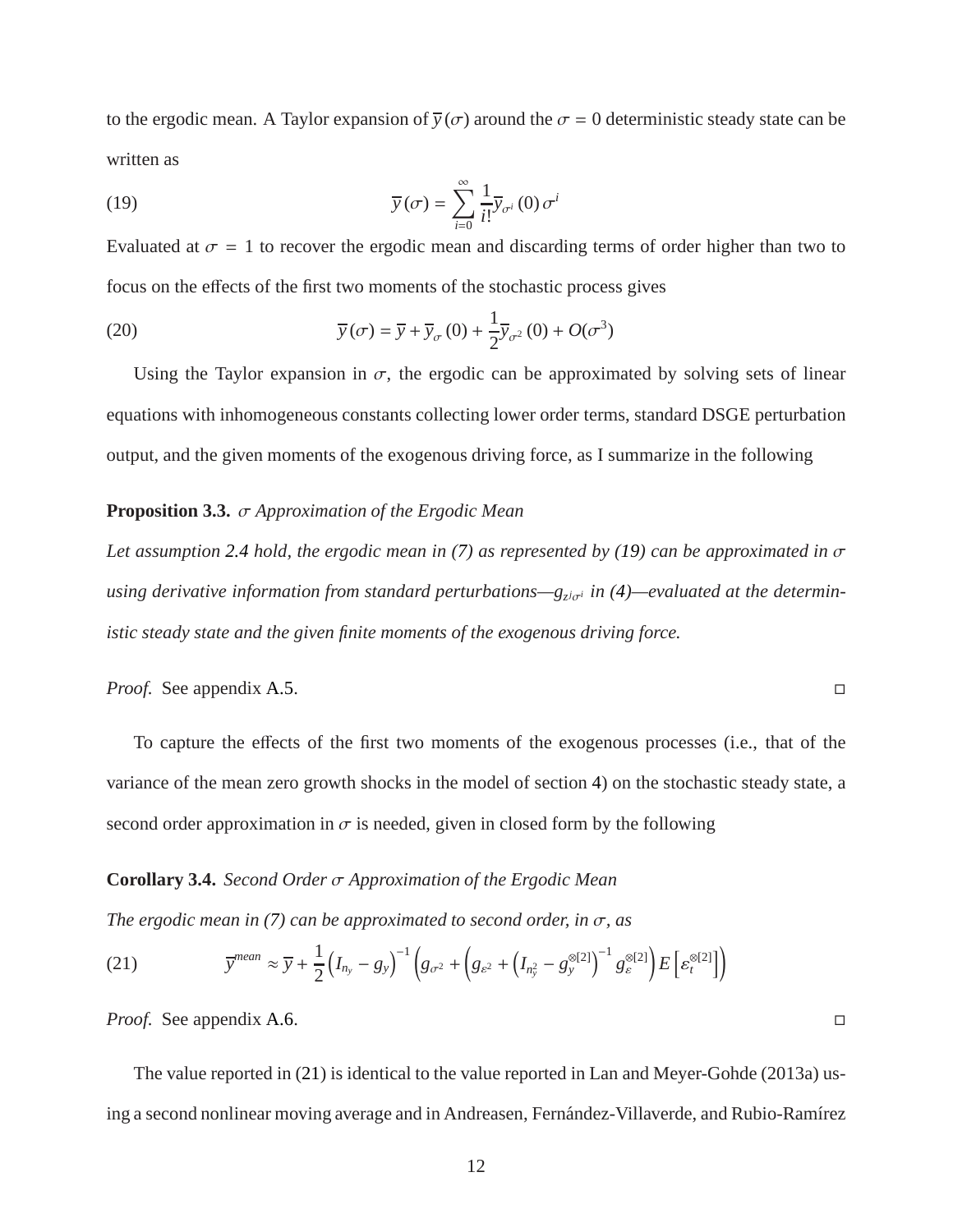<span id="page-13-2"></span> $(2013)$  using a second order pruned state space approximation.<sup>[19](#page-13-0)</sup>

## **3.2 Risky First Derivatives**

Given a risky point from above, either the stochastic steady state from proposition [3.1](#page-10-1) or the ergodic mean from proposition [3.3,](#page-12-2) I need only to calculate the first derivatives with respect to states and shocks in order to complete the construction of the risky linear approximation in [\(13\)](#page-9-2).

The first derivatives with respect to states and shocks around a risky point,  $\bar{y}(\sigma)$  from above, are given by

#### **Definition 3.5.** *First Derivatives at a* σ *Adjusted Point*

<span id="page-13-1"></span>*The derivatives of y<sub>t</sub> with respect to y*<sup> $t$ </sup><sup>-1</sup> *and*  $\varepsilon$ <sub>*t*</sub> *at a risky point*,  $\overline{y}(\sigma)$  *are* 

(22) 
$$
\overline{y_y}(\sigma) \doteq g_y(\overline{y}(\sigma), 0, \sigma), \quad \overline{y_z}(\sigma) \doteq g_z(\overline{y}(\sigma), 0, \sigma)
$$

The first derivatives are  $\sigma$  dependent functions, both directly and indirectly through the risky point of approximation,  $\overline{y}(\sigma)$ , chosen. Here,  $\sigma = 1$  gives the first derivatives at the risky point of approximation and  $\sigma = 0$  at the deterministic steady state. Taylor expansions of  $\overline{y}_y(\sigma)$  and  $\overline{y}_z(\sigma)$ around the  $\sigma = 0$  deterministic steady state can be written as

(23) 
$$
\overline{y_y}(\sigma) = \sum_{i=0}^{\infty} \frac{1}{i!} \overline{y}_{y\sigma^i}(0) \sigma^i, \quad \overline{y_{\varepsilon}}(\sigma) = \sum_{i=0}^{\infty} \frac{1}{i!} \overline{y}_{\varepsilon\sigma^i}(0) \sigma^i
$$

Evaluated at  $\sigma = 1$  to recover the derivatives at the risky point of approximation and discarding terms of order higher than two to focus on the effects of the first two moments of the stochastic process gives

(24) 
$$
\overline{y_y}(\sigma) = \overline{y_y} + \overline{y}_{y\sigma}(0) + \frac{1}{2}\overline{y}_{y\sigma^2}(0) + O(\sigma^3), \quad \overline{y_{\varepsilon}}(\sigma) = \overline{y_{\varepsilon}} + \overline{y}_{\varepsilon\sigma}(0) + \frac{1}{2}\overline{y}_{\varepsilon\sigma^2}(0) + O(\sigma^3)
$$

As was the case with the two risky points considered above, the first derivatives at these points depend only on standard output from perturbation algorithms: derivatives of the policy function at the deterministic steady state and the moments (through the derivatives of the risky ergodic mean)

<span id="page-13-0"></span><sup>&</sup>lt;sup>19</sup>See also Kim, Kim, Schaumburg, and Sims (2008) for second order pruning and Lombardo (2010) for a theoretical justification of state space pruning. Lan and Meyer-Gohde (2013b) provide an overview and comparison of pruning in the literature.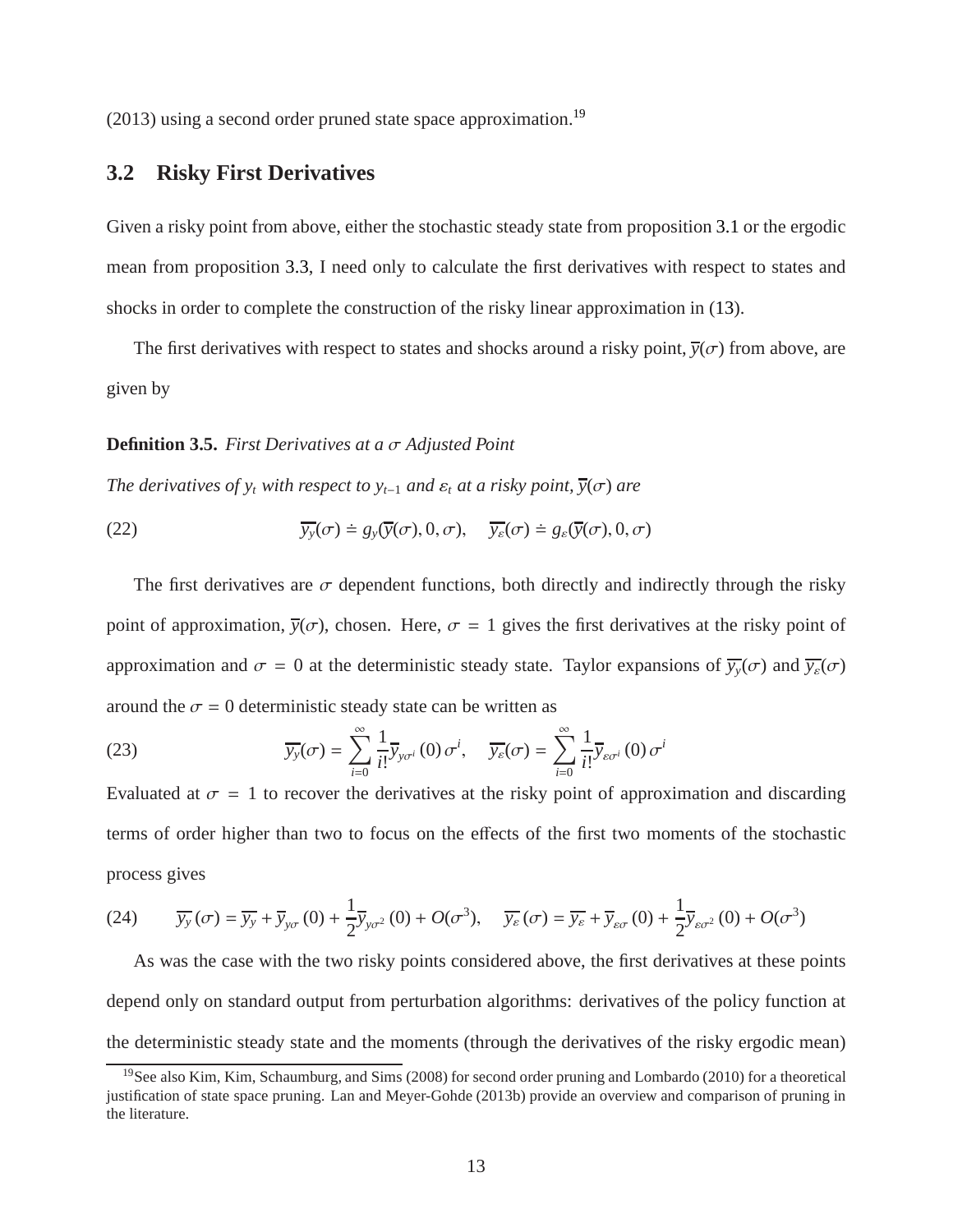of the exogenous shocks,  $\varepsilon_t$ , as I summarize in the following

#### **Proposition 3.6.** σ *Approximation of the First Derivatives*

*The first derivatives in [\(22\)](#page-13-1) can be approximated in* σ *using only derivative information from stan*dard perturbations—g<sub>zio<sup>*i*</sup> in [\(4\)](#page-4-4)—evaluated at the deterministic steady state and the derivative in-</sub> *formation in* σ *from the chosen risky point of approximation.*

*Proof.* Successive differentiation of [\(22\)](#page-13-1) yields  $\bar{y}_{y\sigma i}$  and  $\bar{y}_{\varepsilon\sigma i}$  as functions of derivatives of *g* with respect to  $y_{t-1}$  and  $\sigma$  as well as derivatives of the chosen risky point of approximation  $y(\sigma)$ .  $\Box$ 

<span id="page-14-1"></span>Approximating out to second order in  $\sigma$  as above for the risky points of approximation to adjust the first derivatives for the first two moments of the the distribution of the exogenous shocks,  $\varepsilon_t$ , gives the following

#### **Corollary 3.7.** *Second Order* σ *Approximation of the First Derivatives*

*The first derivatives in [\(22\)](#page-13-1) can be approximated to second order, in* σ*, as*

$$
(25) \qquad \overline{y_y}(1) \approx g_y + \frac{1}{2} \Big( g_{y^2} \left( \overline{y}''(0) \otimes I_{n_y} \right) + g_{\sigma^2 y} \Big), \qquad \overline{y_{\varepsilon}}(1) \approx g_{\varepsilon} + \frac{1}{2} \Big( g_{y \varepsilon} \left( \overline{y}''(0) \otimes I_{n_{\varepsilon}} \right) + g_{\sigma^2 \varepsilon} \Big)
$$

*Proof.* See appendix [A.7.](#page-38-0) □

With the risky first derivatives in hand, the risky linear approximation in [\(13\)](#page-9-2) can be constructed by choosing either the approximation of the stochastic steady state or of the ergodic mean and calculating the associated first derivatives. Before I turn to an application of the approximation in an economic model, I will address the theoretical validity of the approximation.

### **3.2.1 Relation to Perturbation First Derivatives**

Here, I examine the relationship of the risky points and slopes derived above with standard perturbation output. I show that the risky first derivatives correctly recover the first derivatives of the Taylor series evaluated at the risky points above out to a given order in  $\sigma^{20}$  $\sigma^{20}$  $\sigma^{20}$ .

<span id="page-14-0"></span> $20$ When the risky point is the stochastic steady state, the first derivatives recover the risky derivatives used in Lan and Meyer-Gohde's (2013b) recursive formulation of Lan and Meyer-Gohde's (2013c) nonlinear moving average. These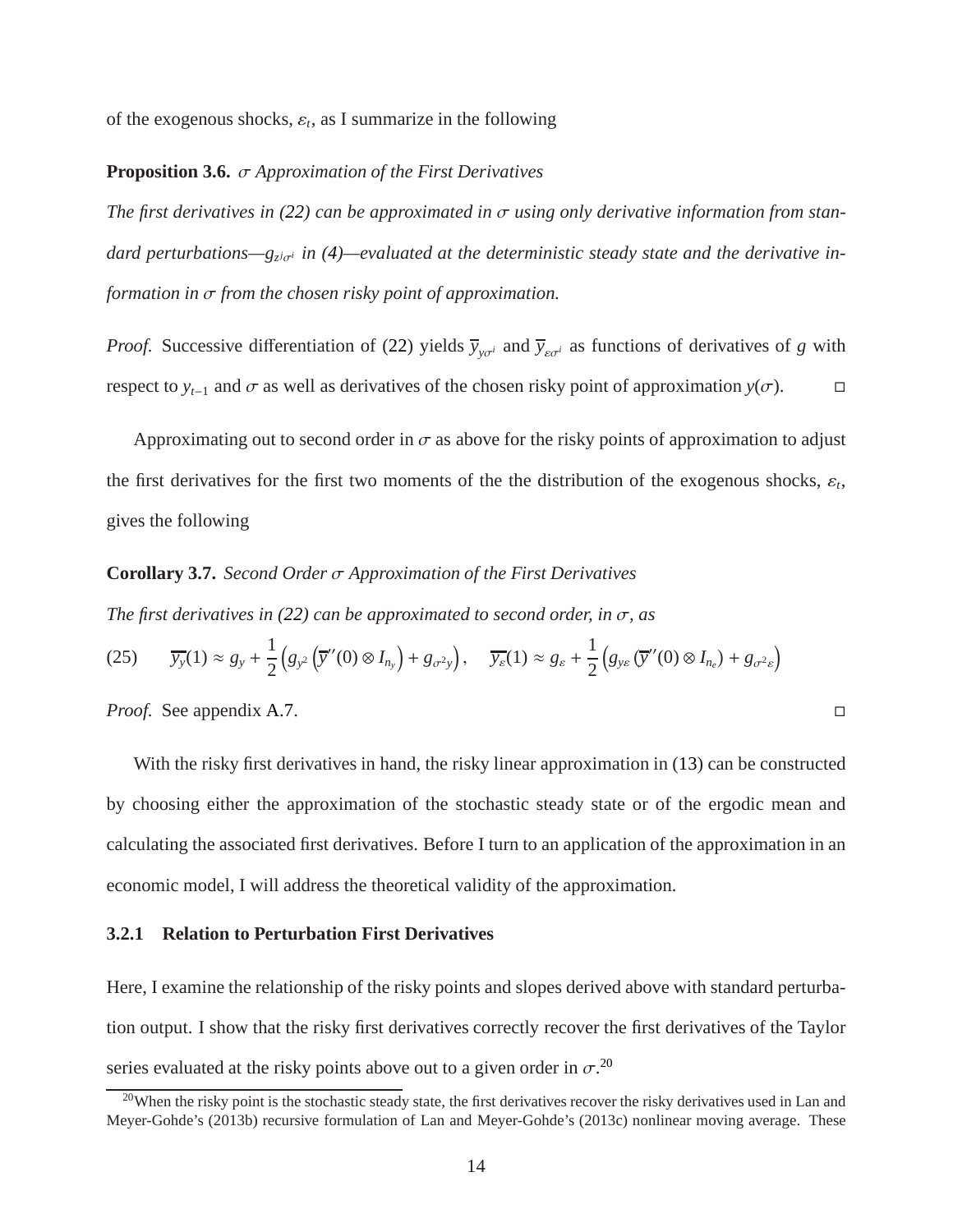Differentiate the Taylor series representation of the standard perturbation in [\(4\)](#page-4-4) with respect to the state vector  $z_t$  to yield

<span id="page-15-1"></span>(26)  
\n
$$
\mathcal{D}_{z_i} y_t \approx \sum_{j=1}^M \frac{1}{(j-1)!} \left[ \sum_{i=0}^{M-j} \frac{1}{i!} g_{z^j \sigma^i} \sigma^i \right] \left[ (z_t - \overline{z})^{\otimes [j-1]} \otimes I_{n_z} \right]
$$
\n
$$
\approx \sum_{j=0}^{M-1} \frac{1}{j!} \left[ \sum_{i=0}^{M-j-1} \frac{1}{i!} g_{z^{j+1} \sigma^i} \sigma^i \right] \left[ (z_t - \overline{z})^{\otimes [j]} \otimes I_{n_z} \right]
$$

Evaluated at the deterministic steady state,  $z_t = \overline{z}$ , the foregoing collapses to

$$
\mathcal{D}_{z_t} y_t \approx \sum_{i=0}^{M-1} \frac{1}{i!} g_{z\sigma^i} \sigma^i
$$

For  $M = 3$ , the first derivative from a third order perturbation approximation, setting  $\sigma$  to one and recalling that terms first order in  $\sigma$  are zero,<sup>[21](#page-15-0)</sup> is

$$
\mathscr{D}_{z_i} y_t \approx g_z + \frac{1}{2} g_{z\sigma^2}
$$

The last term,  $g_{z\sigma i}$ , is the time varying risk correction that enters at third order in the pruning algorithm of Andreasen, Fernández-Villaverde, and Rubio-Ramírez (2013) and matched perturbation of Lombardo (2010)—see Lan and Meyer-Gohde (2013b) for a detailed comparison of these and other pruning algorithms.

Of primary interest here are the derivatives at the risky points of interest derived in section [2.](#page-3-0) Recall, [\(15\)](#page-10-0) and [\(19\)](#page-12-0), that the risky points can be expressed as Taylor series in  $\sigma$ ; i.e.,

(29) 
$$
\overline{y}(\sigma) = \sum_{i=0}^{\infty} \frac{1}{i!} \overline{y}_{\sigma^{i}}(0) \sigma^{i}
$$

setting  $y_t = \overline{y}(\sigma)$  and  $\varepsilon_t = 0$ , in the first derivative of the Taylor series representation of the policy function from [\(26\)](#page-15-1) yields

(30) 
$$
\mathscr{D}_{z_i} y_t \approx \sum_{j=0}^{M-1} \frac{1}{j!} \left[ \sum_{i=0}^{M-j-1} \frac{1}{i!} g_{z^{j+1} \sigma^i} \sigma^i \right] \left( \begin{bmatrix} \overline{y}(\sigma) - \overline{y} \\ 0 \end{bmatrix}^{\otimes [j]} \otimes I_{n_z} \right)
$$

For a second order in  $\sigma$  approximations of the points of interest derived explicitly in section [2,](#page-3-0) this

derivatives differ from those used in Andreasen, Fernández-Villaverde, and Rubio-Ramírez's (2013) pruning algorithm, which give risky derivatives evaluated at the deterministic steady state.

<span id="page-15-0"></span><sup>&</sup>lt;sup>21</sup>See Jin and Judd (2002), Schmitt-Grohé and Uribe (2004), and Lan and Meyer-Gohde (Forthcoming).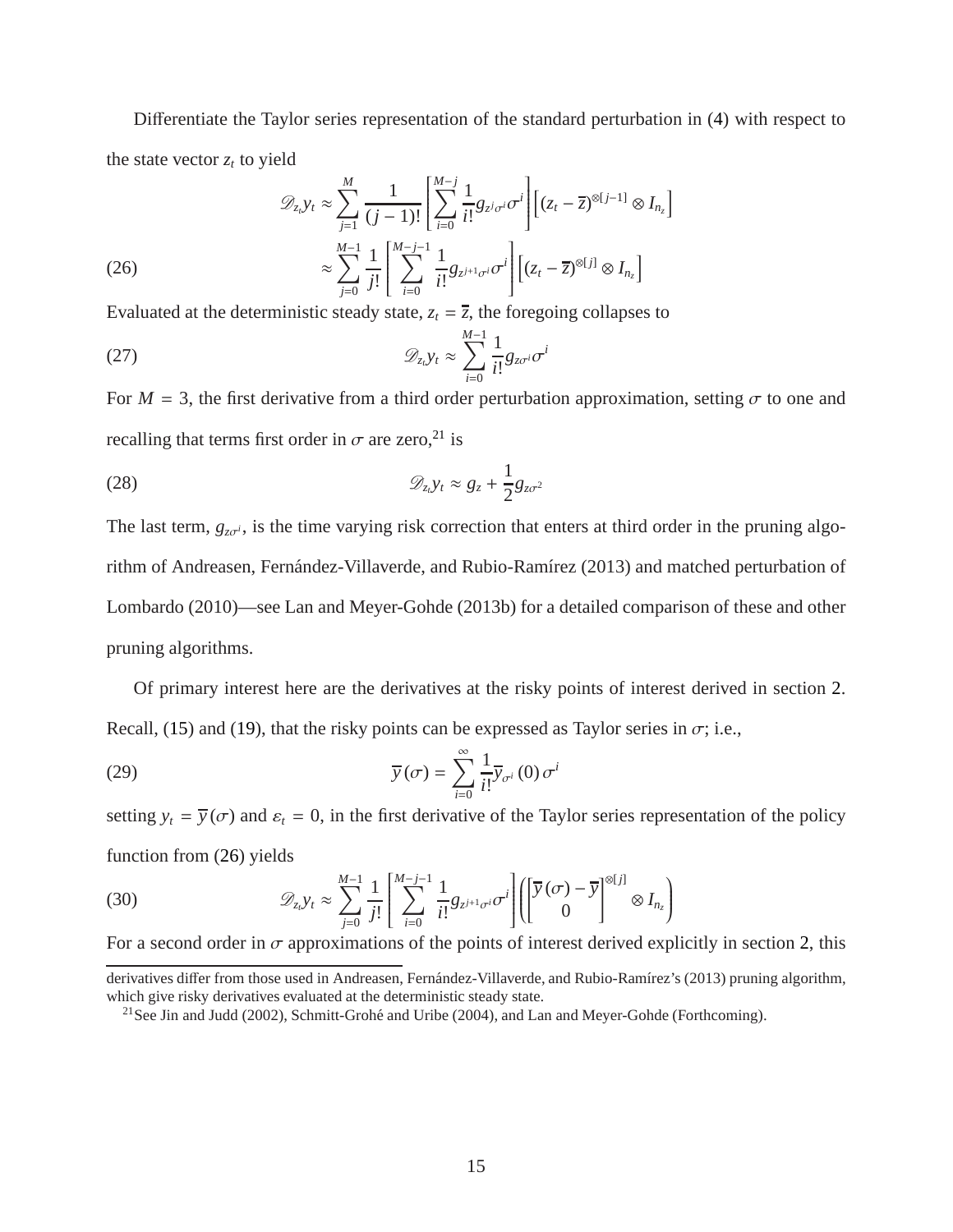expression becomes

(31)  
\n
$$
\mathcal{D}_{z_i} y_t \approx \sum_{j=0}^{M-1} \frac{1}{j!} \left[ \sum_{i=0}^{M-j-1} \frac{1}{i!} g_{z^{j+1} \sigma^i} \sigma^i \right] \left[ \left[ \frac{1}{2} \overline{y}_{\sigma^2} (0) \sigma^2 \right]^{\otimes [j]} \otimes I_{n_z} \right]
$$
\n
$$
\approx \sum_{j=0}^{M-1} \frac{1}{j!} \left[ \sum_{i=0}^{M-j-1} \frac{1}{i!} g_{z^{j+1} \sigma^i} \right] \left[ \left[ \frac{1}{2} \overline{y}_{\sigma^2} (0) \right]^{\otimes [j]} \otimes I_{n_z} \right] \sigma^{i+2j}
$$

Discarding terms in  $\sigma$  of order higher than two in order to obtain a second order in  $\sigma$  approximation of the matrix of first derivatives at the risky point of interest gives

(32) 
$$
\mathscr{D}_{z_t} y_t \approx g_z + \frac{1}{2} \left[ g_{z\sigma^2} + g_{z^2} \left( \begin{bmatrix} \overline{y}_{\sigma^2} \\ 0 \end{bmatrix} \otimes I_{n_z} \right) \right]
$$

or in terms of derivatives with respect to  $y_{t-1}$  and  $\varepsilon_t$  separately

(33) 
$$
\mathscr{D}_{y_{t-1}}y_t \approx g_y + \frac{1}{2} \left[ g_{y\sigma^2} + g_{y^2} \left( \overline{y}_{\sigma^2} \otimes I_{n_y} \right) \right]
$$

(34) 
$$
\mathscr{D}_{\varepsilon_l} y_t \approx g_{\varepsilon} + \frac{1}{2} \left[ g_{\varepsilon \sigma^2} + g_{y \varepsilon} \left( \overline{y}_{\sigma^2} \otimes I_{n_{\varepsilon}} \right) \right]
$$

which are identical to the results presented in section [3.2.](#page-13-2) The risky derivatives derived in section [3.2](#page-13-2) with my implicit risk adjustment procedure provide the correct derivatives at the chosen risky point of interest up to the chosen order in  $\sigma$ .

# <span id="page-16-0"></span>**4 Long Run Risk and the Real Business Cycle**

I will examine a canonical real business cycle model in the spirit of Kydland and Prescott (1982) with two differentiating features to emphasize the role of risk: recursive—or risk-sensitive—preferences and long run risk. To introduce risk sensitivity, I will follow Epstein and Zin (1989), Weil (1990), and others by replacing the continuation value of household utility with a power certainty equivalent, which allows me to disentangle risk aversion and the inverse elasticity of intertemporal substitution. I confront agents with long run real risk in the form of stochastic trends in productivity, $^{22}$  $^{22}$  $^{22}$  which adds risk to the growth of consumption, making the stochastic driving force of model welfare relevant in the sense of Lucas (1987). My choice of model is very similar to the model used in the numerical study of Caldara, Fernández-Villaverde, Rubio-Ramírez, and Yao (2012), where I have replaced

<span id="page-16-1"></span><sup>22</sup>See, e.g., Bansal and Yaron (2004) in an endowment and Rudebusch and Swanson (2012) in a production model.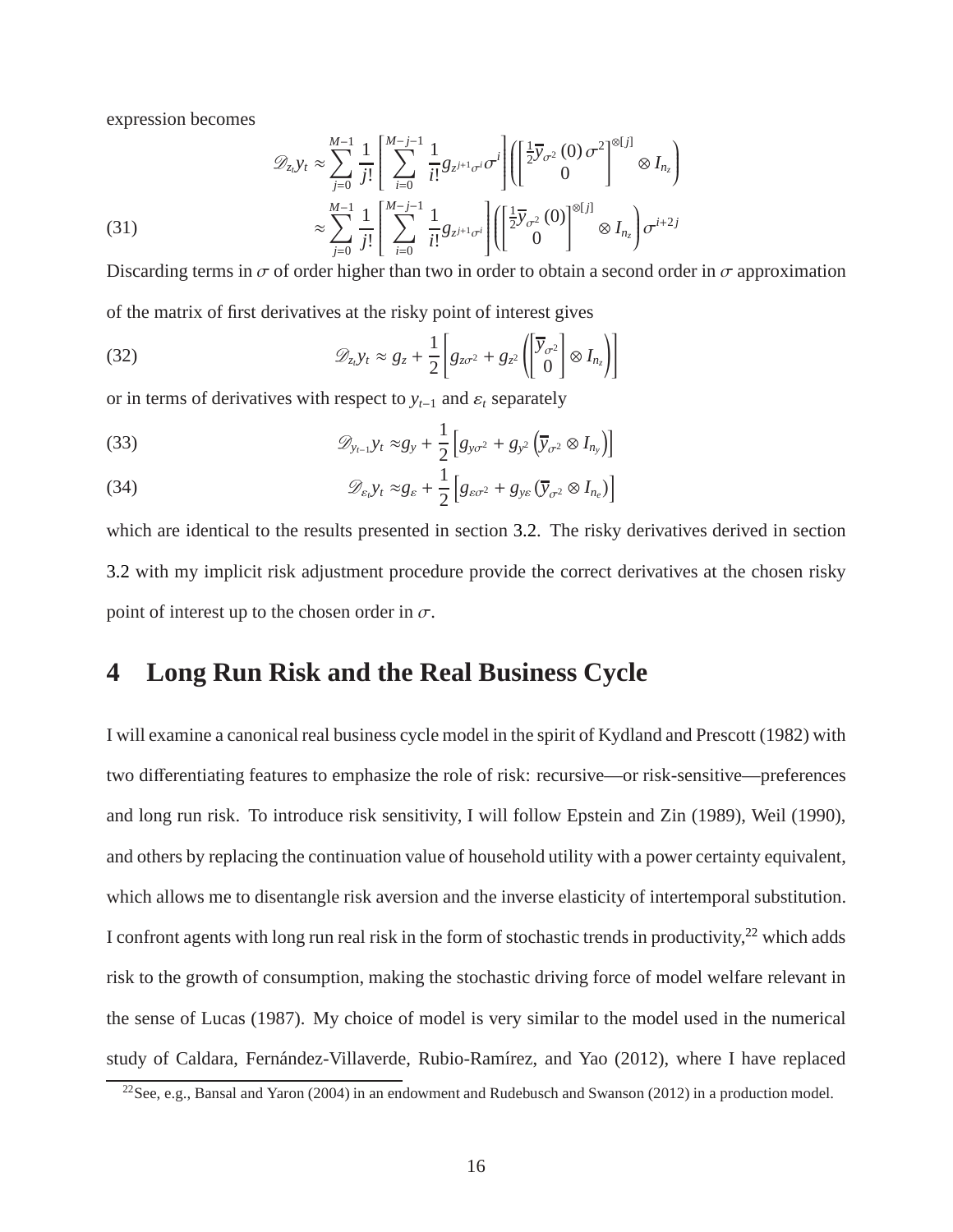their stochastic volatility with long run risk. $^{23}$  $^{23}$  $^{23}$ 

The social planner maximizes the expected discounted lifetime utility of a representative house-hold given recursively<sup>[24](#page-17-1)</sup> by

(35) 
$$
U_t = \max_{C_t, L_t} \left[ (1 - \beta) \left( C_t^{\nu} (1 - L_t)^{1 - \nu} \right)^{\frac{1 - \nu}{\theta}} + \beta \left( E_t \left[ U_{t+1}^{1 - \nu} \right] \right)^{\frac{1}{\nu}} \right]^{\frac{\theta}{1 - \nu}}
$$

where  $C_t$  is consumption,  $L_t$  labor,  $\beta \in (0, 1)$  the discount factor,  $\nu$  a labor supply parameter,  $\gamma$ governs risk aversion,[25](#page-17-2) and

$$
\theta = \frac{1 - \gamma}{1 - \frac{1}{\psi}}
$$

where  $\psi$  is the elasticity of intertemporal substitution (IES). Thus, these recursive preferences disentangle the IES and risk aversion. The social planner faces the resource constraint

<span id="page-17-3"></span>(37) 
$$
C_t + K_t = K_{t-1}^{\xi} \left( e^{Z_t} L_t \right)^{1-\xi} + (1-\delta) K_{t-1}
$$

with  $K_t$  being capital,  $\xi$  its output elasticity and  $\delta$  its depreciation rate, and  $Z_t$  a random walk with drift productivity process given by

<span id="page-17-4"></span>(38) 
$$
a_t \doteq Z_t - Z_{t-1} = \overline{a} + \overline{\sigma} \varepsilon_t, \ \varepsilon_t \sim \mathcal{N}(0, 1)
$$

with  $\overline{\sigma}$  the standard deviation of  $a_t$  and  $\overline{a}$  the drift.

The first order conditions are the intratemporal condition

(39) 
$$
\frac{1-\nu}{\nu}\frac{C_t}{1-L_t} = (1-\xi)e^{(1-\xi)Z_t}K_{t-1}^{\xi}L_t^{-\xi}
$$

and the intertemporal condition

(40) 
$$
1 = E_t \left[ M_{t+1} \left( \xi K_t^{\xi-1} \left( e^{Z_{t+1}} L_{t+1} \right)^{1-\xi} + 1 - \delta \right) \right]
$$

<span id="page-17-0"></span> $^{23}$ As I will be examining linear approximations, I would only be able to capture the precautionary effects or average effects of stochastic volatility and would miss the time varying effects of changes in conditional heteroskedasticity. One could conceivably move the approximation towards the conditionally normal one used in Justiniano and Primiceri (2008), to retain some of the advantages of linearity, but this is beyond the scope of this paper.

<span id="page-17-1"></span><sup>&</sup>lt;sup>24</sup>See Epstein and Zin (1989) and Weil (1990). Backus, Routledge, and Zin (2005) provide a detailed overview of these and other preferences that deviate from standard expected utility.

<span id="page-17-2"></span> $^{25}$ In the presence on an adjustable labor margin, the standard measure of risk aversion does not directly apply, see Swanson (2012a). Swanson (2012b) presents measures of risk aversion under recursive preferences in the presence of a labor margin. I maintain the misnomer of referring to  $\gamma$  as risk aversion for expositional ease.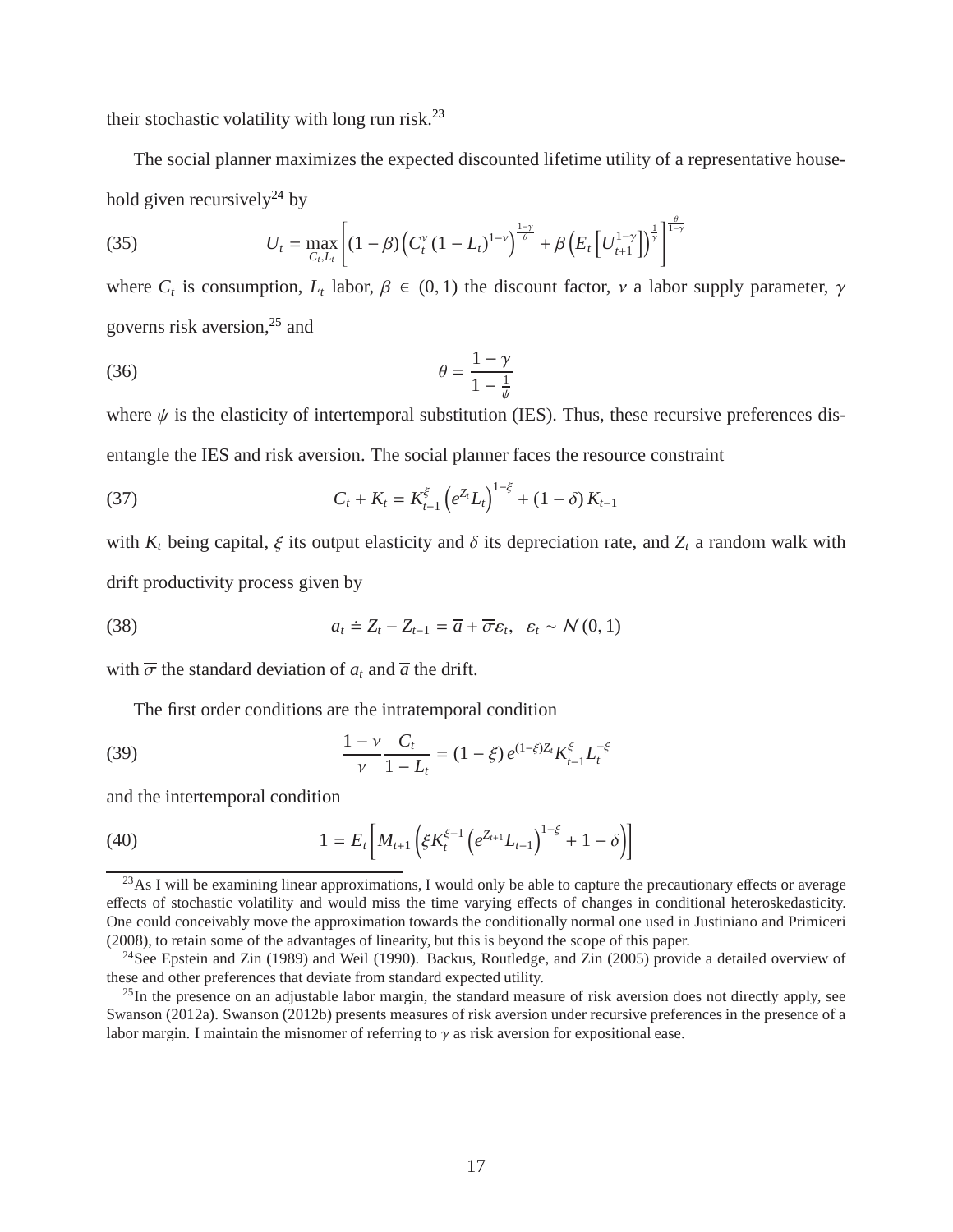where the pricing kernel is given by

(41) 
$$
M_{t+1} \doteq \frac{\partial U_t / \partial C_{t+1}}{\partial U_t / \partial C_t} = \beta \frac{C_t}{C_{t+1}} \frac{\left(C_{t+1}^{\nu} (1 - L_{t+1})^{1-\nu}\right)^{\frac{1-\nu}{\theta}}}{\left(C_t^{\nu} (1 - L_t)^{1-\nu}\right)^{\frac{1-\nu}{\theta}}} \left(\frac{U_{t+1}^{1-\nu}}{E_t [U_{t+1}]^{1-\nu}}\right)^{1-\nu}
$$

The presence of  $U_{t+1}$  in the pricing kernel necessitates the inclusion of the value function evaluated at the optimum, where I recycle the notation  $U_t$ ,

1 θ

(42) 
$$
U_t = \left[ (1 - \beta) \left( C_t^{\nu} (1 - L_t)^{1 - \nu} \right)^{\frac{1 - \gamma}{\theta}} + \beta \left( E_t \left[ U_{t+1}^{1 - \gamma} \right] \right)^{\frac{1}{\gamma}} \right]^{\frac{\theta}{1 - \gamma}}
$$

along with the first order conditions, the resource constraint [\(37\)](#page-17-3), and the exogenous driving force [\(38\)](#page-17-4) to characterize an equilibrium. With the stochastic trend in the model, I detrend all variables (apart from  $L_t$  and  $M_t$ ) with  $x_t \doteq X_t/e^{Z_t}$ ; the value function is detrended slightly differently,  $u_t \doteq$  $U_t/e^{\nu Z_t}$ .<sup>[26](#page-18-0)</sup> I reexpress all macroeconomic variables through a log transformation  $\hat{x}_t = \ln(x_t)$  so that deviations in these variables from any given value can be interpreted as percentage deviations and a linear approximation of  $\hat{x}_t$  gives a log linear approximation.<sup>[27](#page-18-1)</sup>

Additionally, I will examine two conditional asset pricing variables to measure shifts in the pricing of risk. First, the ex ante risk premium

$$
(43) \t\t\t $erp_t = E_t \left[ r_{t+1}^k - r_t^f \right]$
$$

where the risk-free rate,  $r_t^f$  $t_t$ , is given by  $r_t^f \doteq \frac{1}{E_t[M]}$  $\frac{1}{E_t[M_{t+1}]}$  and the return on capital,  $r_t^k$ , is given by  $r_t^f$   $\doteq$  $\xi K_{i-1}^{\xi-1}$  $\int_{t-1}^{\xi-1} (e^{z_t} L_t)^{1-\xi} + 1 - \delta$ ; and second, the (squared) conditional market price of risk

(44) 
$$
cmp_{t} = \frac{E_{t}\left[(M_{t+1} - E_{t}[M_{t+1}])^{2}\right]}{E_{t}[M_{t+1}]^{2}}
$$

I will take the square of the usual conditional market price of risk—conditional standard deviation over conditional mean—to maintain differentiability at the deterministic steady state, necessary for the application of the perturbation methods to which I will turn to later. Finally, I will include the ex post risk premium

<span id="page-18-2"></span>
$$
(45) \t\t r p_t = r_t^k - r_{t-1}^f
$$

as an observable counterpart to the ex ante version above.

<sup>26</sup>See appendix [A.1](#page-35-1) for the detrended model.

<span id="page-18-1"></span><span id="page-18-0"></span><sup>27</sup>See, e.g., Uhlig (1999).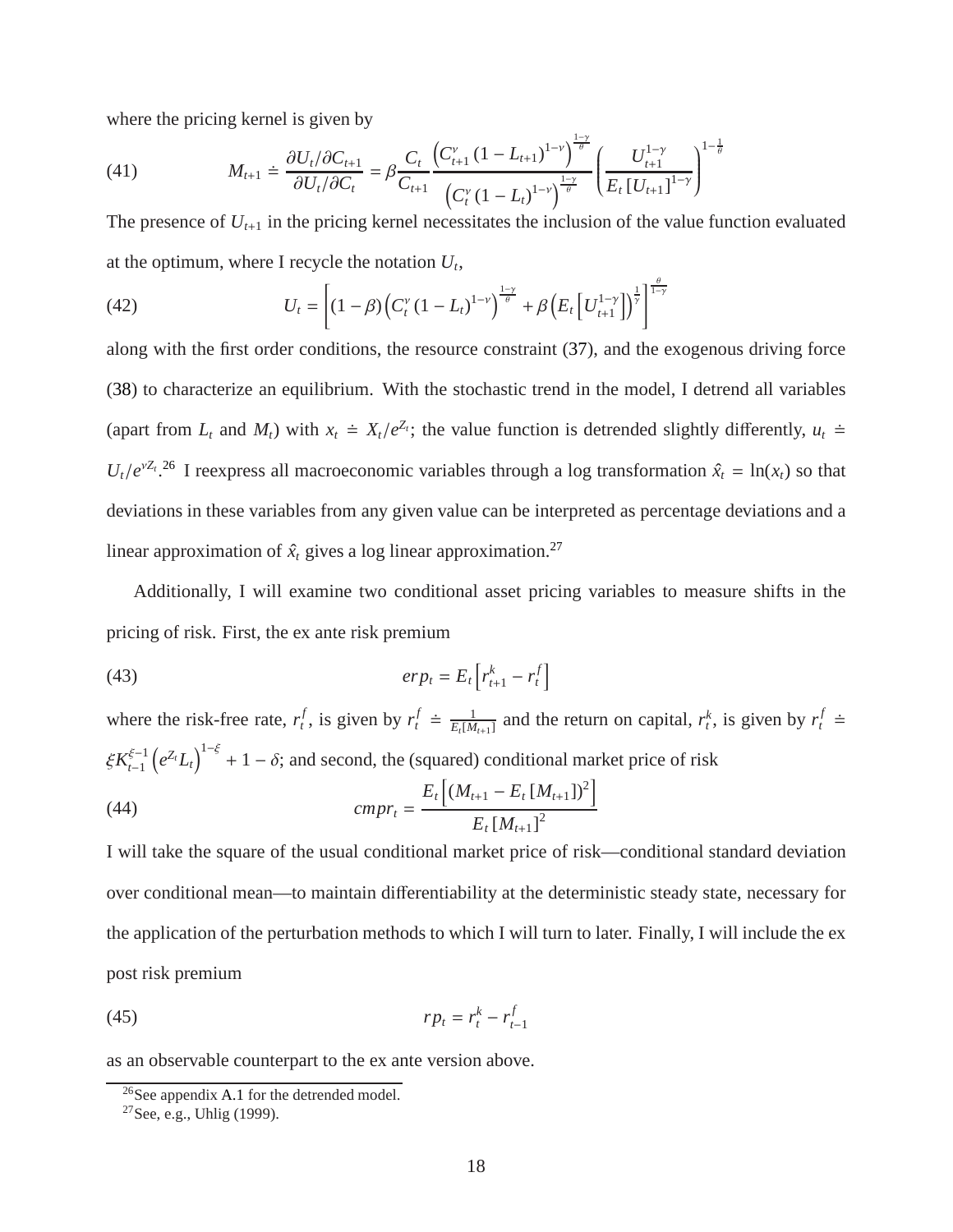# <span id="page-19-0"></span>**5 Assessing the Accuracy of the Risky Linear Approximation in a Calibrated Model**

I now apply the risky linear approximation to two calibrated versions of the neoclassical growth model of section [4.](#page-16-0) I begin by assessing the accuracy of the risky linear approximation by examining the Euler equation errors and comparing the results to standard linear and higher order perturbation solutions.

# **5.1 Calibration**

In table [1,](#page-40-0) I report the parameter values common to both calibrations I consider here. The calibration for these parameters largely follows Caldara, Fernández-Villaverde, Rubio-Ramírez, and Yao (2012) and reflects standard observations on the post war US economy:  $\xi$  is set to match the labor share of national income;  $\beta$  to reflect an annual interest rate of about 3.5 %; the value of  $\nu$  induces work to occupy roughly one third of the time endowment; and  $\delta$  aligns the model in steady state to the investment output ratio. The value of  $\overline{a}$  is set to match the average postwar growth rate of output.

#### [Table 1 about here.]

In table [2,](#page-40-1) I report the baseline calibration in the first three columns. Here, I set risk aversion,  $\gamma$ , to 5, following the baseline parameterization of Caldara, Fernández-Villaverde, Rubio-Ramírez, and Yao (2012). The elasticity of intertemporal substitution (IES) and the standard deviation of technology growth shocks are set to match the standard deviations of log consumption and output growth for the third order in perturbation solution of the model. This value for the IES lies in the range of 0.5 to 1.5 examined in Caldara, Fernández-Villaverde, Rubio-Ramírez, and Yao (2012), reflecting conservative bounds on the parameter advocated in the literature.

#### [Table 2 about here.]

The extreme calibration can be found in the last three columns of table [2.](#page-40-1) Risk aversion,  $\gamma$ , is equal to 40, following Caldara, Fernández-Villaverde, Rubio-Ramírez, and Yao (2012). The IES and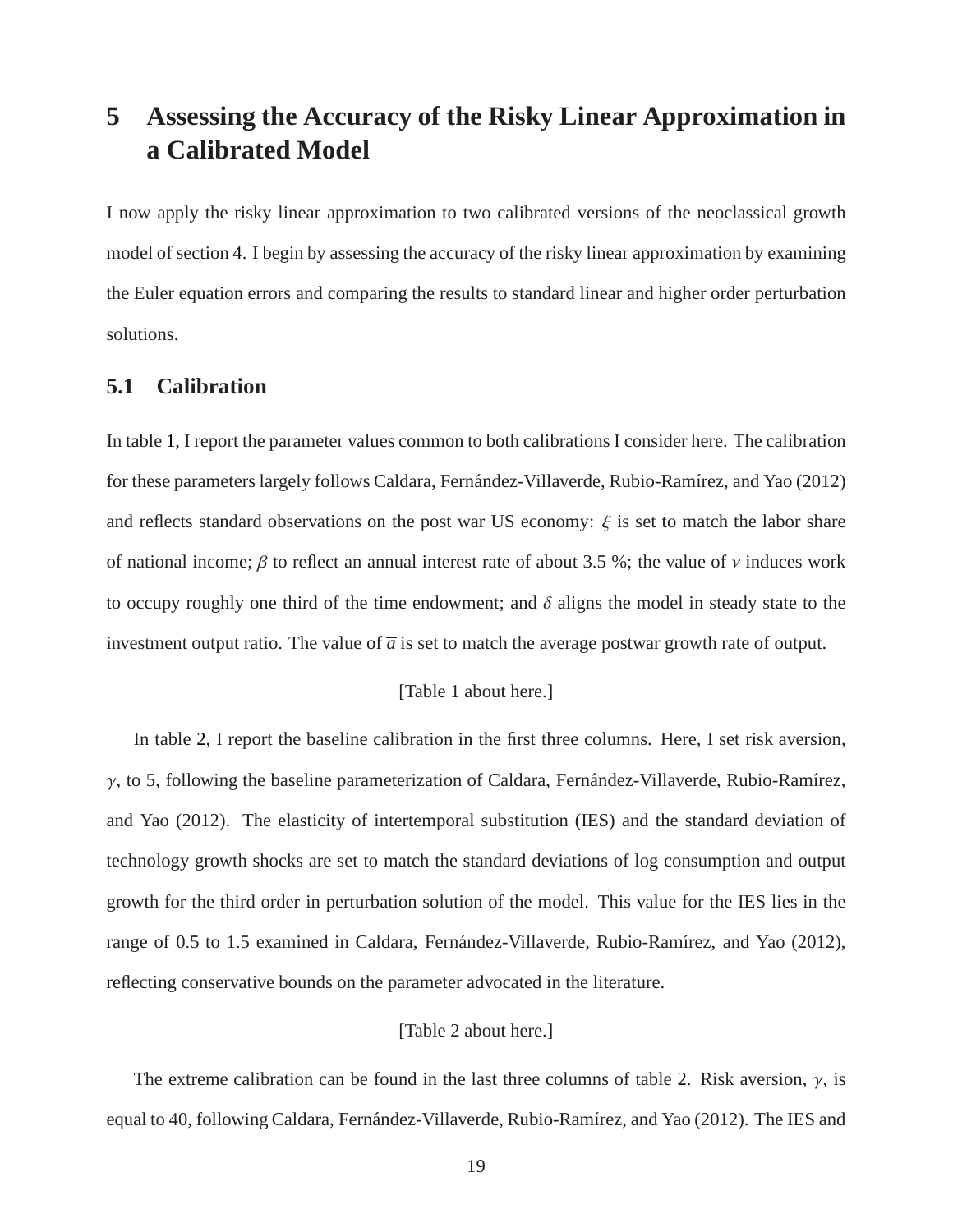the standard deviation of technology growth shocks are again set to match the standard deviations of log consumption and output growth for the third order in perturbation solution of the model. When calibrating to the two macro data sets, the values for the IES and the standard deviation of technology growth shocks remain virtually unchanged, reflecting the well known result—see, e.g., Tallarini (2000)—that macro series are driven primarily by the IES and not risk aversion.

## **5.2 Euler Equation Errors**

Following Judd and Guu (1997) and Judd (1998), I use the unit-free Euler equation residuals as a measure of accuracy.[28](#page-20-0) I will assess the accuracy of the risky linear approximation at the approxi-mated stochastic steady state.<sup>[29](#page-20-1)</sup>

The Euler equation error expressed as a fraction of time *t* consumption is given by (46)

$$
EEE(k_{t-1},\varepsilon_{t}) = \frac{E_{t}\left[\beta(c_{t+1}e^{a_{t+1}})^{\nu\frac{1-\gamma}{\theta}-1}\left(\frac{1-L_{t+1}}{1-L_{t}}\right)^{\frac{(1-\nu)(1-\gamma)}{\theta}}\left(\frac{(\nu_{t+1}e^{\nu a_{t+1}})^{1-\gamma}}{E_{t}[(\nu_{t+1}e^{\nu a_{t+1}})^{1-\gamma}]}\right)^{1-\frac{1}{\theta}}\left(\alpha k_{t}^{\alpha-1}\left(e^{a_{t+1}}L_{t+1}\right)^{1-\alpha}+1-\delta\right)\right]^{\frac{1}{\nu\frac{1-\gamma}{\theta}-1}}}{-1}
$$

Here, the value of, say,  $1E - 2$  implies a \$1 mistake for each \$100 spent and the value of  $1E - 3$ implies a \$1 mistake for each \$1000 and so forth. This is a function of the state,  $k_{t-1}$  and shock,  $\varepsilon_t$ . In figure [1,](#page-42-0) I plot the Euler equation errors with the current shock set to zero and examine how this error depends on the endogenous state, *kt*−1.

#### [Figure 1 about here.]

In figure [1a,](#page-50-0) the Euler equation errors for the baseline calibration can be found. The risky linear approximation uniformly improves on the linear approximation, while lagging behind the second and third order perturbation. In general, higher order perturbations improve the accuracy of the approximation. In the vicinity of the steady states,  $30$  this improvement is more than one order of

 $^{28}$ See also Aruoba, Fernández-Villaverde, and Rubio-Ramírez (2006) and Caldara, Fernández-Villaverde, Rubio-Ramírez, and Yao (2012) for applications of this measure to assess the accuracy of varying solution methods.

<span id="page-20-0"></span> $^{29}$ The results are virtually unchanged with the alternative, the ergodic mean.

<span id="page-20-2"></span><span id="page-20-1"></span> $30$ Under the baseline calibration, the stochastic and determinisitic steady states are nearly the same.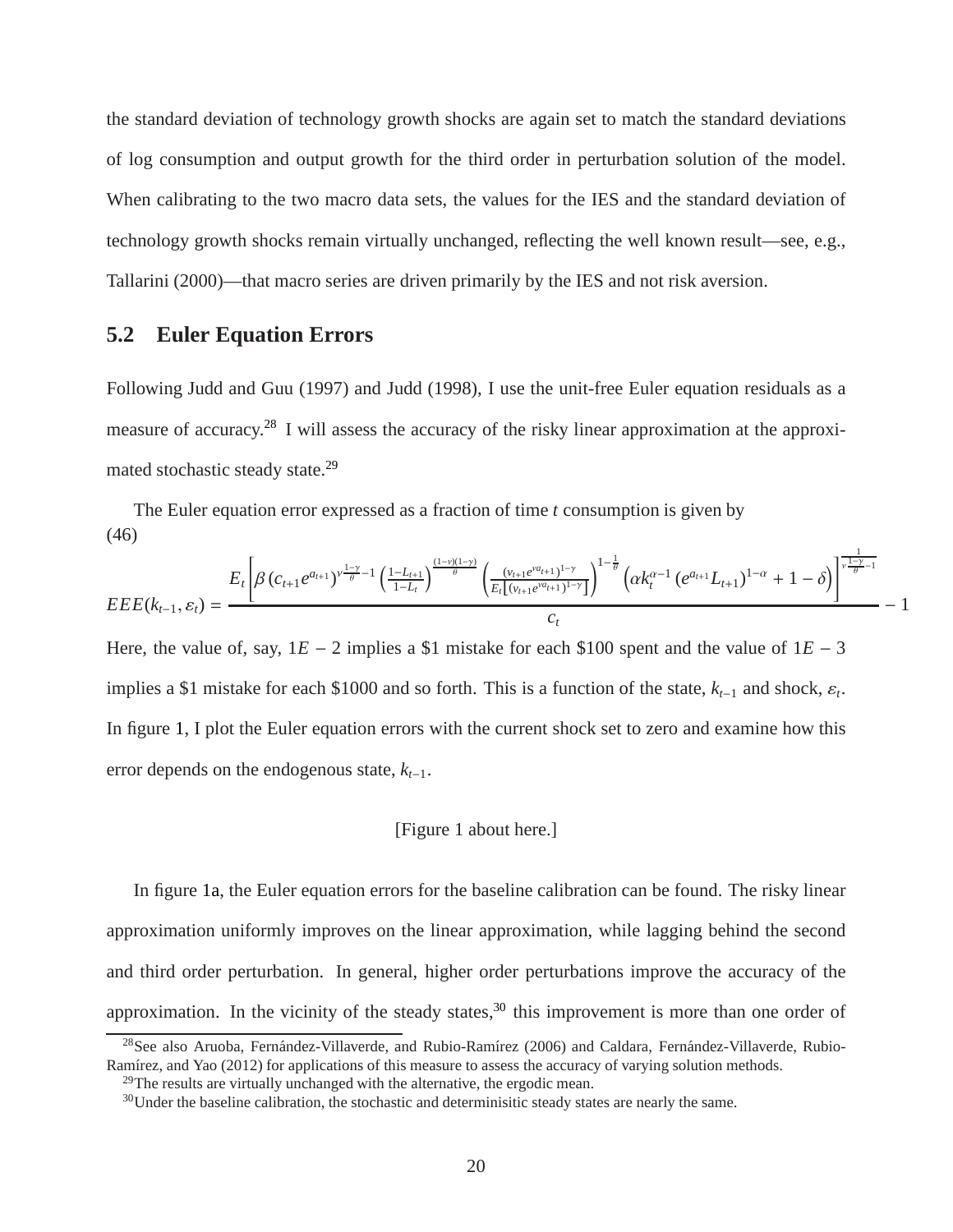magnitude. In sum, the risky linear approximation is, while still linear in states and shocks, is uniformly more accurate than the standard linear approximation.

The Euler equation errors for the extreme calibration are depicted in figure [1b.](#page-50-1) As the importance of risk in the underlying nonlinear system is increased through the increase in risk aversion in the extreme calibration, so does the relative performance of the risky linear approximation. Now the risky linear approximation is two orders of magnitude more accurate than the standard linear approximation over a broad vicinity surrounding the steady states.<sup>[31](#page-21-0)</sup> Furthermore, the risky linear approximation is roughly comparable to higher order approximations despite its linearity in states and shocks.

Thus, for small shock realizations and values of the state, capital, close to the stochastic steady state, I conclude that the risky linear approximation of the previous sections outperforms the standard linear approximation and performs favorably compared with higher order perturbations.

### **5.3 Impulse Response Analysis**

Having established the satisfactory accuracy of the risky linear approximation, I will turn to its structural predictions in the form of impulse response functions. A significant advantage of the linearity in states and shocks of the approximation is that an impulse response is a straightforward concept. Whereas nonlinear methods must take a stance regarding the specific assumptions regarding a gen-eralized impulse response,<sup>[32](#page-21-1)</sup> the risky linear approximation and its standard linear approximation require no such discussion.

#### [Figure 2 about here.]

In figure [2,](#page-43-0) the impulses of selected macroeconomic and financial variables with respect to a one standard deviation shock to the growth rate of technology are plotted. Figure [2a](#page-50-0) contains the

<span id="page-21-0"></span> $31$ Now the difference between the stochastic and deterministic steady states can be discerned visually, with the minimum of the risky linear approximation, the stochastic steady state, to the right of the minimum of the standard linear approximation, the deterministic steady state.

<span id="page-21-1"></span> $32$ See Lan and Meyer-Gohde (2013c) and Andreasen, Fernández-Villaverde, and Rubio-Ramírez (2013) and the specific assumptions therein.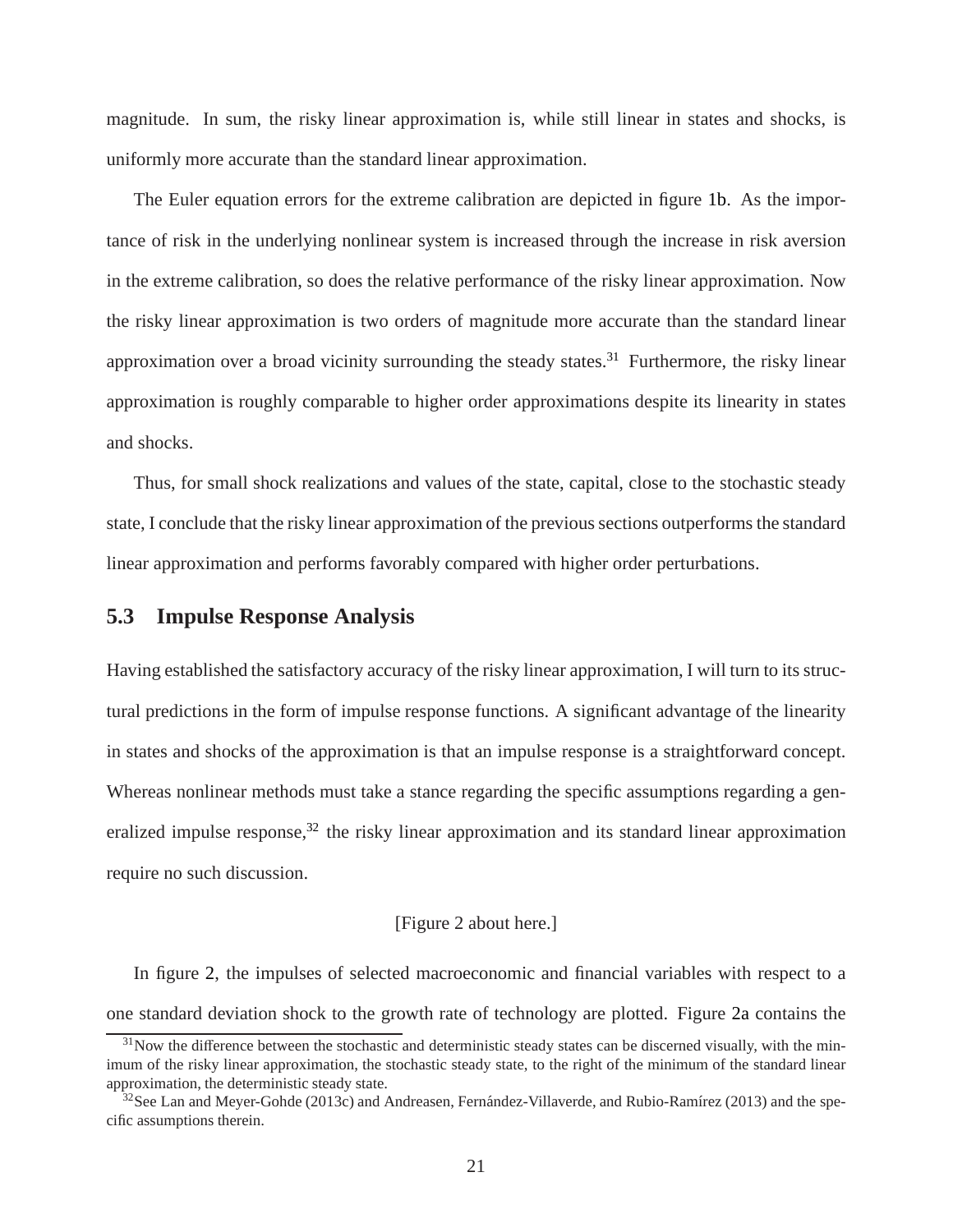impulses of consumption and capital to a growth rate shock. Impulse responses from the risky linear (here the stochastic steady state version), standard linear, and third order nonlinear moving average approximations are indistinguishable up to numerical rounding. Consumption and capital, both detrended, fall in response to the shock as the capital stock and consumption catch up to the accelerated growth path. Figure [2b](#page-50-1) contains the impulses of the expected risk premium and the conditional market price of risk. The standard linear approximation fails to capture the movement in these conditional asset pricing variables, while the risky linear approximation put forth in previous sections here matches, up to numerical rounding, the impulses generated by the full nonlinear third order moving average approximation of Lan and Meyer-Gohde (2013c).

# <span id="page-22-0"></span>**6 Estimation using Risky Linear Approximations**

I begin by exploring the properties of the likelihood function for the risky linear approximation under controlled settings. In a Monte Carlo experiment, I examine the speed and accuracy of the the likelihood function calculated using the Kalman filter for the risky linear approximation with the likelihood function for the standard linear approximation, likewise calculated with the Kalman filter, and the third-order standard and nonlinear moving average perturbations, where the likelihood function is calculated with the particle filter. I find the risky linear approximation meets or exceeds the computationally intensive nonlinear estimation routines.

I then turn to the Bayesian estimation of risk aversion and the standard deviation of technology growth rate shocks using US post war data on consumption and output growth and the excess return. I find that the posterior of the risky linear approximation calls for higher risk aversion that posited by the prior, whereas the likelihood function for standard linear approximation is entirely flat in the dimension of risk aversion and the likelihood function for the third order perturbations suffer sufficiently from sampling variation to prevent reliable inference.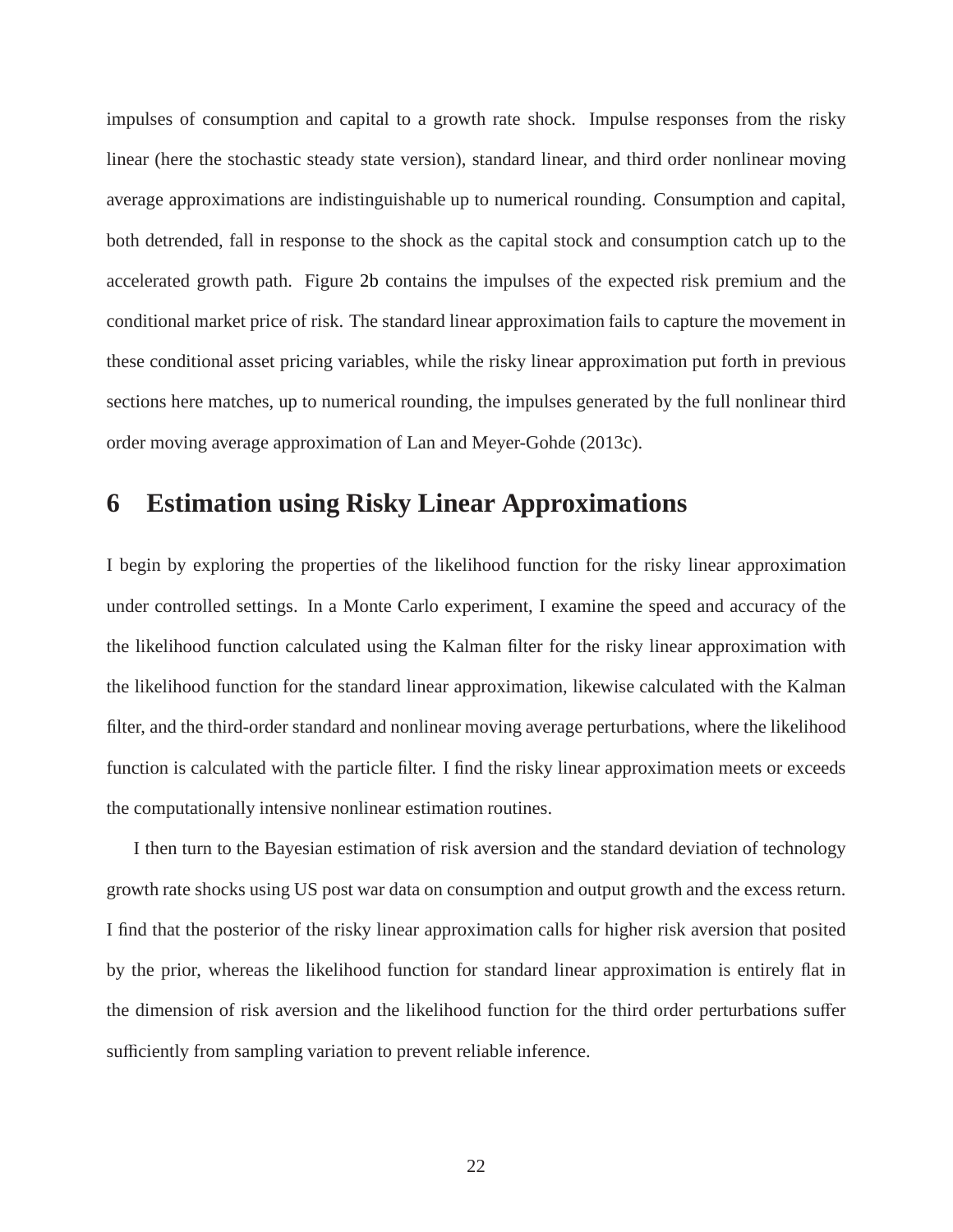### **6.1 Monte Carlo Study of Estimation Properties**

Here, I study the ability of the risky linear approximation to estimate nonlinear deep parameters beyond the reach of standard linear approximations and compare the efficiency with which it is able to do such with perturbation-based particle filters that enjoy relative solution efficiency advantages over alternative nonlinear methods—see, e.g., Aruoba, Fernández-Villaverde, and Rubio-Ramírez (2006), though Fernández-Villaverde and Rubio-Ramírez (2007) note that perturbation is neither required for nor necessarily the preferred method for taking every model to the particle filter.

For the estimation exercise, I generate two 10, 000 period series of *y<sup>t</sup>* , one for each calibration in section , using a third order nonlinear moving average, see Lan and Meyer-Gohde (2013c). I then estimate parameters one at a time, holding all other parameters constant, using different solution methods. The methods I will compare are the risky linear method of the foregoing sections, standard linearization, a standard state space third order perturbation, and the third order nonlinear moving average used to generate the data. I will present the results for risk aversion,  $\gamma$ , and the standard deviation of growth shocks,  $\overline{\sigma}$ .

The risky linear method, however, maintains linearity in states and shocks, which, given the assumed normality of growth rate shocks, enables the use of the Kalman filter. Here, I choose the ergodic mean approximation of section [3.1.2](#page-11-1) so that the mean of the risky linear approximation coincides with the approximation, in  $\sigma$ , of the ergodic mean of the true nonlinear model. The standard linearization is also estimated with the Kalman filter. The standard approach for the two nonlinear perturbations, nonlinear moving average and standard state space, is to estimate using a sequential importance sampler with resampling, i.e., the particle filter, see Fernández-Villaverde and Rubio-Ramírez (2007), which simulates the entire distributions of the prediction and estimate steps rather than just the first two moments needed in the Gaussian or linear mean-square optimal cases that underly the Kalman filter.Unfortunately, the particle filter can be very demanding computationally,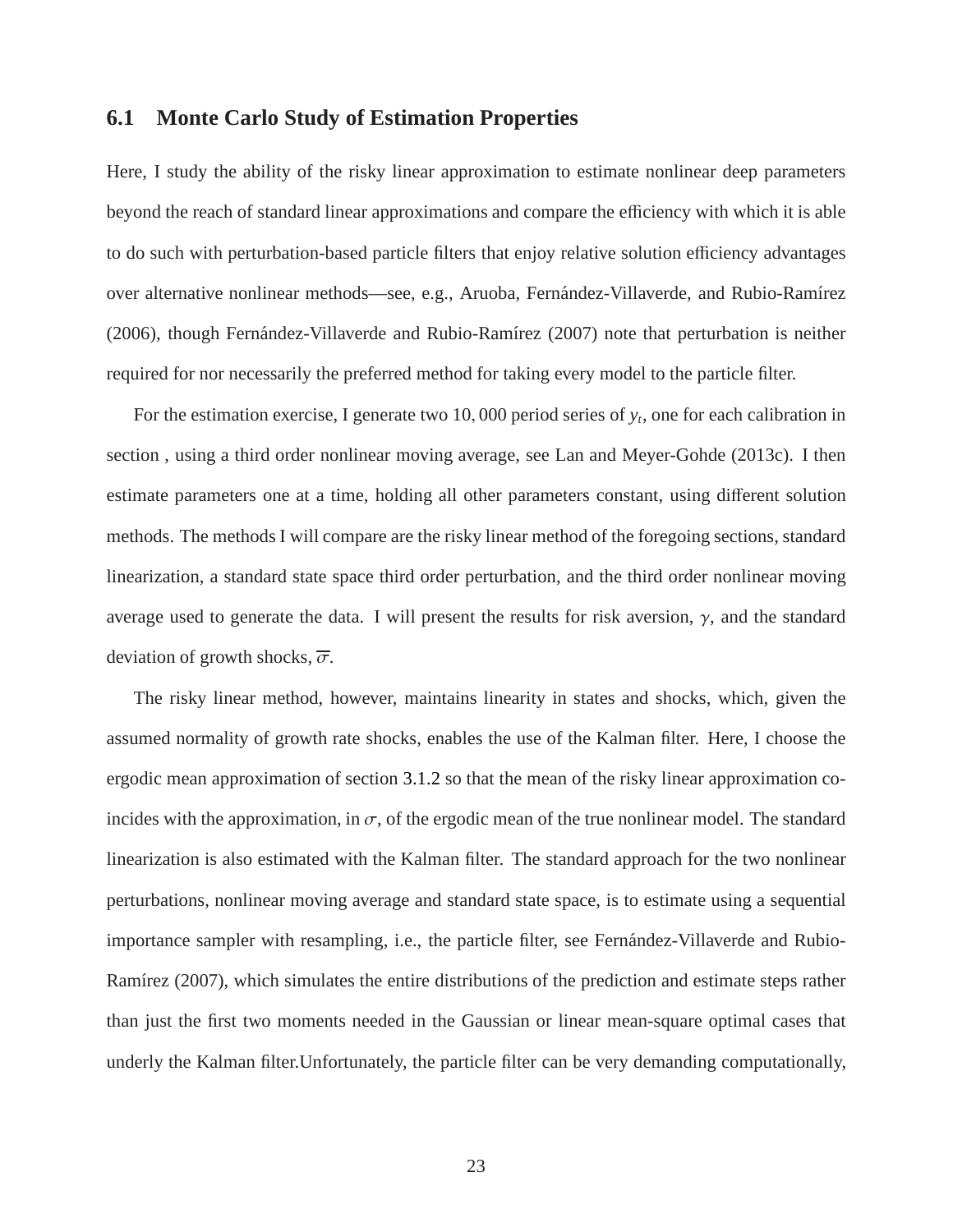precluding its use currently in many policy relevant models.<sup>[33](#page-24-0)</sup> I set the number of particles in the filter to be 40, 000 and add measurement noise accounting for 1% of the variance of *y<sup>t</sup>* to operationalize a version of the particle filter following, e.g. Bidder and Smith (2012).

### [Figure 3 about here.]

In figure [3](#page-44-0) the likelihood function, normalized relative to the maximum likelihood value for each method, of risk aversion,  $\gamma$ , and the standard deviation of technology growth shocks,  $\overline{\sigma}$ , are plotted for the baseline calibration. The standard linear approximation is a certainty equivalent approximation and changes in risk aversion, figure [3a,](#page-50-0) have no effect on the approximation: the likelihood function is entirely flat in this dimension. The risky linear approximation advocated in previous sections, however, is not certainty equivalent and correctly estimates the level of risk aversion in figure [3a.](#page-50-0) Both of the particle filter based policy functions correctly estimate the degree of risk aversion, but as can be seen in figure [3a,](#page-50-0) there is clearly sampling variation and the number of particles would clearly need to be increased past 40, 000 to operationalizes a numerical maximization routine. As can be gathered from the scale of the *y* axis in figure [3a,](#page-50-0) though, risk aversion of this small degree is only very weakly identified, placing high demands on the particle filters; the risky linear approximation, however, has no difficulties with this weak identification. All four of the methods correctly estimate the standard deviation of growth shocks, as can be seen in figure [3b.](#page-50-1) The likelihood cuts for both of the particle filter estimated perturbations coincide and the risky and standard linear approximations display slightly more dispersion than the perturbation methods.

#### [Figure 4 about here.]

The likelihood cuts, expressed relative to the maximum log likelihood value for each method, of risk aversion,  $\gamma$ , and the standard deviation of technology growth shocks,  $\overline{\sigma}$ , are plotted in figure

<span id="page-24-0"></span> $33$ van Binsbergen, Fernández-Villaverde, Koijen, and Rubio-Ramírez (2012) provides a notable exception, yet due to the demands of the particle filter, they model inflation exogenously and are primarily concerned with the the estimation exercise itself.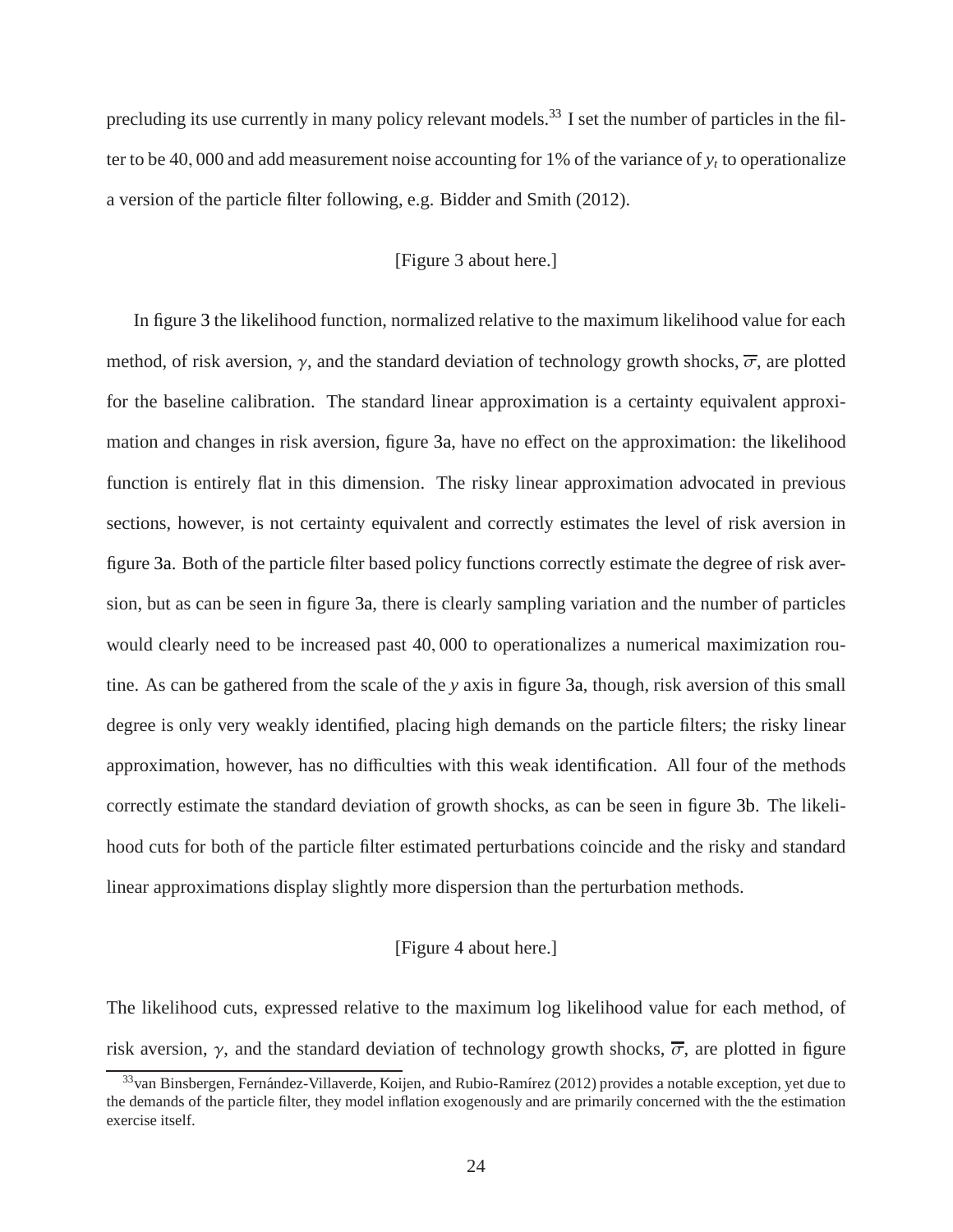[4](#page-45-0) for the extreme calibration. Again, the standard linear approximation is a certainty equivalent approximation and changes in risk aversion have no effect on the approximation as can be garnered from the entirely flat likelihood function figure [4a.](#page-50-0) Once again, the risky linear approximation advocated in previous sections, however, is not certainty equivalent and correctly estimates the level of risk aversion, albeit with slightly more dispersion relative to the particle based filters. Both of the particle filter based policy functions correctly estimate the level of risk aversion and nearly coincide in figure [4a.](#page-50-0) Note that sampling variation in the particle filters is not noticeable in figure [4a,](#page-50-0) as risk aversion is clearly more strongly identified. Turning to the standard deviation of growth shocks in figure [4b,](#page-50-1) the standard linear approximation clearly fails to correctly estimate this parameter. As the standard linearization does not capture risk aversion, it attributes the increase in risk sensitivity to an increase in risk itself. The risky linear approximation and the two particle filter based perturbations correctly estimate the standard deviation, with the risky linear approximation and data-generatingprocess, the nonlinear moving average, coinciding.

### [Figure 5 about here.]

Figures [5](#page-46-0) and [6](#page-47-0) display likelihood cuts under the baseline calibration for output growth  $log(Y_t) - log(Y_{t-1})$ —and for the ex post risk premium [\(45\)](#page-18-2). Output growth is an observable series, yet, as figure [5a](#page-50-0) indicates, this series is unable to reveal the degree of risk aversion. Risk in this model is constant, as opposed to a model with say time varying volatility, and first differencing removes the constant correction for risk in the policy functions, eliminating the role for risk in the observable, as all approximations reflect with their flat likelihood surfaces.

The story is different with data generated by the ex post risk premium. Though not entirely driven by precautionary motives as is the unobservable ex ante risk premium, this measure reveals significant information on the level of risk aversion, as indicated by the curvature of the likelihood function in [6a.](#page-50-0) With the the effect of increased of risk sensitivity incorporated, all measures but the standard linear approximation agree upon a relative reduction of the source of constant risk, the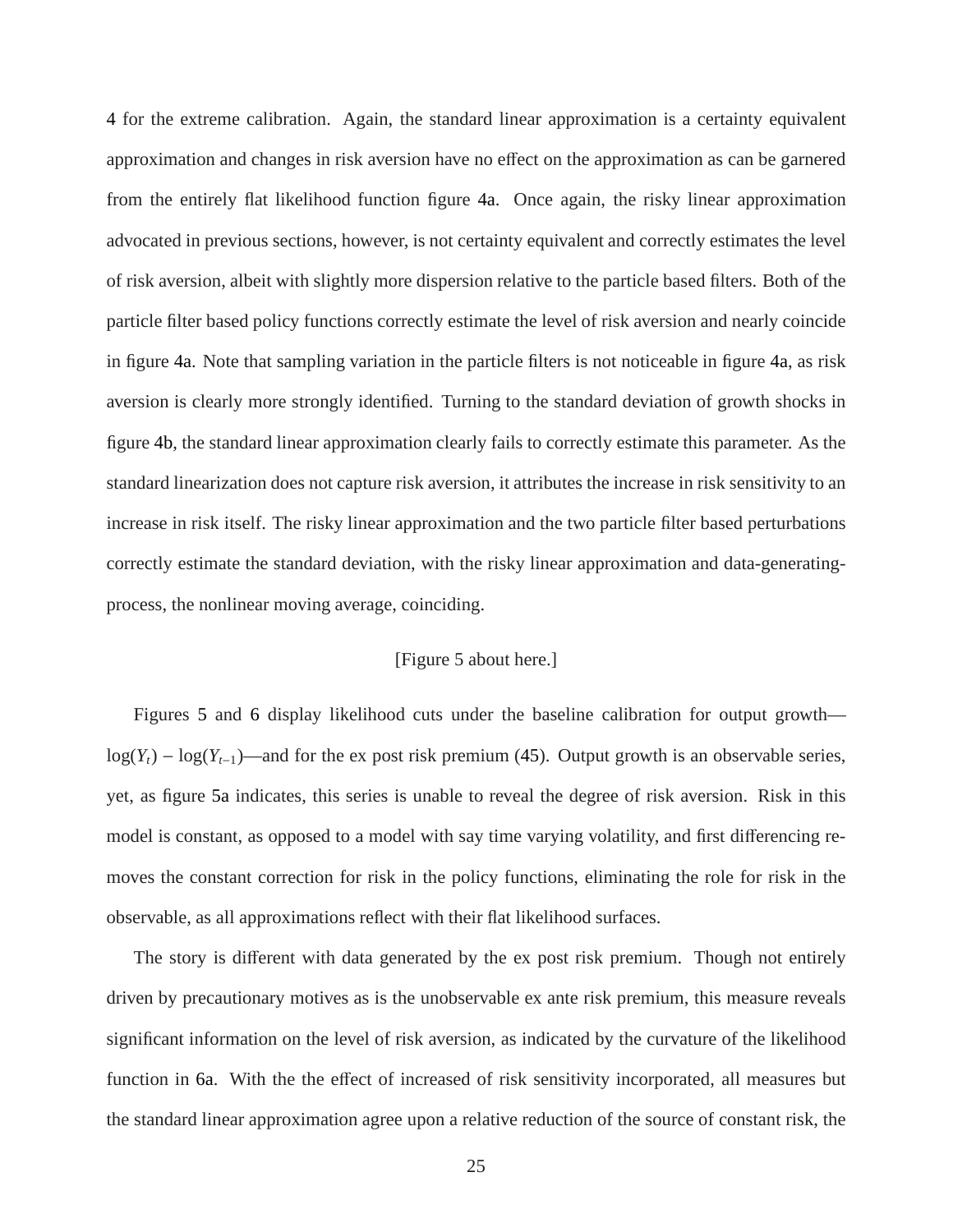standard deviation of growth shocks—see figure [6b.](#page-50-1)

#### [Figure 6 about here.]

In table [3](#page-40-2) the different computation costs, measured in terms of computation time per likelihood evaluation.<sup>[34](#page-26-0)</sup> As can be seen, the the risky linear was negligibly slower than the standard linear with the additional costs coming from the need to calculate the third order perturbation that delivers the higher order derivatives used to correct the linear terms for risk. Compared to the perturbation solutions that use the particle filter, the difference is striking. The risky linear method of the previous sections is four orders of magnitude faster than the particle filter based methods. This despite their similar performance in estimating the parameters and the the choice of the number of particles appears to have been conservative.

#### [Table 3 about here.]

The estimation exercise provides strong evidence in favor of the method I have presented in the previous sections. It is as successful as, or accounting for potential sampling variability with particle filters more successful than, higher order perturbation methods in identifying nonlinear parameters, like risk aversion, that standard linear approximations cannot identify while maintaining the computational efficiency provided by the linear in state and shock framework. I find that the the risky linear approach advocated in the foregoing sections clearly dominates the more computationally intensive particle-filter based methods, while performing favorably in terms of accuracy and efficiency of the estimation. For comparison, the standard linear approximation fails entirely at estimating risk aversion.

<span id="page-26-0"></span><sup>&</sup>lt;sup>34</sup>Comparisons computed on an Intel Xeon E5-2690 with 16 cores at 2.90 GHz on Matlab R2013b. Approximately 61% of the processor resources were used by the particle filter at any given point in time during the calculations.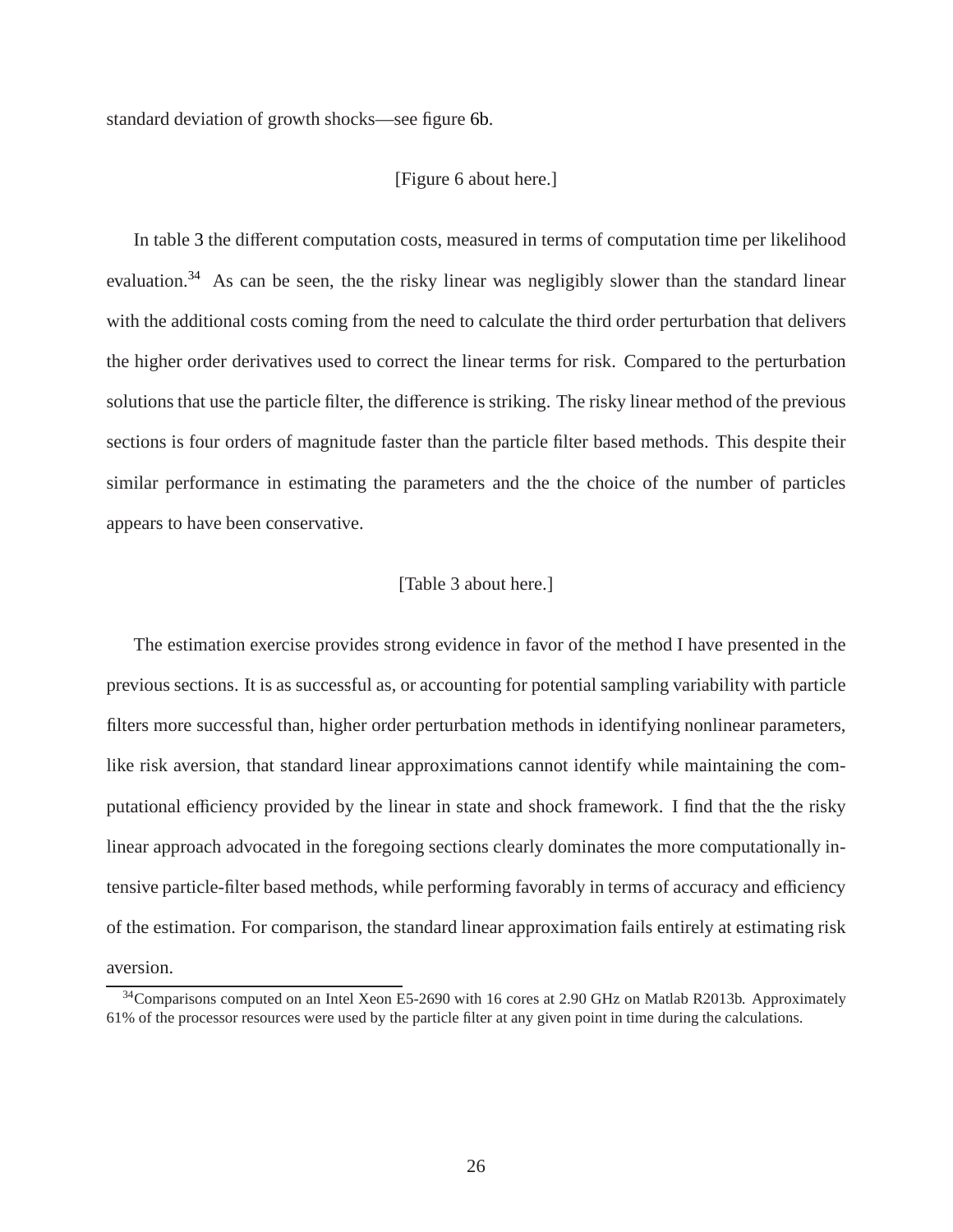# **6.2 US Post-War Estimation of Risk and Risk Sensitivity**

I now turn to the estimation of risk and risk sensitivity using post war US data. While estimating, I take a Bayesian perspective following standard practice in the DSGE literature.[35](#page-27-0) Taking the results of the previous section into account, I shall include ex post risk premium along with consumption and output growth in the data set.<sup>[36](#page-27-1)</sup> I find that the risky linear approximation introduced here appeals for more risk and risk aversion as one would expect with the inclusion of the ex post risk premium. The particle filter based methods suffer from sampling variation close to the posterior mode, which makes estimation with my relatively flat prior infeasible.

### [Table 4 about here.]

Table [4](#page-40-3) contains the priors of the standard deviation of growth shocks and risk aversion. Both priors are relatively loose, with the prior on risk aversion centered roughly in between the two values of the calibrated model. The standard deviation of the growth shock has its prior mean and mode below the calibrated values but assigns substantial probability mass to the region around that value. Table [4](#page-40-3) contains point estimates from the posterior from the risky and standard linear approximations. The risky linear approximation favors more risk aversion and more risk than the standard linear approximation, whose estimate of risk aversion is entirely prior driven with prior and posterior modes coinciding and the likelihood function entirely flat along this dimension.

#### [Figure 7 about here.]

Figure [7](#page-48-0) depicts the posterior as well as the likelihood using the risky linear approximation. The likelihood function, figure [7b,](#page-50-1) indicates that the data is informative in both dimensions using the risky linear method of this paper. While the likelihood and posterior, figure [7a,](#page-50-0) both favor a similar value for the standard deviation of growth rate shocks,  $\overline{\sigma}$ , they differ substantially over

<sup>&</sup>lt;sup>35</sup>See Smets and Wouters (2003) and Smets and Wouters (2007) for prominent and Del Negro, Schorfheide, Smets, and Wouters (2007) and An and Schorfheide (2007) for instructive examples of Bayesian estimation of DSGE models.

<span id="page-27-1"></span><span id="page-27-0"></span><sup>36</sup>See appendix [A.8](#page-38-1) for details on the data series.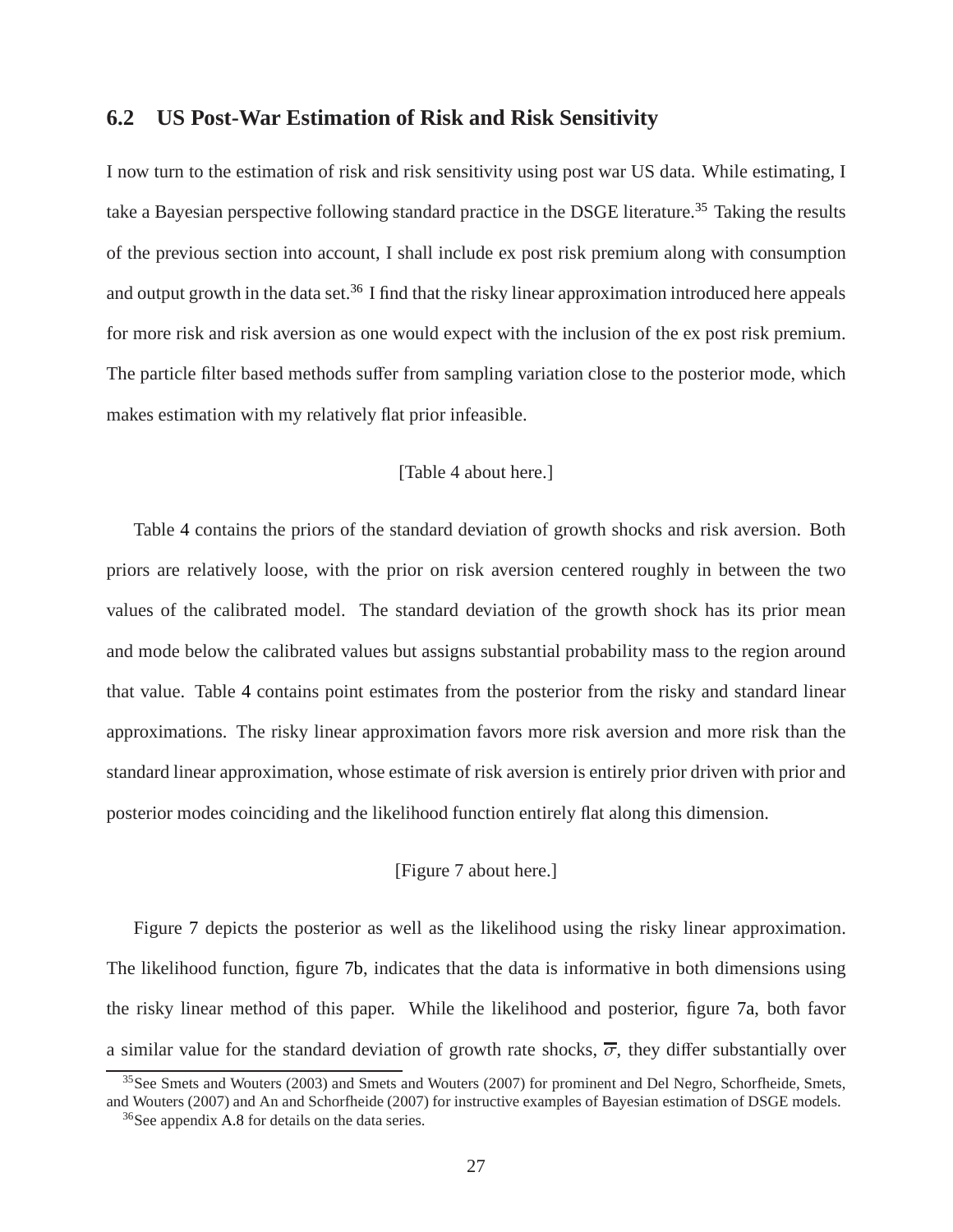the parameter controlling risk aversion, γ. As discussed also by, e.g., Tallarini (2000), production models with recursive utility can match the slope of the market line (or market price of risk) but require exorbitant levels of risk aversion to come close to the average risk premium, see table [5.](#page-41-0) The posterior tempers this tendency, yielding a modest outward shift in the distribution of risk aversion relative to the prior.

### [Figure 8 about here.]

In figure [7,](#page-48-0) the posterior and likelihood using the standard linear approximation can be found. As was to be expected from the results of the preceding sections, the likelihood is flat along the dimension of the parameter controlling risk aversion. In other words, the precautionary component of the risk premium in the data is entirely ignored and risk aversion is completely prior driven.

The posteriors and likelihoods for the nonlinear moving average perturbation can be found in figure [9.](#page-50-2)<sup>[37](#page-28-0)</sup> As was the case for two of the four sets of synthetic data from the calibrated models, sampling variation in the particle filter is visible here with the post war US data set with the dimension in the risk aversion parameter,  $\gamma$ , being most obviously impacted.<sup>[38](#page-28-1)</sup> This is not surprising, as the likelihood surface for the risky linear approximation indicates that this dimension of the likelihood function is nearly flat, especially for values of the standard deviation of growth shocks,  $\overline{\sigma}$ , close to the mode. Nonetheless, for larger values of  $\overline{\sigma}$ , a clear upward slope for larger values of  $\gamma$  emerges, consistent with the model requiring more risk aversion to increase the risk premium.

#### [Figure 9 about here.]

Table [5](#page-41-0) gives the asset pricing variable moments.<sup>[39](#page-28-2)</sup> As discussed above, the model does not match the magnitude of the empirical risk premium. The risky linear approximation is, however,

<span id="page-28-0"></span><sup>&</sup>lt;sup>37</sup>The results for the standard perturbation were essentially the same and have been omitted for brevity.

<span id="page-28-1"></span><sup>&</sup>lt;sup>38</sup>For the figures here, I increased the number of particles to 100,000, which improved but as is clear from the figure did not eliminate the sampling variation of the particle filters.

<span id="page-28-2"></span> $39$ The macroeconomic variables remain essentially unchanged as on the risk aversion has been changed substantially and it is known, see Tallarini (2000) for example, that macroeconomic variables are virtually invariant to the level of risk aversion, holding the intertemporal elasticity of substitution constant. Tables with empirical as well as the posterior model based business cycle measures can be found in appendix [A.9.](#page-39-0)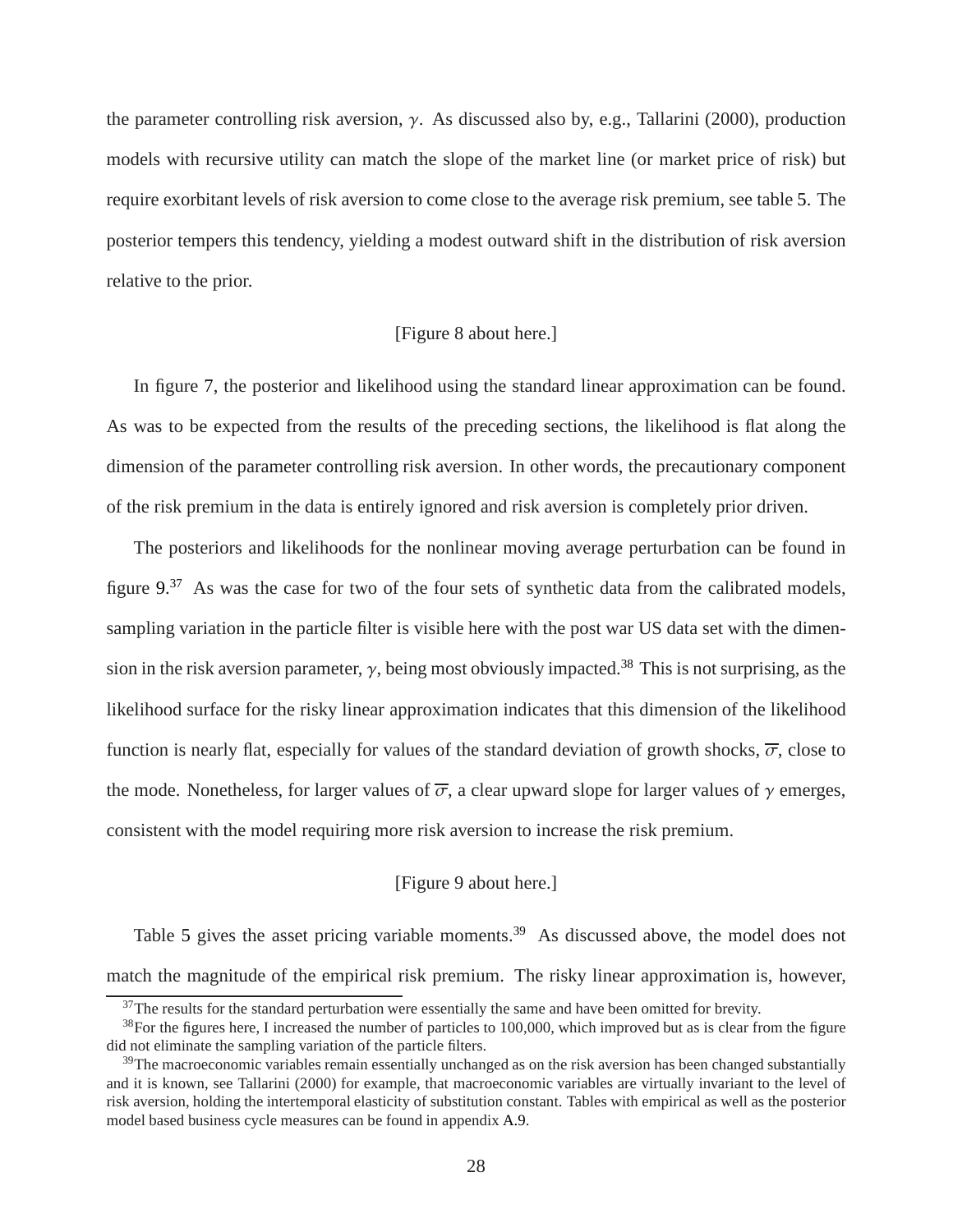able to bring the market price of risk from the pricing kernel (std( $m_t$ )/ $E[m_t]$ ) and the Sharpe ratio from the excess return on risky capital  $(E[r_t^k - r^f]/std(r_t^k - r^f))$  close to the empirical market price of risk as measured by the NYSE value weighted portfolio over the secondary market rate for three month Treasury bill.<sup>[40](#page-29-1)</sup> As the standard linear approximation does not generate a risk premium at all, its Sharpe ratio is zero, and the standard linear approximation produces a market price of risk that is half the size as generated by the risky linear approximation.

#### [Table 5 about here.]

Informing the estimation with the empirical risk premium along with consumption and output growth leads the posterior with the risky linear approximation to favor a higher level of risk aversion than under the prior. The standard linear approximation is invariant to the level of risk aversion and so the likelihood function is unable to inform the posterior. As the likelihood function is rather flat in the dimension of risk aversion, full nonlinear estimation is infeasible as the particle filter suffers from a sampling variation largen enough to mask the curvature in the likelihood function. Under the posterior mode estimates, the risky linear approximation is unable to match the empirical risk premium but does bring the model's predictions of the market price of risk and the Sharpe ratio closer to the observed market price of risk for the NYSE value weighted portfolio.

# <span id="page-29-0"></span>**7 Conclusion**

I have derived and analyzed a risky linear approximation of the policy function for DSGE models. The method solves linear equations in standard perturbation output, requiring neither fix point nor other recursive methods. This direct approach along with the minimal costs associated with standard perturbation methods allow me provide a certainty non equivalent method suitable for the estimation and analysis of policy relevant DSGE policy under risk without needed to turn to the particle filter or to trust the unknown convergence properties of alternate algorithms purporting to correct for risk.

<span id="page-29-1"></span><sup>&</sup>lt;sup>40</sup>A description of the post war US data used for the empirical values can be found in appendix [A.8](#page-38-1)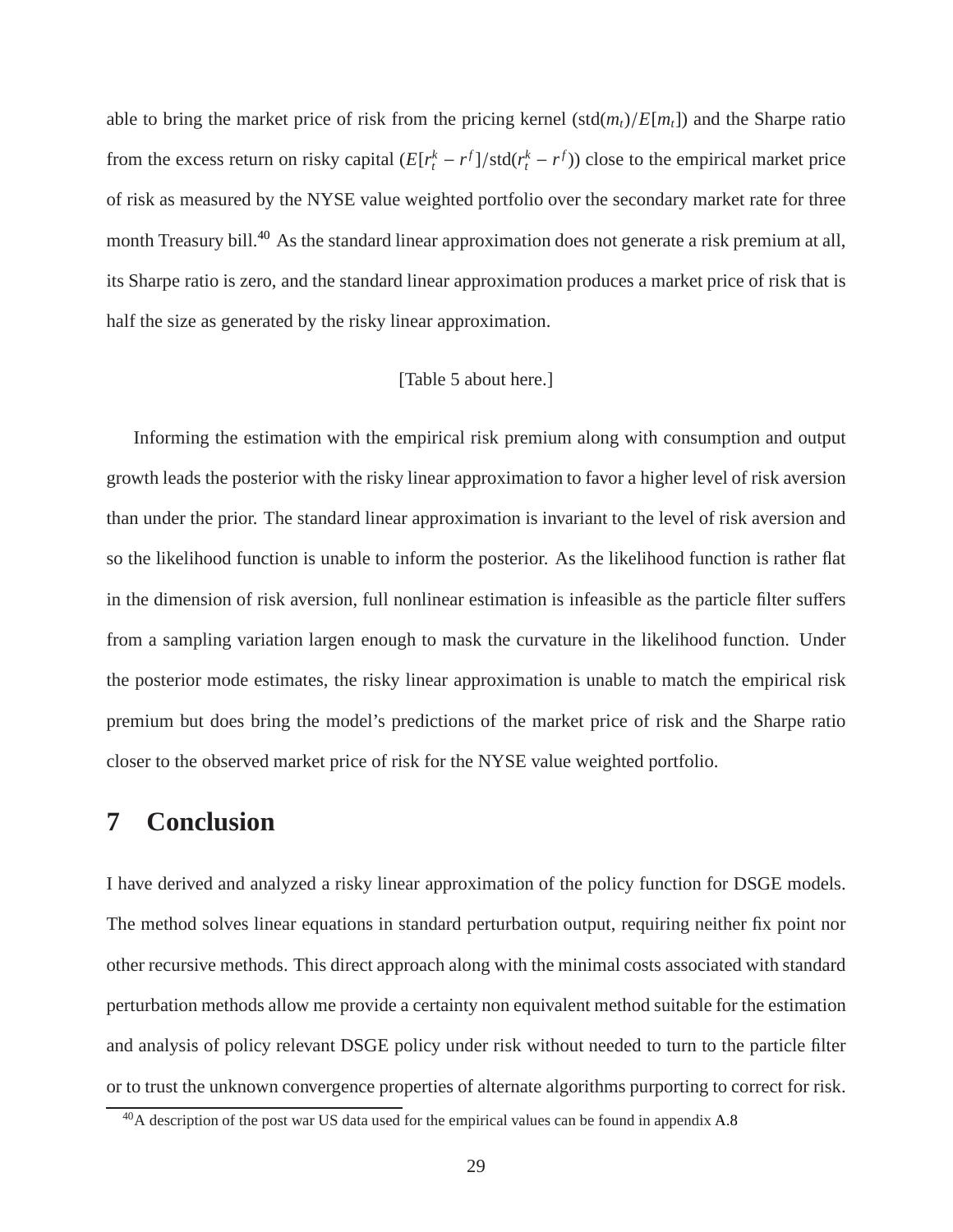Finally, the method presented is the first, to my knowledge, to construct a linear approximation around an approximation of the ergodic mean of the underlying nonlinear model, due to the choice of the method of operating implicitly with the unknown policy function instead of the equilibrium conditions of the model as is done in other, competing methods.

In the chosen application, a risk-sensitive real business cycle model with long run risk, I find that the risky linear approximation is a uniform improvement over the standard linear approximation and as risk becomes more important in the the model, the accuracy of the algorithm becomes comparable to second and third perturbations in the vicinity of the stochastic steady state despite its linearity in states and shocks. The method produces impulse responses identical to those generated by a third order nonlinear moving average, able to model the responses of conditional asset pricing variables to shocks, which are beyond the reach of standard linear approximations. Finally, in a estimation exercise, I show that the risky linear approximation estimated using the Kalman filter correctly identifies risk and risk aversion (here, different from the inverse elasticity of intertemporal substitution due to the recursive utility formulation) along with the particle filter estimations of standard perturbation and nonlinear moving average approximation. Thus, the risky linear approximation combines the efficiency in estimation (with the Kalman filter here being four orders of magnitude faster than the particle filter) of linear formulations with the information from nonlinear approximations need to identify parameters such as the degree of risk aversion that are beyond the reach of standard linear approximations. Indeed, in the application to post war US data, the likelihood function is entirely flat in the dimension of risk aversion for a standard linear approximation and sufficiently flat for third order perturbations using the particle filter that sampling variation precludes reliable inference.

The method here could be extended using the change of variable transformations studied by Fernández-Villaverde and Rubio-Ramírez (2006) to maximized the accuracy of the risky linear approximation. Likewise conditional linear approximations as applied by Justiniano and Primiceri (2008) to study volatility shifts in post war US data could be risk adjusted to capture the precaution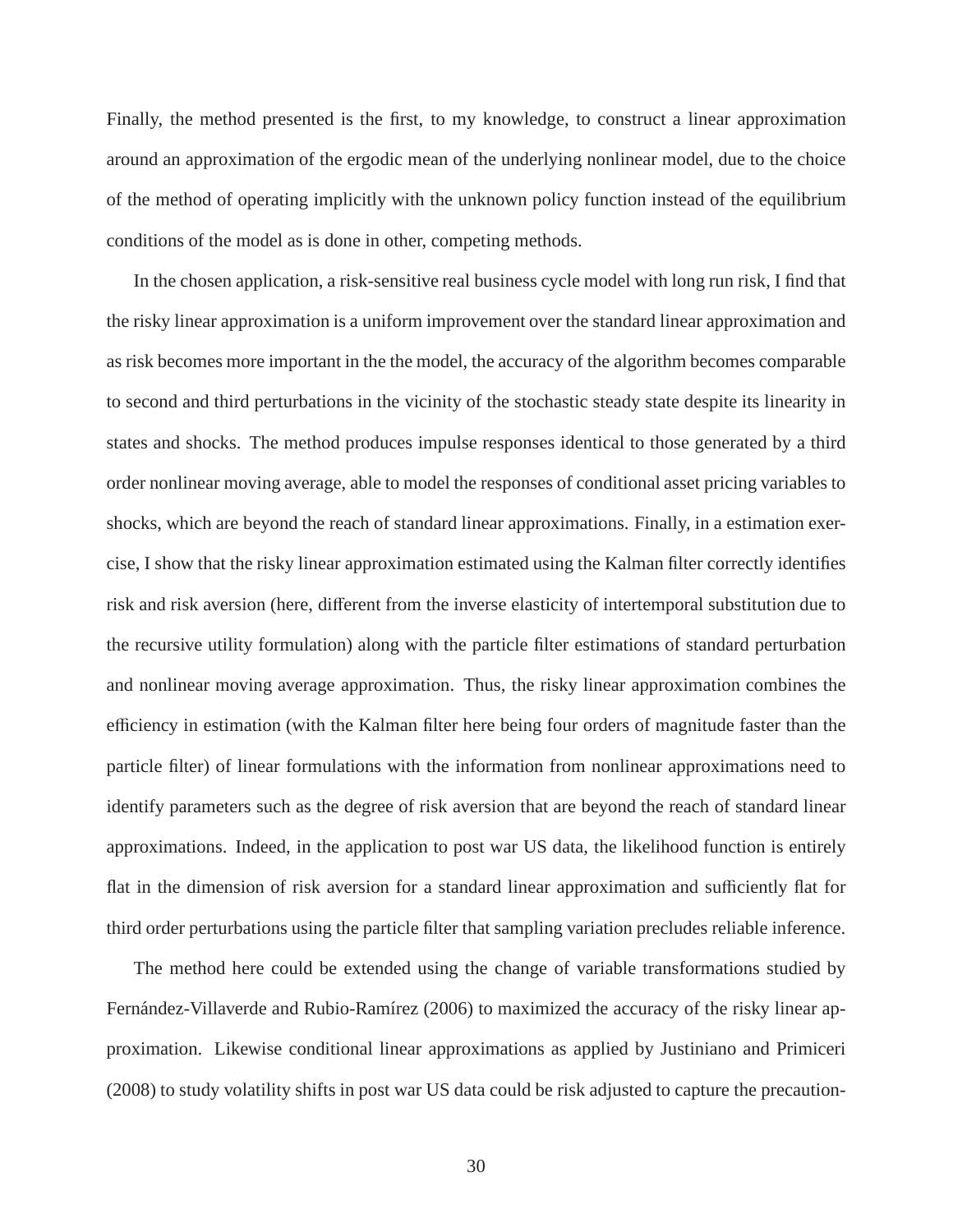ary effects neglected in their work. Finally, the method developed here could be applied to policy relevant models that require capturing risk, e.g., to match financial market date, but whose size precludes the application of alternative nonlinear methods, e.g., the computational costs of the particle filter are too burdensome. In work in progress, Kliem and Meyer-Gohde (2013) apply the risky linear method developed here to estimate and analyze the effects of monetary policy in a medium scale DSGE macro finance model of the nominal term structure.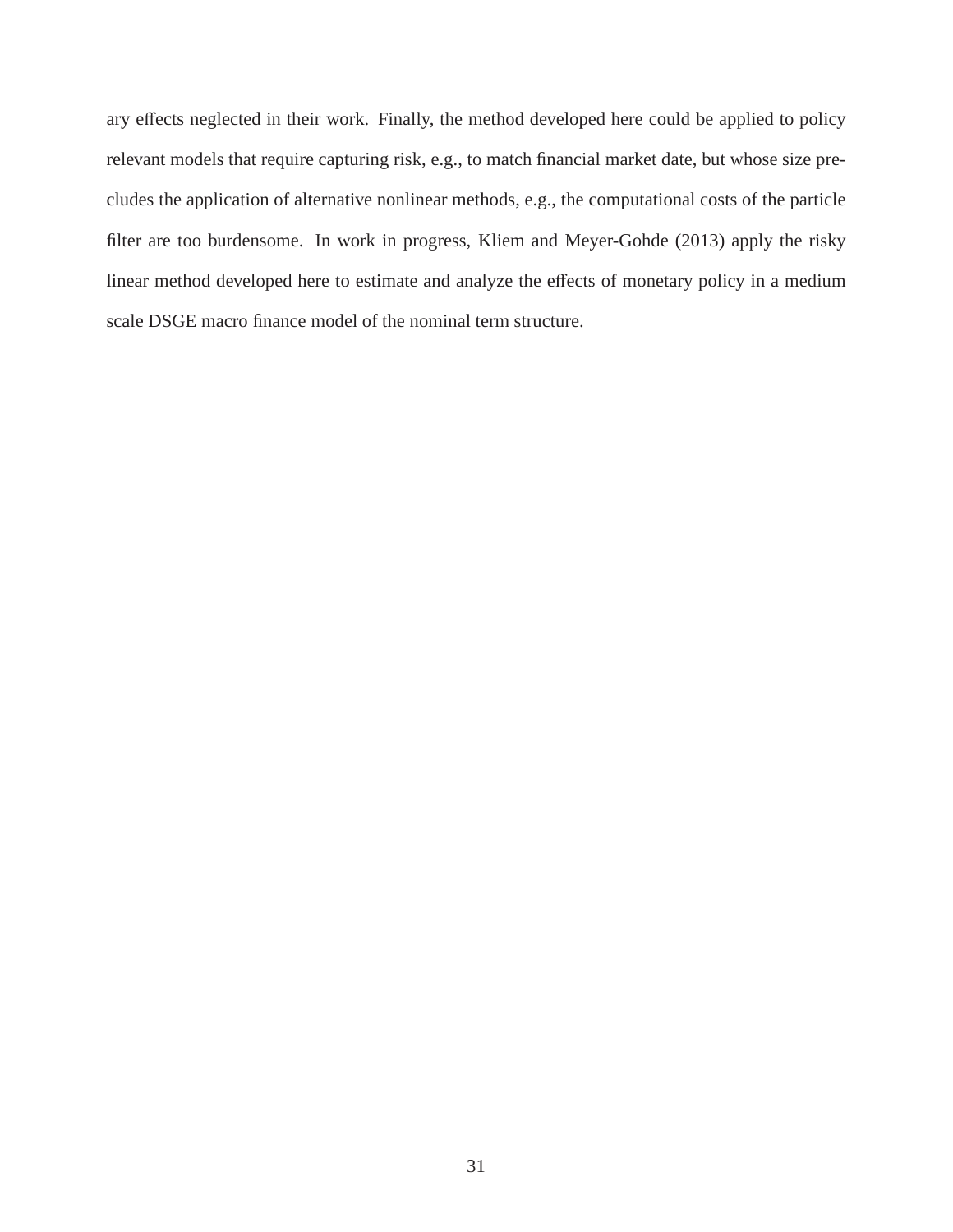# **References**

- Adjemian, S., H. Bastani, M. Juillard, F. Mihoubi, G. Perendia, J. Pfeifer, M. Ratto, and S. Villemot (2011): "Dynare: Reference Manual, Version 4," Dynare Working Papers 1, CEPREMAP.
- An, S., and F. Schorfheide (2007): "Bayesian Analysis of DSGE Models," *Econometric Reviews*, 26(2-4), 113–172.
- ANDERSON, G. S., A. LEVIN, AND E. SWANSON (2006): "Higher-Order Pertubation Solutions to Dynamic Discrete-Time Rational Expectations Models," Federal Reserve Bank of San Francisco Working Paper Series 2006-01.
- ANDREASEN, M. M., J. FERNÁNDEZ-VILLAVERDE, AND J. RUBIO-RAMÍREZ (2013): "The Pruned State-Space System for Non-Linear DSGE Models: Theory and Empirical Applications," NBER Working Papers 18983.
- ARUOBA, S. B., L. BOCOLA, AND F. SCHORFHEIDE (2013): "Assessing DSGE Model Nonlinearities," NBER Working Papers 19693.
- ARUOBA, S. B., J. FERNÁNDEZ-VILLAVERDE, AND J. F. RUBIO-RAMÍREZ (2006): "Comparing Solution Methods for Dynamic Equilibrium Economies," *Journal of Economic Dynamics and Control*, 30(12), 2477–2508.
- BACKUS, D. K., B. R. ROUTLEDGE, AND S. E. ZIN (2005): "Exotic Preferences for Macroeconomists," in *NBER Macroeconomics Annual 2004, Volume 19*, NBER Chapters, pp. 319–414. National Bureau of Economic Research, Inc.
- Bansal, R., and A. Yaron (2004): "Risks for the Long Run: A Potential Resolution of Asset Pricing Puzzles," *The Journal of Finance*, 59(4), 1481–1509.
- Bidder, R. M., and M. E. Smith (2012): "Robust Animal Spirits," *Journal of Monetary Economics*, 59(8), 738–750.
- CALDARA, D., J. FERNÁNDEZ-VILLAVERDE, J. RUBIO-RAMÍREZ, AND W. YAO (2012): "Computing DSGE Models with Recursive Preferences and Stochastic Volatility," *Review of Economic Dynamics*, 15(2), 188–206.
- Coeurdacier, N., H. Rey, and P. Winant (2011): "The Risky Steady State," *American Economic Review*, 101(3), 398–401.
- COLLARD, F., AND M. JUILLARD (2001a): "Accuracy of Stochastic Pertubation Methods: The Case of Asset Pricing Models," *Journal of Economic Dynamics and Control*, 25(6-7), 979–999.
	- (2001b): "A Higher-Order Taylor Expansion Approach to Simulation of Stochastic Forward-Looking Models with an Application to a Nonlinear Phillips Curve Model," *Computational Economics*, 17(2-3), 125–39.
- DE GROOT, O. (2013): "Computing the Risky Steady State of DSGE Models," *Economics Letters*,  $120(3)$ , 566 – 569.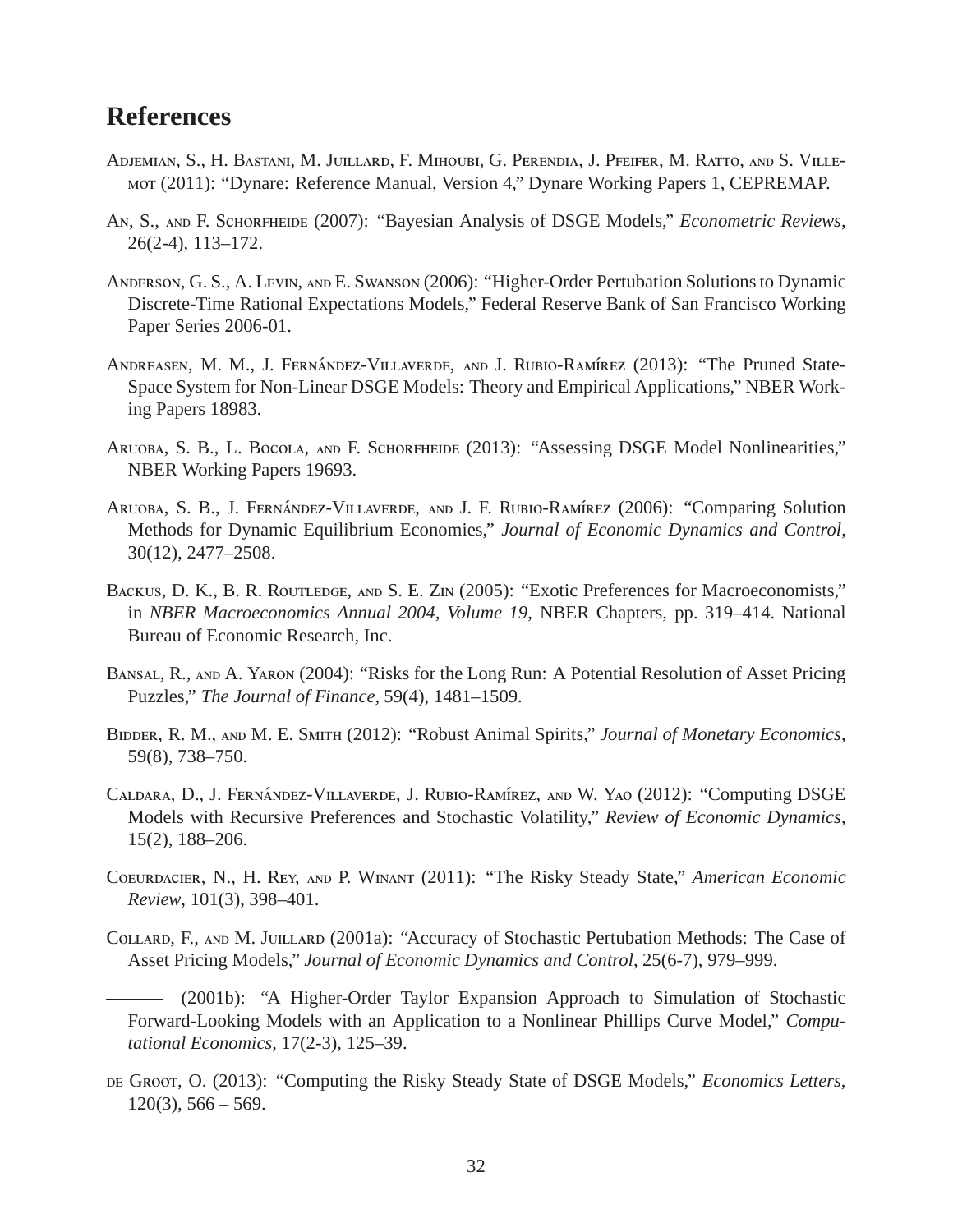- DEL NEGRO, M., F. SCHORFHEIDE, F. SMETS, AND R. WOUTERS (2007): "On the Fit of New Keynesian Models," *Journal of Business* & *Economic Statistics*, 25(2), 123–143.
- EPSTEIN, L. G., AND S. E. ZIN (1989): "Substitution, Risk Aversion, and the Temporal Behavior of Consumption and Asset Returns: A Theoretical Framework," *Econometrica*, 57(4), 937–69.
- Evers, M. P. (2012): "Solving Nonlinear Rational Expectations Models by Approximating the Stochastic Equilibrium System," Mimeo June.
- FERNÁNDEZ-VILLAVERDE, J., P. A. GUERRÓN-QUINTANA, J. RUBIO-RAMÍREZ, AND M. URIBE (2011): "Risk Matters: The Real Effects of Volatility Shocks," *American Economic Review*, 101(6), 2530–61.
- FERNÁNDEZ-VILLAVERDE, J., AND J. F. RUBIO-RAMÍREZ (2006): "Solving DSGE Models with Perturbation Methods and a Change of Variables," *Journal of Economic Dynamics and Control*, 30(12), 2509–2531.
- (2007): "Estimating Macroeconomic Models: A Likelihood Approach," *Review of Economic Studies*, 74(4), 1059–1087.
- J<sub>IN</sub>, H.-H., AND K. L. JUDD (2002): "Pertubation Methods for General Dynamic Stochastic Models," Mimeo April.
- Judd, K. L. (1998): *Numerical Methods in Economics*. MIT Press, Cambridge, MA.
- Jupp, K. L., AND S.-M. Guu (1997): "Asymptotic Methods for Aggregate Growth Models," *Journal of Economic Dynamics and Control*, 21(6), 1025–1042.
- JUDD, K. L., AND T. M. MERTENS (2012): "Equilibrium Existence and approximation of Incomplete Market Models with Substantial Heterogeneity," Mimeo March.
- JUILLARD, M. (2011): "Local Approximation of DSGE Models around the Risky Steady State," Mimeo October.
- Justiniano, A., and G. E. Primiceri (2008): "The Time-Varying Volatility of Macroeconomic Fluctuations," *American Economic Review*, 98(3), 604–41.
- Kim, J., S. Kim, E. Schaumburg, and C. A. Sims (2008): "Calculating and Using Second-Order Accurate Solutions of Discrete Time Dynamic Equilibrium Models," *Journal of Economic Dynamics and Control*, 32(11), 3397–3414.
- Kim, J., and S. H. Kim (2003): "Spurious Welfare Reversals in International Business Cycle Models," *Journal of International Economics*, 60(2), 471–500.
- KLIEM, M., AND A. MEYER-GOHDE (2013): "Monetary Policy and the Term Structure of Interest Rates," mimeo.
- Kliem, M., and H. Uhlig (2013): "Bayesian estimation of a DSGE model with asset prices," Discussion Papers 37/2013, Deutsche Bundesbank, Research Centre.
- KYDLAND, F. E., AND E. C. PRESCOTT (1982): "Time to Build and Aggregate Fluctuations," *Econometrica*, 50(6), 1345–70.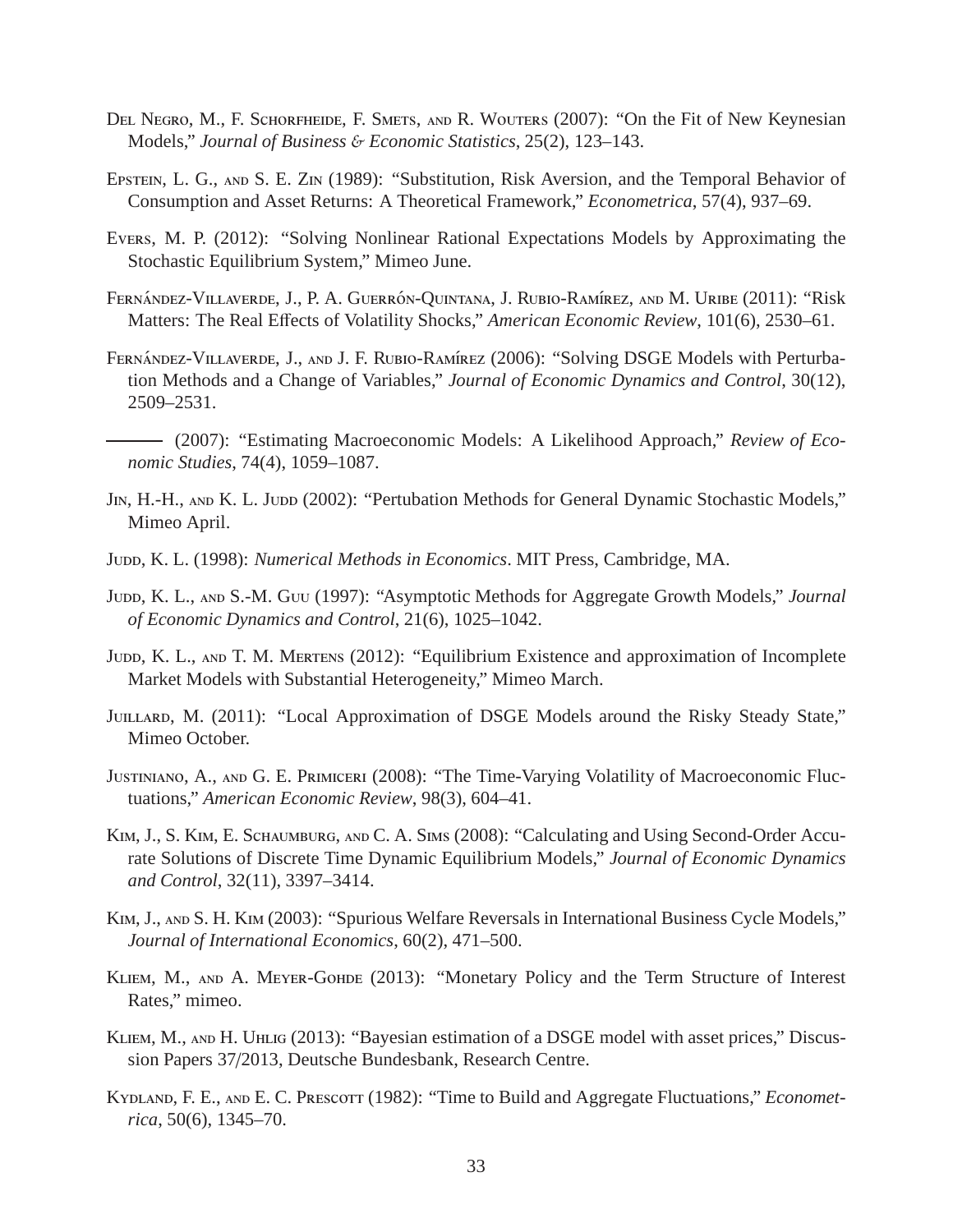- LAN, H., AND A. MEYER-GOHDE (2013a): "Decomposing Risk in Dynamic Stochastic General Equilibrium," Mimeo October.
	- (2013b): "Pruning in Perturbation DSGE Models," Mimeo June.
	- (2013c): "Solving DSGE Models with a Nonlinear Moving Average," *Journal of Economic Dynamics and Control*, 37(12), 2643–2667.
- (Forthcoming): "Solvability of Perturbation Solutions in DSGE Models," *Journal of Economic Dynamics and Control*.
- Lombardo, G. (2010): "On Approximating DSGE Models by Series Expansions," Working Paper Series 1264, European Central Bank.
- Lucas, Jr., R. E. (1987): *Models of Business Cycles*. Basil Blackwell Ltd., Oxford, UK.
- RUDEBUSCH, G. D., AND E. T. SWANSON (2012): "The Bond Premium in a DSGE Model with Long-Run Real and Nominal Risks," *American Economic Journal: Macroeconomics*, 4(1), 105–43.
- Sandberg, I. (1983): "Expansions for Discrete-Time Nonlinear Systems," *Circuits, Systems and Signal Processing*, 2(2), 179–192.
- SCHMITT-GROHÉ, S., AND M. URIBE (2004): "Solving Dynamic General Equilibrium Models Using a Second-Order Approximation to the Policy Function," *Journal of Economic Dynamics and Control*, 28(4), 755–775.
- Smets, F., and R. Wouters (2003): "An Estimated Dynamic Stochastic General Equilibrium Model of the Euro Area," *Journal of the European Economic Association*, 1(5), 1123–1175.
	- (2007): "Shocks and Frictions in US Business Cycles: A Bayesian DSGE Approach," *American Economic Review*, 97(3), 586–606.
- Swanson, E. T. (2012a): "Risk Aversion and the Labor Margin in Dynamic Equilibrium Models," *American Economic Review*, 102(4), 1663–91.
	- (2012b): "Risk Aversion, Risk Premia, and the Labor Margin with Generalized Recursive Preferences," Working Paper Series 2012-17, Federal Reserve Bank of San Francisco.
- TALLARINI, JR., T. D. (2000): "Risk-Sensitive Real Business Cycles," *Journal of Monetary Economics*, 45(3), 507–532.
- Uhlig, H. (1999): "A Toolkit for Analysing Nonlinear Dynamic Stochastic Models Easily," in *Computational Methods for the Study of Dynamic Economies*, ed. by R. Marimon, and A. Scott, chap. 3, pp. 30–61. Oxford University Press.
- van Binsbergen, J. H., J. Fernández-Villaverde, R. S. Koijen, and J. Rubio-Ramírez (2012): "The Term Structure of Interest Rates in a DSGE Model with Recursive Preferences," *Journal of Monetary Economics*, 59(7), 634–648.
- WEIL, P. (1990): "Nonexpected Utility in Macroeconomics," *The Quarterly Journal of Economics*, 105(1), 29–42.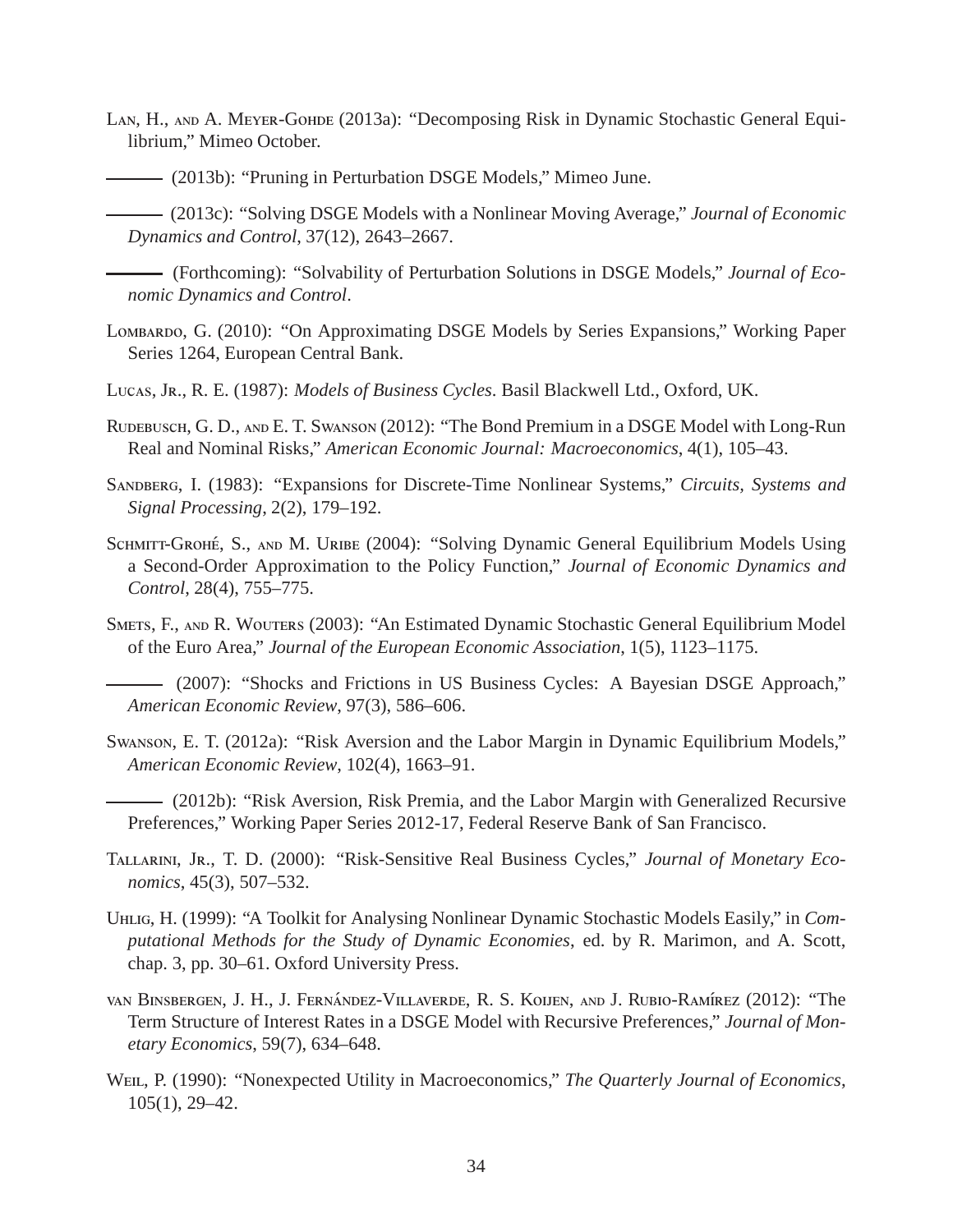# <span id="page-35-1"></span>**A Appendix**

# **A.1 Detrended Model**

Detrending with  $x_t \doteq X_t/e^{Z_t}$  ( $u_t \doteq U_t/e^{VZ_t}$ ) gives

(A-1) 
$$
u_t = \left[ (1 - \beta) \left( c_t^{\nu} (1 - L_t)^{1 - \nu} \right)^{\frac{1 - \nu}{\theta}} + \beta \left( E_t \left[ (u_{t+1} e^{\nu a_t})^{1 - \gamma} \right] \right)^{\frac{1}{\gamma}} \right]^{\frac{\theta}{1 - \gamma}}
$$

(A-2) 
$$
c_t + k_t = e^{-\xi a_t} k_{t-1}^{\xi} L_t^{1-\xi} + (1-\delta) e^{-a_t} k_{t-1}
$$

(A-3) 
$$
1 = E_t \left[ M_{t+1} \left( \xi e^{(1-\xi)a_{t+1}} k_t^{\xi-1} L_{t+1}^{1-\xi} + 1 - \delta \right) \right]
$$

(A-4) 
$$
M_{t+1} = \beta \left( \frac{c_{t+1}}{c_t} e^{a_{t+1}} \right)^{\frac{1-\gamma}{\theta}-1} \left( \frac{1-L_{t+1}}{1-L_t} \right)^{\frac{(1-\gamma)(1-\gamma)}{\theta}} \left( \frac{(u_{t+1}e^{\gamma a_{t+1}})^{1-\gamma}}{E_t \left[ (u_{t+1}e^{\gamma a_{t+1}})^{1-\gamma} \right]} \right)^{1-\frac{1}{\theta}}
$$

<span id="page-35-0"></span>(A-5) 
$$
\frac{1-\nu}{\nu}\frac{c_t}{1-L_t} = (1-\xi)e^{-\xi a_t}k_{t-1}^{\xi}L_t^{-\xi}
$$

## **A.2 Matrix Derivatives**

That is

$$
(A-6) \t g_{z^j\sigma^i} = \mathcal{D}^{j+i}_{z^j_{t-1}\sigma^i}\{y(\sigma,z_t)\} = \left(\begin{bmatrix} \frac{\partial}{\partial z_{1,t-1}} & \cdots & \frac{\partial}{\partial z_{n_z,t-1}} \end{bmatrix}^{\otimes [j]} \otimes \left(\frac{\partial}{\partial \sigma}\right)^{\otimes [i]}\right) \otimes y_t
$$

$$
(A-7) \qquad \qquad = \left( \begin{bmatrix} \frac{\partial}{\partial z_{1,t-1}} & \cdots & \frac{\partial}{\partial z_{n_z,t-1}} \end{bmatrix}^{\otimes [j]} \left( \frac{\partial}{\partial \sigma} \right)^i \right) \otimes y_t
$$

where the second line follows as  $\sigma$  is a scalar. The terms  $\left[\sum_{i=0}^{M-j}\right]$ 1  $\frac{1}{i!} y_{z^j \sigma^i} \sigma^i$  in [\(4\)](#page-4-4) collect all the coefficients associated with the *j*'th fold Kronecker product of the state vector,  $(z_t - \overline{z})$ . Higher orders of  $\sigma$  in  $g_{z^j\sigma^i}$  correct the Taylor series coefficients for uncertainty by successively opening the coefficients to higher moments in the distribution of future shocks.<sup>[41](#page-35-2)</sup> I will take the availability of these standard perturbation Taylor series as given.<sup>[42](#page-35-3)</sup>

With *f* and *y* both being vector-valued functions that take vectors as arguments, their partial derivatives form hypercubes. I use the method of Lan and Meyer-Gohde (2013c) that differentiates conformably with the Kronecker product, allowing us to maintain standard linear algebraic struc-

<span id="page-35-2"></span> $^{41}$ A similar interpretation can be found in Judd and Mertens (2012) for univariate expansions and in Lan and Meyer-Gohde (2013c) for expansions in infinite sequences of innovations.

<span id="page-35-3"></span> $^{42}$ See Jin and Judd (2002) and Lan and Meyer-Gohde (Forthcoming) for more on whether these coefficients can indeed be recovered by standard DSGE perturbations.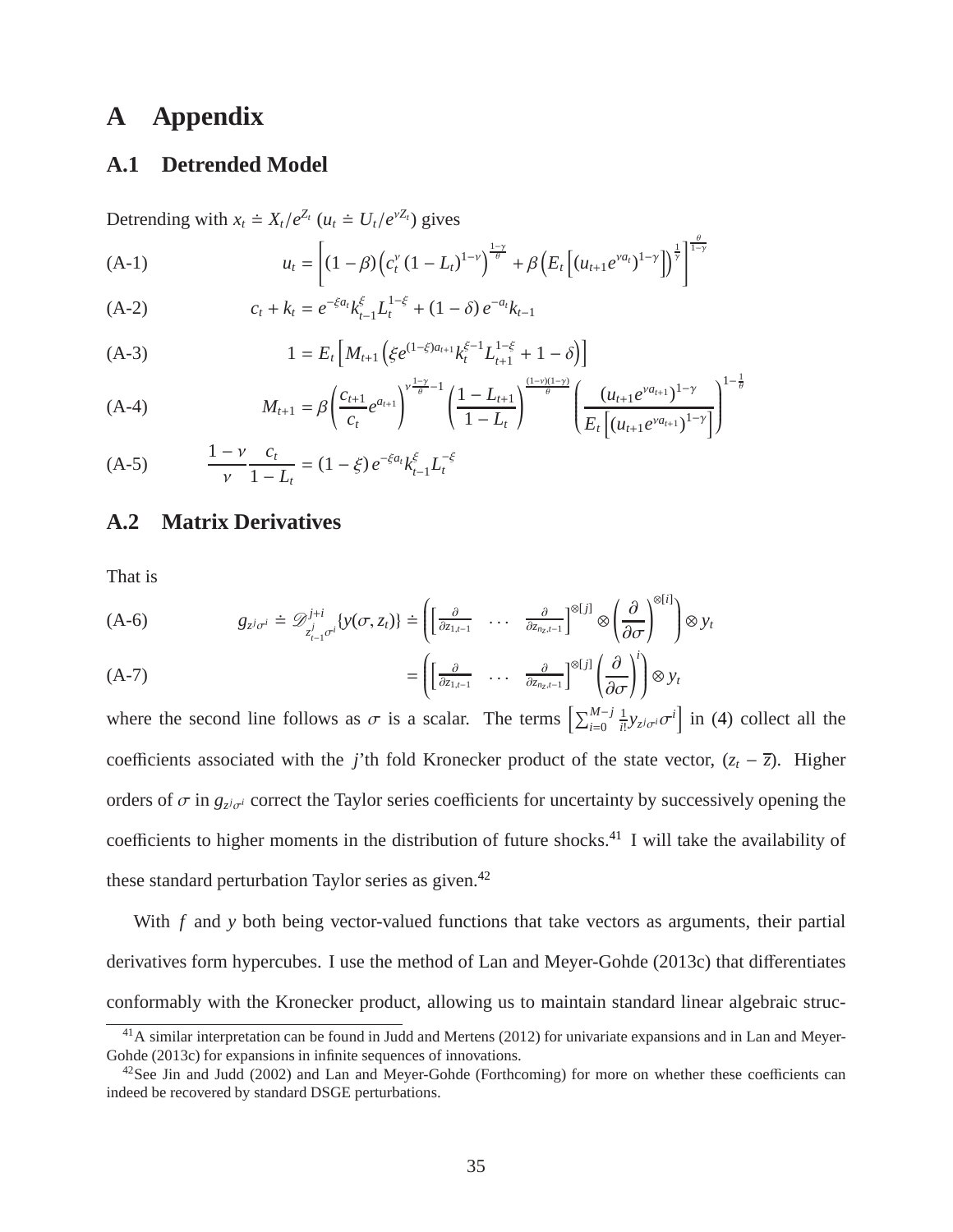tures to derive our results.

#### **Definition A.1.** *Matrix Derivatives*

Let  $A(B): \mathbb{R}^{s\times 1}\to \mathbb{R}^{p\times q}$  be a matrix-valued function that maps an  $s\times 1$  vector B into an  $p\times q$  matrix *A*(*B*)*, the derivative structure of A*(*B*) *with respect to B is defined as*

$$
(A-8) \t\t A_B \doteq \mathscr{D}_B\{A\} \doteq \begin{bmatrix} \frac{\partial}{\partial b_1} & \dots & \frac{\partial}{\partial b_s} \end{bmatrix} \otimes A
$$

*where b<sup>i</sup> denotes i'th row of vector B; n'th derivatives are*

$$
(A-9) \t A_{B^n} \doteq \mathscr{D}_{(B)^n}^n \{A\} \doteq \left( \begin{bmatrix} \frac{\partial}{\partial b_1} & \dots & \frac{\partial}{\partial b_s} \end{bmatrix}^{\otimes [n]} \right) \otimes A
$$

Details of the associated calculus that generalizes familiar chain and product rules as well as Taylor approximations to multidimensional settings can be found in Lan and Meyer-Gohde (2013c) and Lan and Meyer-Gohde (Forthcoming).

# <span id="page-36-0"></span>**A.3 Proof of Proposition [3.1](#page-10-1)**

Successive differentiation of [\(14\)](#page-10-2) yields equations recursively linear in  $\bar{y}_{\sigma i}$  taking as given lower order terms of the form  $\overline{y}_{\sigma i}$  and derivatives of *g* with respect to  $y_{t-1}$  and  $\sigma$ . For solvability, following the implicit function theorem, the matrix  $g_y$ , the first derivative of the policy function at the deterministic steady state with respect to endogenous variables, must have all eigenvalues inside the unit circle; this holds under local saddle stability of [\(1\)](#page-3-3).

## <span id="page-36-1"></span>**A.4 Proof of Corollary [3.2](#page-11-2)**

For a second-order (in  $\sigma$ ) approximation of the stochastic steady state, differentiate  $\overline{y}(\sigma) = g(\overline{y}(\sigma), 0, \sigma)$ at  $\sigma = 0$  once for

(A-10) 
$$
\overline{y}'(0) = g_y \overline{y}'(0) + g_\sigma = (I - g_y)^{-1} g_\sigma = 0
$$

and twice for

(A-11) 
$$
\overline{y}''(0) = g_{y^2}\overline{y}'(0)^{\otimes[2]} + 2g_{y\sigma}\overline{y}_{\sigma} + g_{y}\overline{y}''(0) + g_{\sigma^2} = (I - g_{y})^{-1}g_{\sigma^2}
$$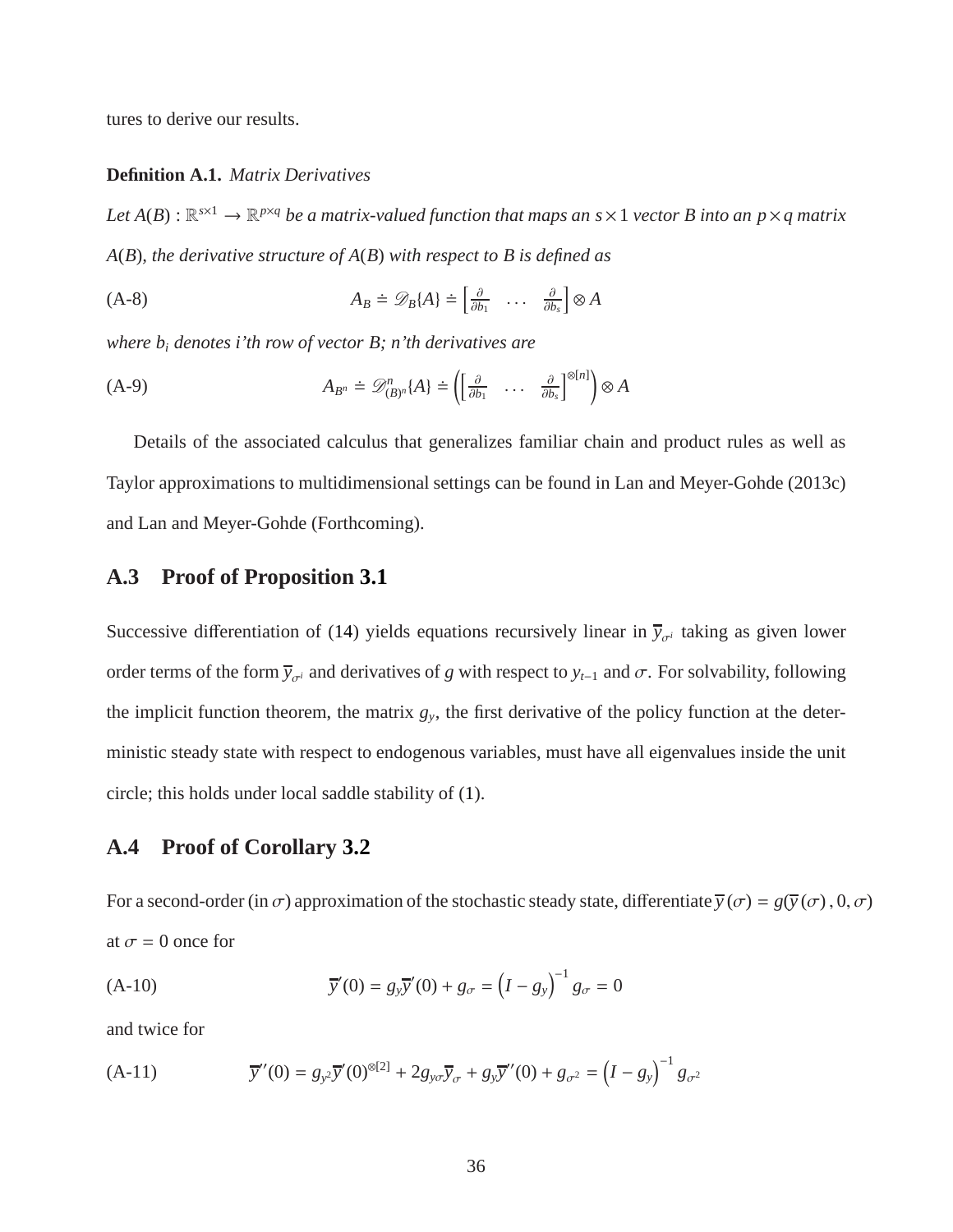Thus, up to second order in  $\sigma$ , the stochastic steady state is

$$
\overline{y}^{\text{stoch}} \approx \overline{y} + \frac{1}{2} \left( I - g_y \right)^{-1} g_{\sigma^2}
$$

<span id="page-37-0"></span>as claimed in corollary [3.2.](#page-11-2)

# **A.5 Proof of Proposition [3.3](#page-12-2)**

Successive differentiation of [\(2\)](#page-4-1) with respect to  $\sigma$  evaluated at the deterministic steady state gives recursive equations  $\mathscr{D}_{\sigma}$ *y*<sub>t</sub> that depend on lower order derivatives of  $\mathscr{D}_{\sigma}$ <sub>*y*<sup>t</sup></sub><sup>[43](#page-37-2)</sup> derivatives of the *g* function evaluated at the deterministic steady state, and the exogenous vector  $\varepsilon_t$ . Successive differ-entiation of [\(18\)](#page-11-3) yields equations recursively linear in  $\bar{y}_{\sigma i}$  taking as given lower order terms of the form  $\bar{y}_{\sigma i}$ , derivatives of the *g* function evaluated at the deterministic steady state, and expectations of terms involving  $\mathscr{D}_{\sigma}$ *y*<sub>t</sub> and  $\varepsilon$ <sub>*t*</sub>. For solvability both of the expectations of  $\mathscr{D}_{\sigma}$ *y*<sub>t</sub> and of derivatives of [\(18\)](#page-11-3), following the implicit function theorem, the matrix  $g_y$ , the first derivative of the policy function at the deterministic steady state with respect to endogenous variables, must have all eigenvalues inside the unit circle; this holds under local saddle stability of [\(1\)](#page-3-3). Under this condition and if the moments of  $\varepsilon_t$  exists and are finite, the terms involving expectations and the derivatives of [\(18\)](#page-11-3),  $\overline{y}_{\sigma i}$ , can be solved uniquely from the given moments of  $\varepsilon_t$  and derivative information of the *g* function evaluated at the deterministic steady state.

## <span id="page-37-1"></span>**A.6 Proof of Corollary [3.4](#page-12-3)**

For a second-order (in  $\sigma$ ) approximation of the ergodic mean, differentiate  $\overline{y}(\sigma) = E[g(y_{t-1}, \sigma \varepsilon_t, \sigma)]$ at  $y_{t-1} = \overline{y}(0)$  and  $\sigma = 0$  once for

(A-13) 
$$
\overline{y}'(0) = E\left[g_y \mathscr{D}_{\sigma}\{y_{t-1}\} + g_{\varepsilon} \varepsilon_t + g_{\sigma}\right] = \left(I - g_y\right)^{-1} g_{\sigma} = 0
$$

and twice for

(A-14) 
$$
\overline{y}''(0) = E \left[ g_y \mathscr{D}_{\sigma^2} \{ y_{t-1} \} + g_{y^2} \mathscr{D}_{\sigma} \{ y_{t-1} \}^{\otimes [2]} + 2 g_{y \varepsilon} \varepsilon_t \otimes \mathscr{D}_{\sigma} \{ y_{t-1} \}
$$

<span id="page-37-2"></span> $^{43}$  $\mathcal{D}_{\sigma}$ *iy*<sub>t</sub> denotes the *i*'th order derivative of *y*<sub>t</sub> with respect to  $\sigma$ . The alternative notation, *y*<sub> $\sigma$ </sub><sup>*i*</sup>, refers to the *i*'th derivative of  $y_t$  with respect to its third argument, i.e., the "direct" derivative with respect to  $\sigma$ , neglecting derivatives involving  $\sigma$  that enter through the term  $\sigma \varepsilon_t$  that are included in the notation  $\mathscr{D}_{\sigma}y_t$ .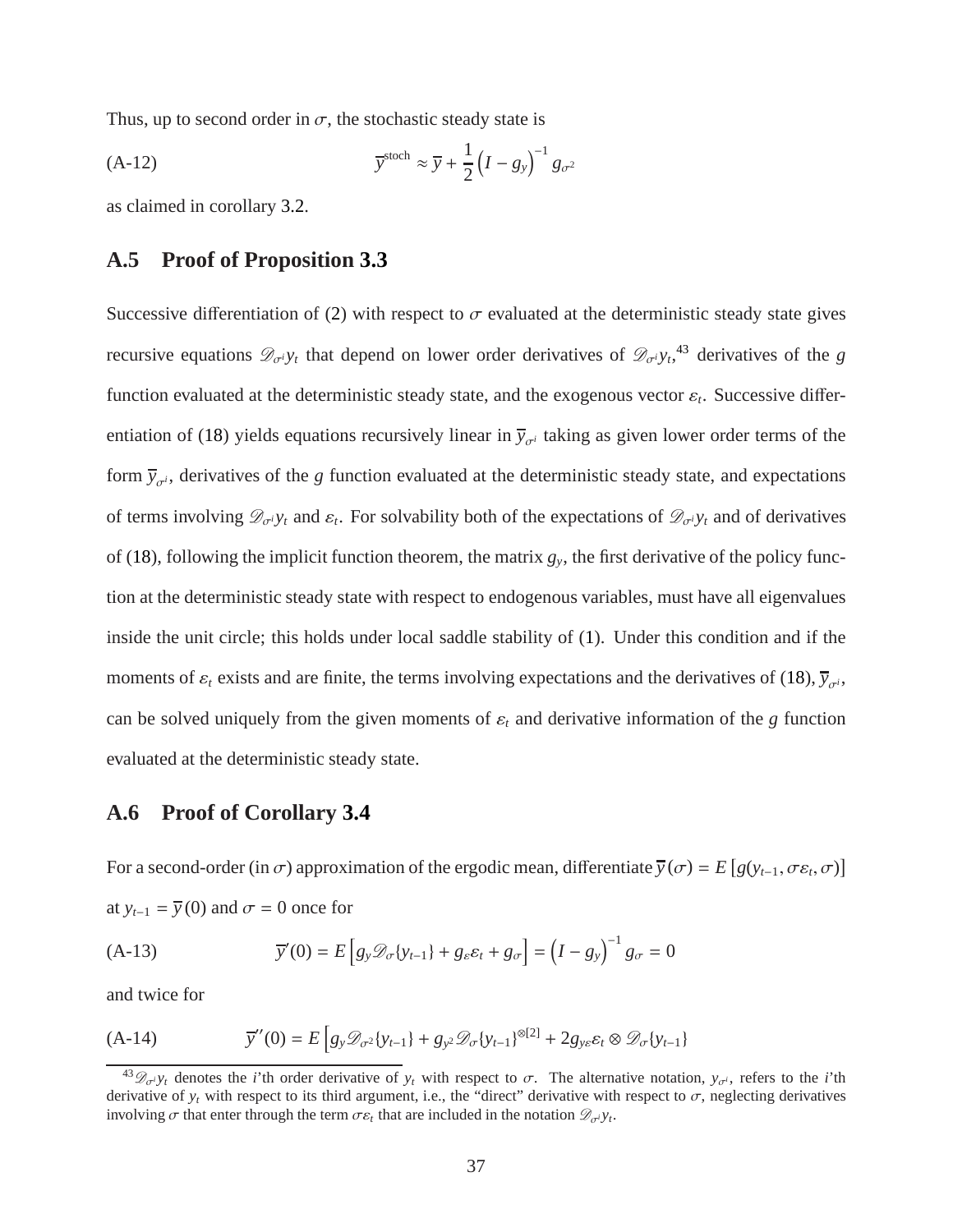$$
(A-15) \t\t +2g_{y\sigma}\mathcal{D}_{\sigma}\lbrace y_{t-1}\rbrace + 2g_{\varepsilon\sigma}\varepsilon_t + g_{\varepsilon^2}\varepsilon_t^{\otimes[2]} + g_{\sigma^2}\Big]
$$

$$
(A-16) = \left(I - g_y\right)^{-1} \left(g_{y^2} E\left[\mathcal{D}_{\sigma}\{y_{t-1}\}^{\otimes[2]}\right] + g_{\varepsilon^2} E\left[\varepsilon_t^{\otimes[2]}\right] + g_{\sigma^2}\right)
$$

(A-17) 
$$
= (I_{n_y} - g_y)^{-1} \left( g_{\sigma^2} + \left( g_{\varepsilon^2} + (I_{n_y^2} - g_y^{\otimes[2]})^{-1} g_{\varepsilon}^{\otimes[2]} \right) E \left[ \varepsilon_t^{\otimes[2]} \right] \right)
$$

where the last line follows from  $E\left[\mathcal{D}_{\sigma}\{y_t\}^{\otimes 2}]\right] = E\left[\left(g_y\mathcal{D}_{\sigma}\{y_{t-1}\} + g_{\varepsilon}\varepsilon_t + g_{\sigma}\right)^{\otimes 2}]\right] = g_y^{\otimes 2}E\left[\mathcal{D}_{\sigma}\{y_{t-1}\}^{\otimes 2}]\right] +$  $g_{\varepsilon}^{\otimes[2]} E\big[\varepsilon_t^{\otimes[2]}$ <sup> $\mathcal{D}_{t}^{[2]}$  Thus, up to second order in  $\sigma$ , the ( $\sigma = 1$ ) ergodic mean is</sup>

$$
\overline{y}^{\text{mean}} \approx \overline{y} + \frac{1}{2} \left( I_{n_y} - g_y \right)^{-1} \left( g_{\sigma^2} + \left( g_{\varepsilon^2} + \left( I_{n_y^2} - g_y^{\otimes[2]} \right)^{-1} g_{\varepsilon}^{\otimes[2]} \right) E \left[ \varepsilon_t^{\otimes[2]} \right] \right)
$$

<span id="page-38-0"></span>as claimed in corollary [3.4.](#page-12-3)

## **A.7 Proof of Corollary [3.7](#page-14-1)**

For a second-order (in  $\sigma$ ) approximation of  $\overline{y}_y(\sigma)$ , differentiate  $\overline{y}_y(\sigma) = g_y(\overline{y}(\sigma), 0, \sigma)$  once for

(A-18)  $\overline{y_y}'(0) = g_{y^2} \overline{y}'(0) \otimes I_{n_y} + g_{\sigma y} = 0$ 

and twice for

(A-19) 
$$
\overline{y_y}''(0) = g_{y^2}(\overline{y}''(0) \otimes I_{n_y}) + g_{\sigma^2 y}
$$

Thus, up to second order in  $\sigma$ , the ( $\sigma = 1$ ) derivative in *y* is

$$
\overline{y_y}(1) \approx g_y + \frac{1}{2} \left( g_{y^2} \left( \overline{y}''(0) \otimes I_{n_y} \right) + g_{\sigma^2 y} \right)
$$

<span id="page-38-1"></span>as was claimed in corollary [3.7.](#page-14-1) Analogous derivations follow for  $\overline{y_{\varepsilon}}(\sigma) \approx \overline{y_{\varepsilon}}(0) + \overline{y_{\varepsilon}}'(0) \sigma + \frac{1}{2}$  $\frac{1}{2} \overline{y_{\varepsilon}}^{\prime\prime}(0) \sigma^2$ .

## **A.8 Data**

I use post-war US macroeconomic and asset priucing data to calibrate the model in section [5](#page-19-0) and to estimate risk aversion and the standard deviation of technology growth shocks in section [6.](#page-22-0)

All series are quarterly. Investment is defined as the sum of the National Income and Product Accounts (NIPA) measures of Personal Consumption Expenditures on Durable Goods, Private Nonresidential Fixed Investment, and Private Residential Fixed Investment; Consumption as the sum of the NIPA measures of Personal Consumption Expenditures on Nondurable Goods and Services; Output is Gross Domestic Product (GDP) expressed at an annual rate; Hours are measured by Hours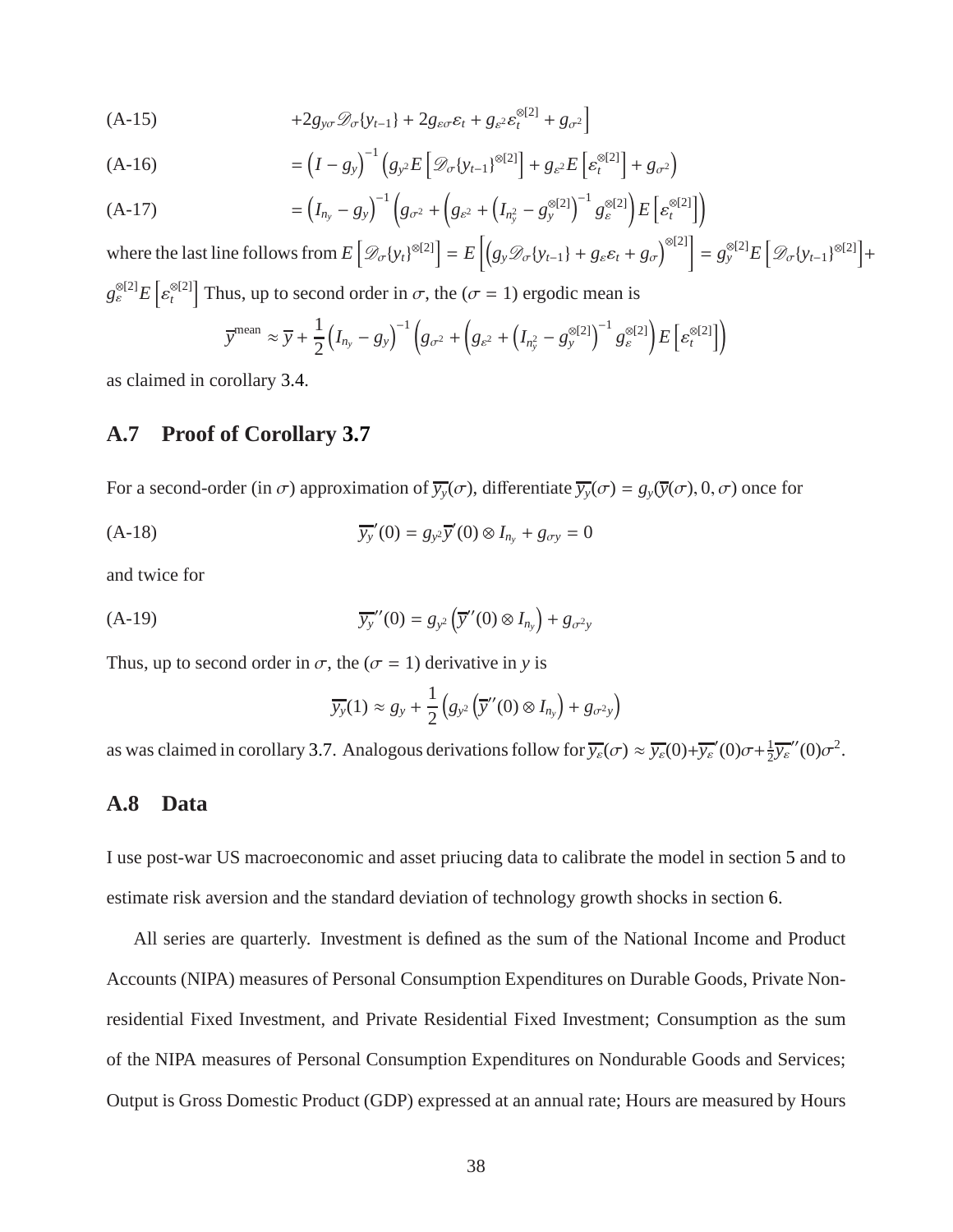Worked by Full-Time and Part-Time Employees, interpolated to a quarterly series by the growth rate of Civilian Noninstitutional Population series. Investment, Consumption, and Output are expressed in real per capita terms by deflating by the Civilian Noninstitutional Population series and the chain-type GDP deflator.

The risky return is the return on the NYSE value weighted portfolio from the CRSP dataset and the risk-free return is secondary market rate for the three month Treasury bill. Both returns have been deflated by the implicit deflator of the Personal Consumption Expenditures Nondurables and Services series.

# <span id="page-39-0"></span>**A.9 Business Cycle Tables**

Table [6](#page-41-1) summarizes the first two moments of output, consumption, investment, and hours.

[Table 6 about here.]

Table [7](#page-41-2) summarizes the first two moments of output, consumption, investment, and hours from the model of section [4](#page-16-0) evaluated at the posterior mode with the risky linear approximation.

[Table 7 about here.]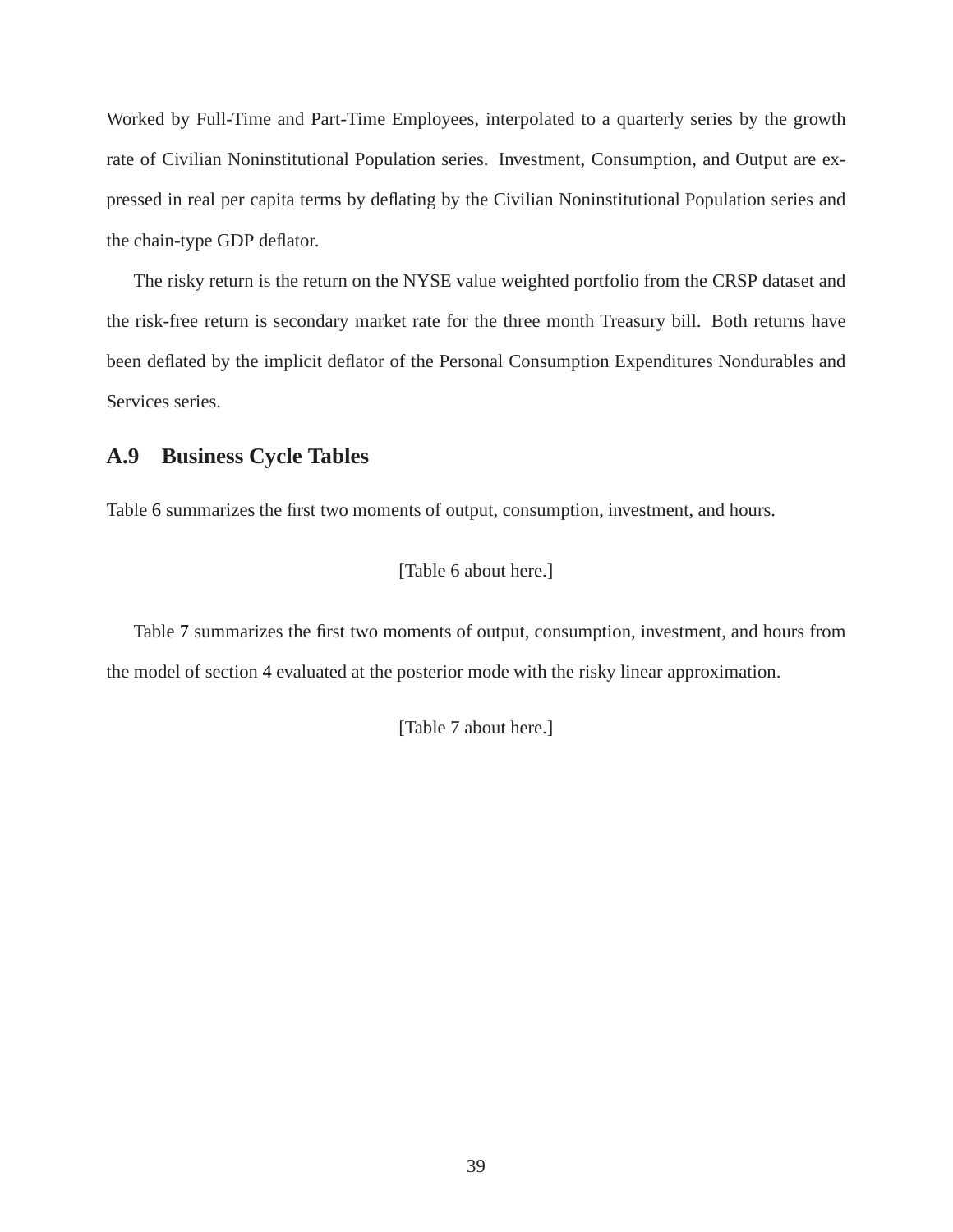Table 1: Common Calibration

<span id="page-40-0"></span>

| Parameter | $\sim$ |        |       |       |  |
|-----------|--------|--------|-------|-------|--|
| Value     | 0.46%  | 0.0196 | 0.357 | 0.991 |  |

*a*—1948:3-2013:2 average output growth Remaining values from Caldara, Fernández-Villaverde, Rubio-Ramírez, and Yao (2012)

## Table 2: Baseline and Extreme Calibration

<span id="page-40-1"></span>

|           | <b>Baseline</b> |       |          |    | Extreme |         |  |  |
|-----------|-----------------|-------|----------|----|---------|---------|--|--|
| Parameter |                 |       |          |    |         |         |  |  |
| Value     |                 | 1.008 | 1.12625% | 40 | 1.0085  | 1.1269% |  |  |

 $\gamma$  and  $\eta$ —Caldara, Fernández-Villaverde, Rubio-Ramírez, and Yao's (2012) baseline and extreme values  $\overline{\sigma}$  and  $\psi$ —1948:3-2013:2 average output and consumption growth

| Table 3: Computational Costs: Monte Carlo Estimation |  |  |  |  |  |
|------------------------------------------------------|--|--|--|--|--|
|------------------------------------------------------|--|--|--|--|--|

| Method               |      |     | Linear Risky Linear 3rd Order Pert. 3rd Order Pert. (pruned) |
|----------------------|------|-----|--------------------------------------------------------------|
| Evaluation Time 0.44 | 0.47 | 430 | 690                                                          |

<span id="page-40-3"></span>in seconds, per likelihood evaluation

<span id="page-40-2"></span>volatilities

### Table 4: Priors and Posteriors

|                             |               | $\sigma$                    |
|-----------------------------|---------------|-----------------------------|
|                             | Priors        |                             |
| <b>Type</b>                 |               | Shifted Gamma Inverse Gamma |
| Mean                        | 20            | 0.22%                       |
| Mode                        | 14.737        | 0.11%                       |
| <b>Standard Deviation</b>   | 10            | 0.6%                        |
| Domain                      | $(1, \infty)$ | $(0, \infty)$               |
|                             | Posteriors    |                             |
| <b>Risky Linear Mode</b>    | 29.296        | 1.0032%                     |
| <b>Standard Linear Mode</b> | 14.737        | 0.9911%                     |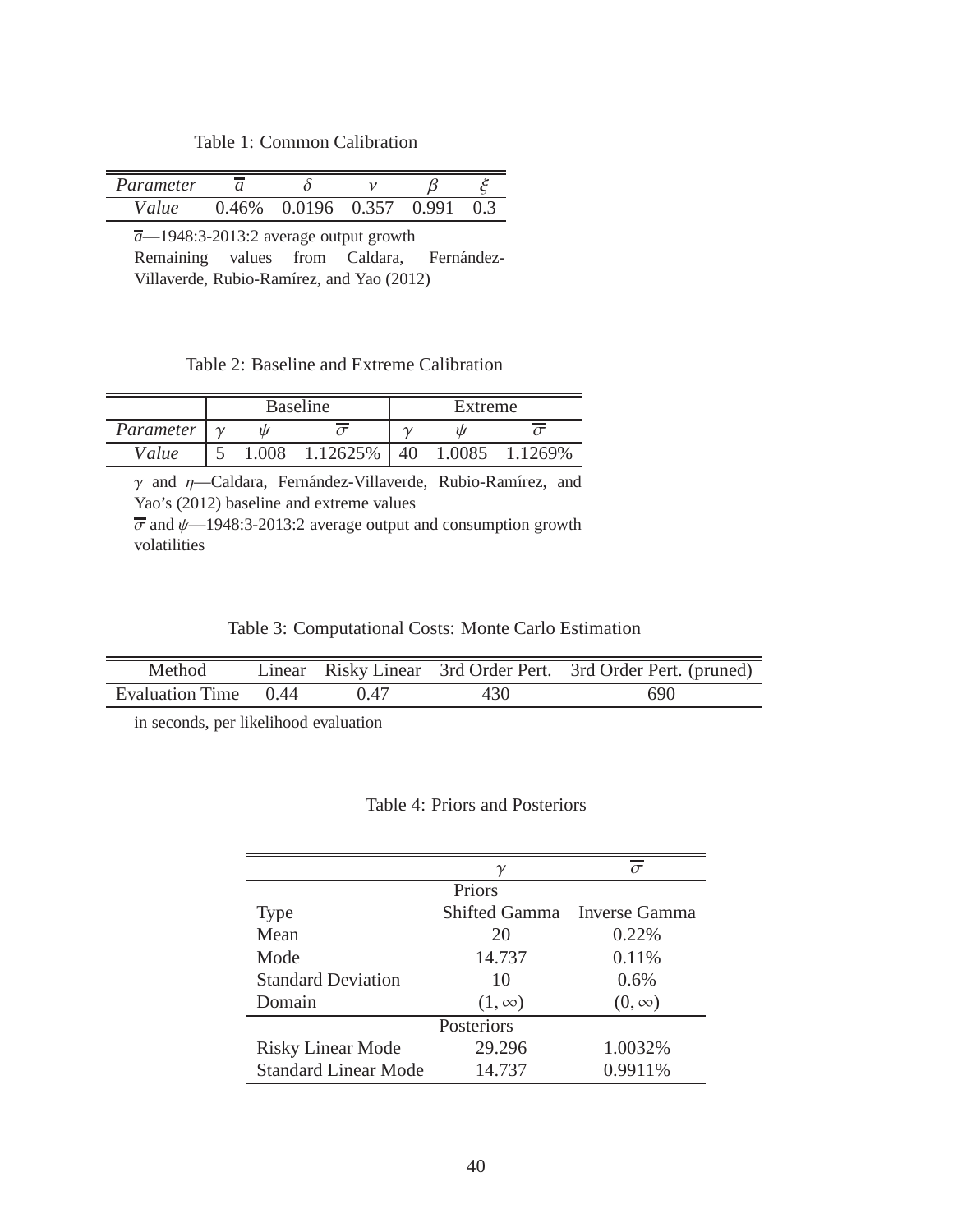<span id="page-41-0"></span>

|                      | Empirical |           | <b>Risky Linear</b> |           | <b>Standard Linear</b> |        |
|----------------------|-----------|-----------|---------------------|-----------|------------------------|--------|
| Return               | Mean      | Std. Dev. | Mean                | Std. Dev. |                        |        |
| $r^{\overline{k}}$   | 2.14      | 8.25      | 0.5003              | 0.0801    | 0.5502                 | 0.0758 |
| $r^f$                | 0.26      | 0.62      | 0.4980              | 0.0767    | 0.5502                 | 0.0726 |
| $r^k - r^f$          | 1.88      | 8.25      | 0.0023              | 0.0212    | 0.000                  | 0.0217 |
| Market Price of Risk | 0.2283    |           | 0.2004              |           | 0.1049                 |        |
| Sharpe Ratio         |           |           | 0.1072              |           | 0.0000                 |        |

Table 5: Asset Return Properties

All returns are measured as real quarterly percentage returns.

A description of the post war US data used for the empirical values can be found in appendix [A.8.](#page-38-1)

<span id="page-41-1"></span>The model based numbers were derived using the posterior mode from the risky linear model, see table [4](#page-40-3)

| Variable            |         | Std. Dev. | Relative  |          | Autocorrelations |          | Cross Corr.       |
|---------------------|---------|-----------|-----------|----------|------------------|----------|-------------------|
|                     | Mean    |           | Std. Dev. |          | 2                | 3        | $w\Delta \ln Y_t$ |
| $\Delta$ ln $Y_t$   | 0.458   | 0.988     | 1.000     | 0.381    | 0.266            | 0.046    | 1.000             |
| $\Delta$ ln $C_t$   | 0.497   | 0.565     | 0.572     | 0.257    | 0.205            | 0.074    | 0.531             |
| $\Delta$ ln $I_t$   | 0.420   | 2.527     | 2.558     | 0.335    | 0.249            | 0.043    | 0.662             |
| $\Delta$ ln $N_t$   | 0.328   | 1.188     | 1.202     | $-0.020$ | $-0.010$         | $-0.008$ | 0.388             |
| $\ln N_t$           | 119.993 | 2.786     | 2.820     | 0.999    | 0.998            | 0.997    | $-0.141$          |
| $\ln C_t - \ln Y_t$ |         | 5.956     | 6.029     | 0.990    | 0.979            | 0.965    | $-0.173$          |
| $\ln I_t - \ln Y_t$ |         | 7.328     | 7.418     | 0.962    | 0.911            | 0.843    | 0.129             |

Table 6: Business Cycle Data, 1948:2-2013:2

<span id="page-41-2"></span>All data was retrieved from the Federal Reserve Economic Data (FRED) database of the Federal Reserve Bank of St. Louis.

| Variable<br>Mean    |          | Std. Dev. | Relative  | Autocorrelations | Cross Corr. |           |                   |
|---------------------|----------|-----------|-----------|------------------|-------------|-----------|-------------------|
|                     |          |           | Std. Dev. |                  | 2           | 3         | $w\Delta \ln Y_t$ |
| $\Delta$ ln $Y_t$   | 0.46     | 0.863     | 1.000     | 0.0083           | 0.0080      | 0.0078    | 1.000             |
| $\Delta$ ln $C_t$   | 0.46     | 0.515     | 0.596     | 0.0665           | 0.0641      | 0.0619    | 0.992             |
| $\Delta$ ln $I_t$   | 0.46     | 1.712     | 1.983     | $-0.0156$        | $-0.0150$   | $-0.0145$ | 0.996             |
| $\Delta$ ln $N_t$   | $\Omega$ | 0.231     | 0.268     | $-0.0237$        | $-0.0229$   | $-0.0221$ | 0.984             |
| $\ln N_t$           | $-1.035$ | 0.864     | 1.001     | 0.9643           | 0.9303      | 0.8980    | 0.308             |
| $\ln C_t - \ln Y_t$ |          | 1.341     | 1.553     | 0.9643           | 0.9303      | 0.8980    | $-0.308$          |
| $\ln I_t - \ln Y_t$ |          | 3.203     | 3.710     | 0.9643           | 0.9303      | 0.8980    | 0.308             |

Compare with the empirical moments in table [6.](#page-41-1)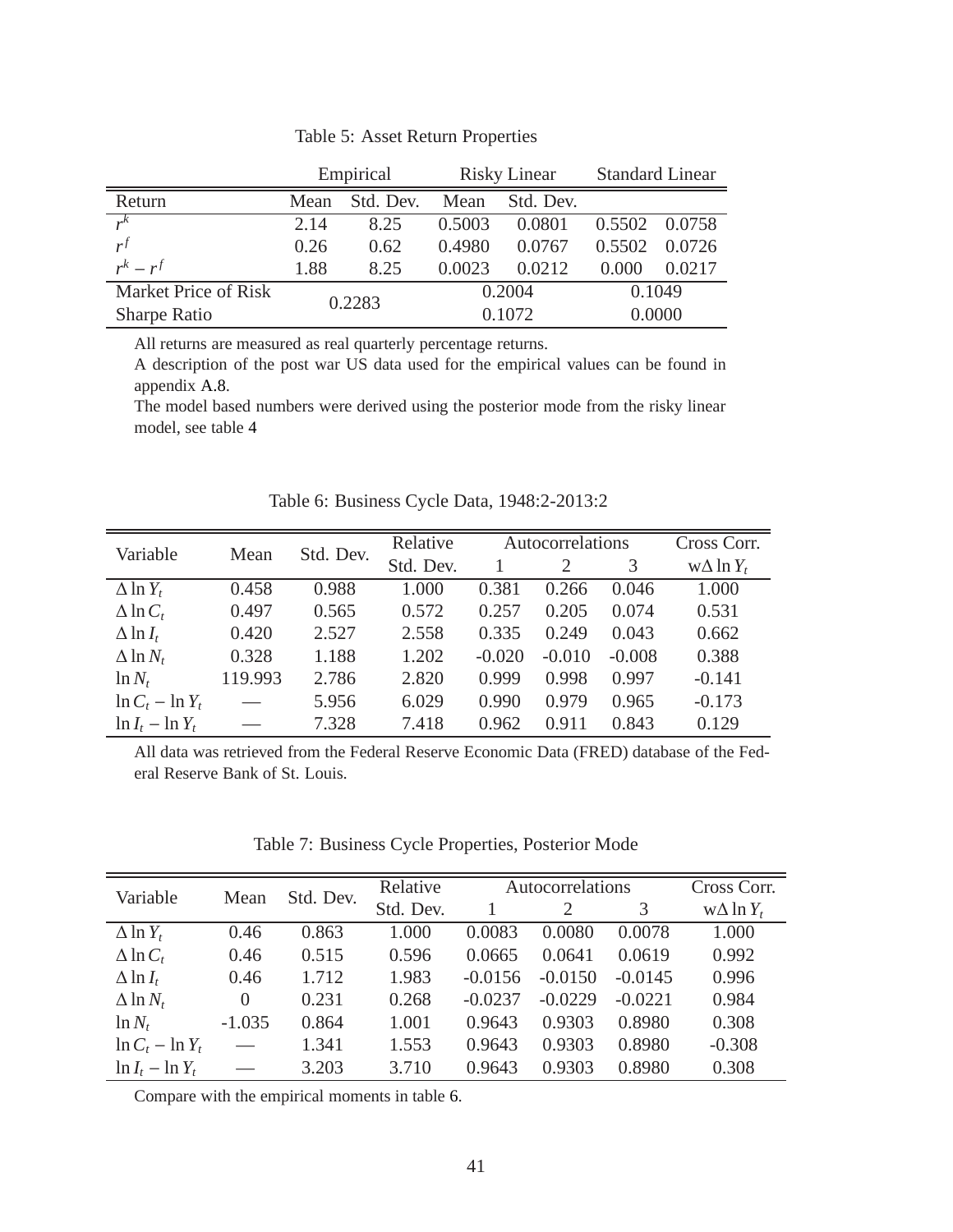<span id="page-42-0"></span>

(b) Extreme Calibration

Figure 1: Euler Equation Errors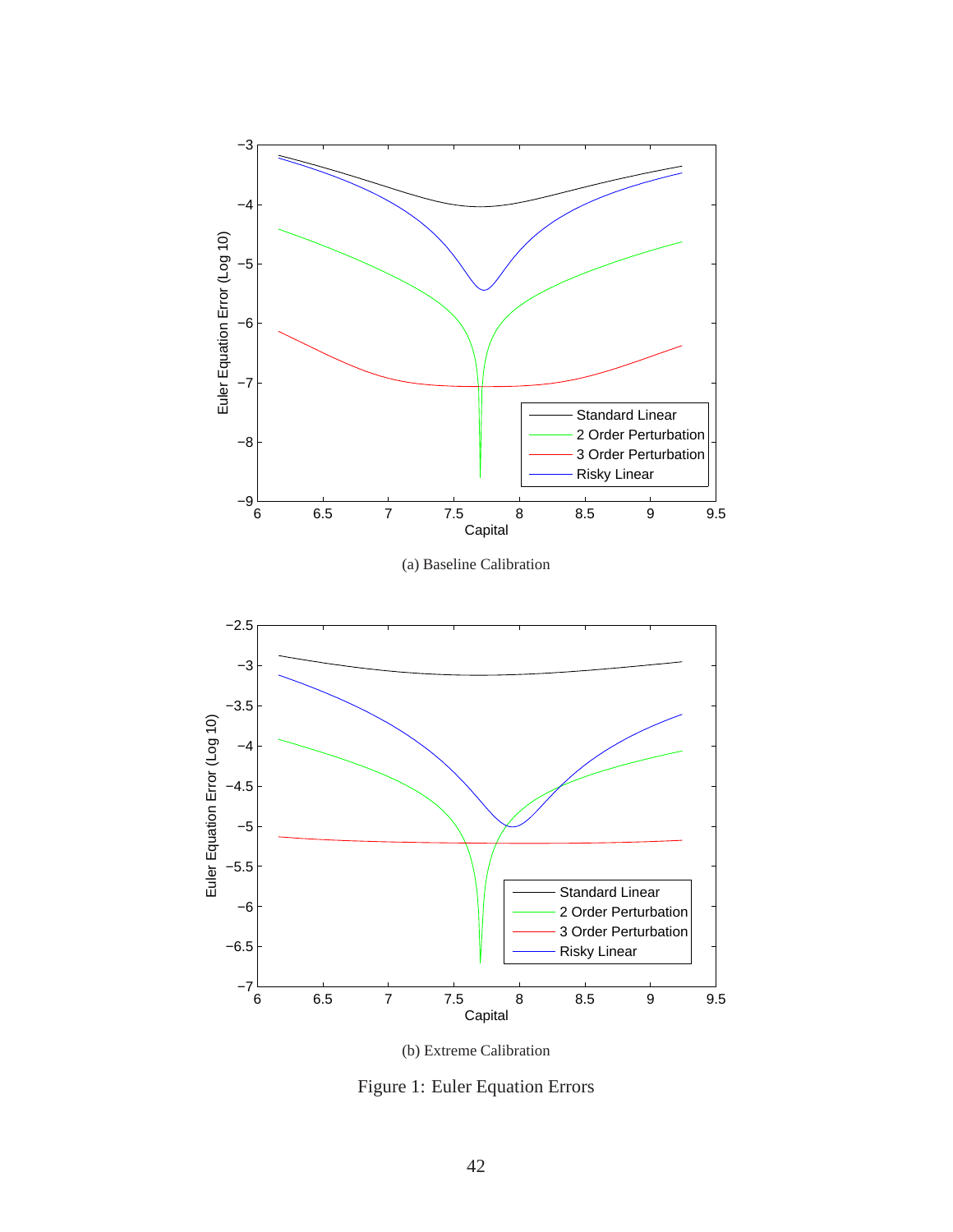<span id="page-43-0"></span>

(b) Asset Pricing Variables

Figure 2: Impulse Response Functions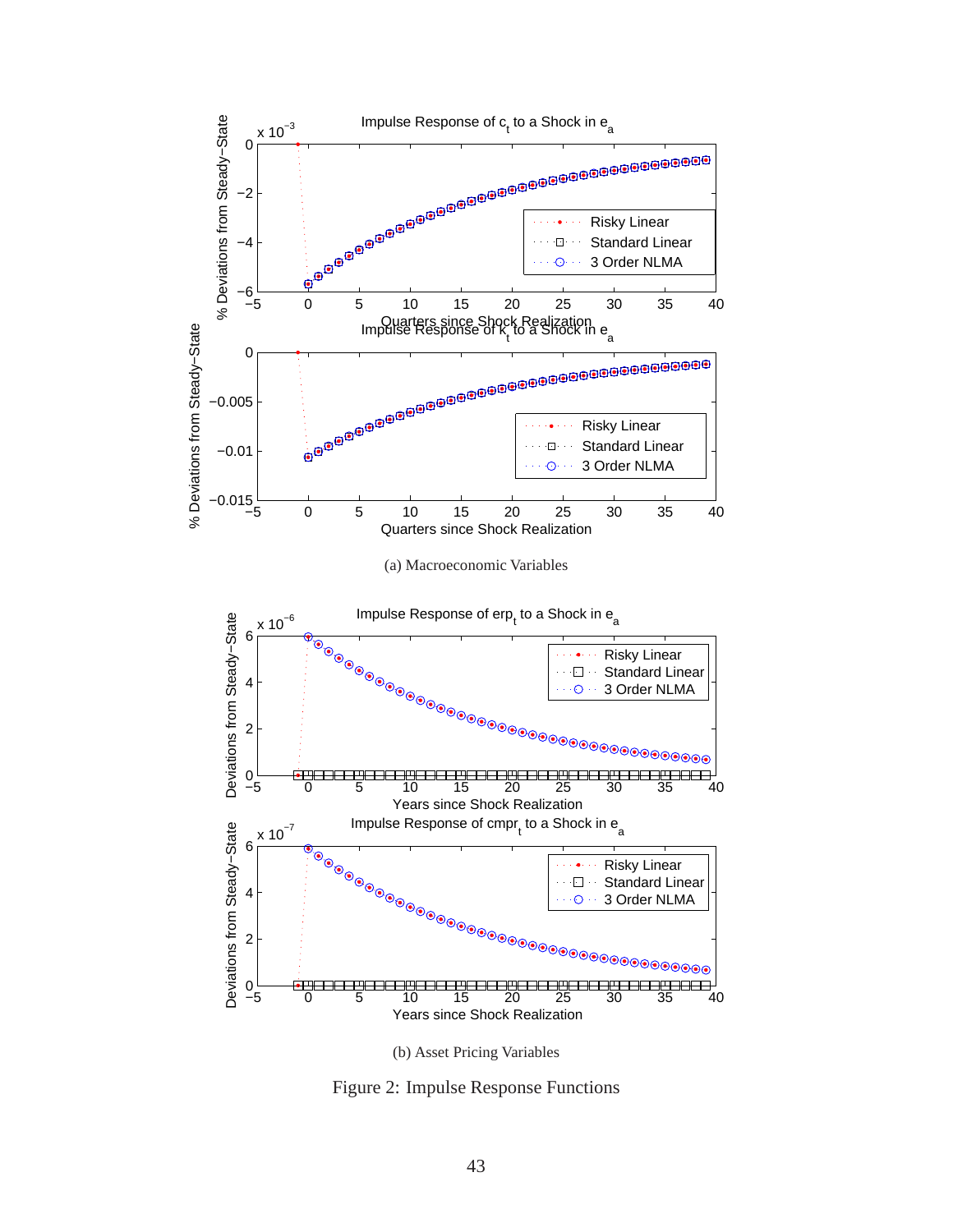<span id="page-44-0"></span>





Figure 3: Likelihood Cuts: Baseline Calibration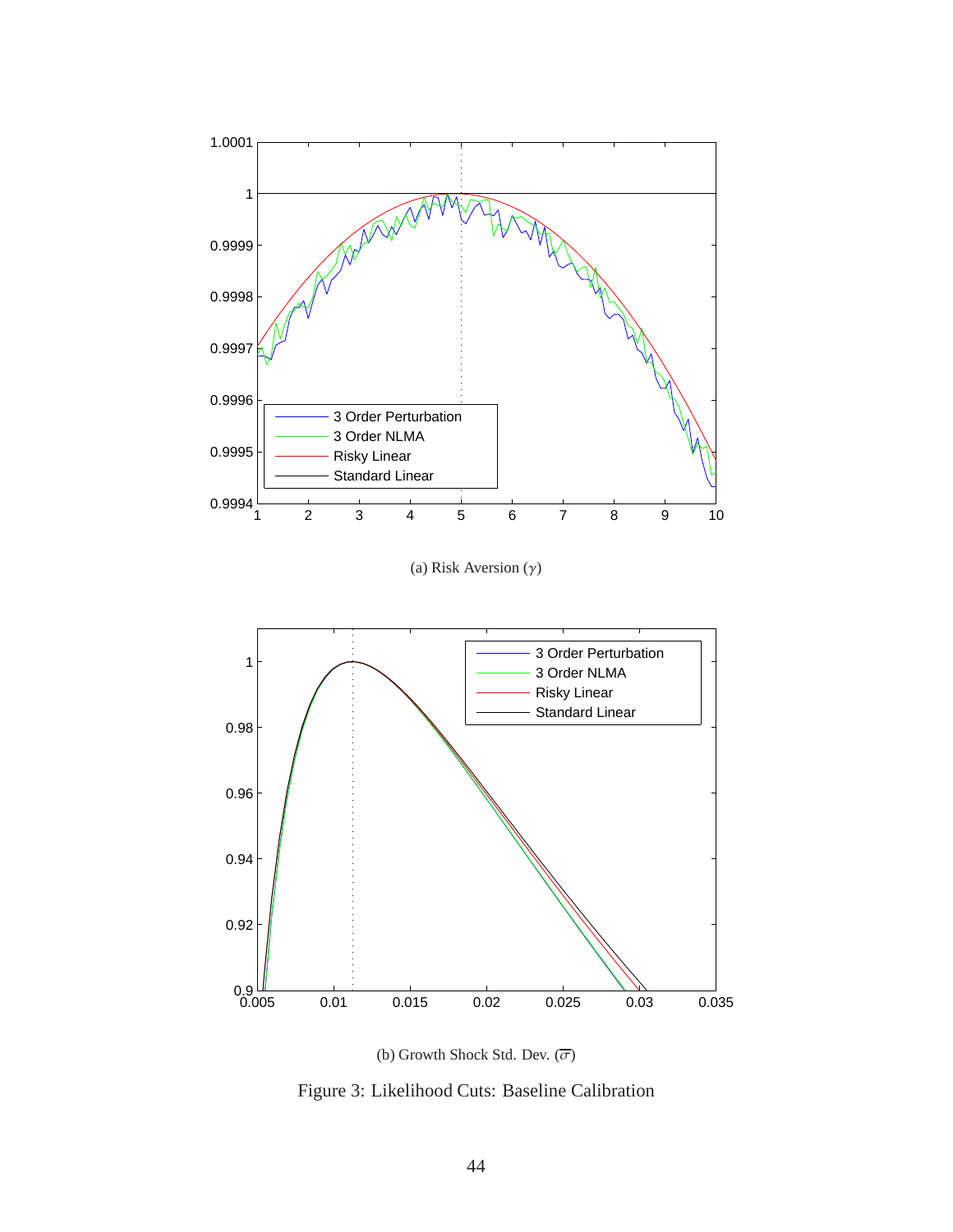<span id="page-45-0"></span>

(a) Risk Aversion  $(\gamma)$ 



(b) Growth Shock Std. Dev.  $(\overline{\sigma})$ 

Figure 4: Likelihood Cuts: Extreme Calibration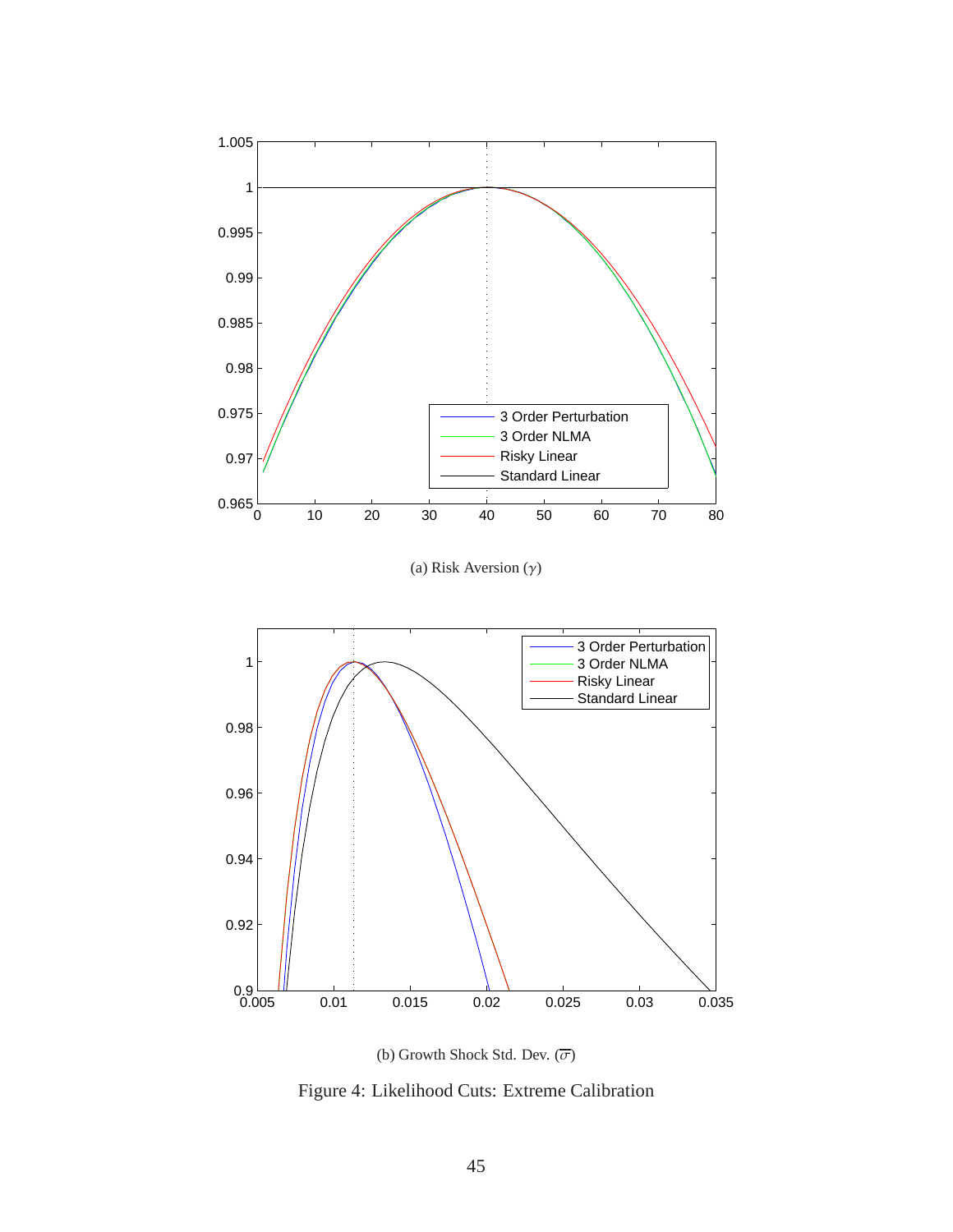<span id="page-46-0"></span>

(b) Growth Shock Std. Dev.  $(\overline{\sigma})$ 

Figure 5: Likelihood Cuts: Baseline Calibration, Data on ∆*Y<sup>t</sup>*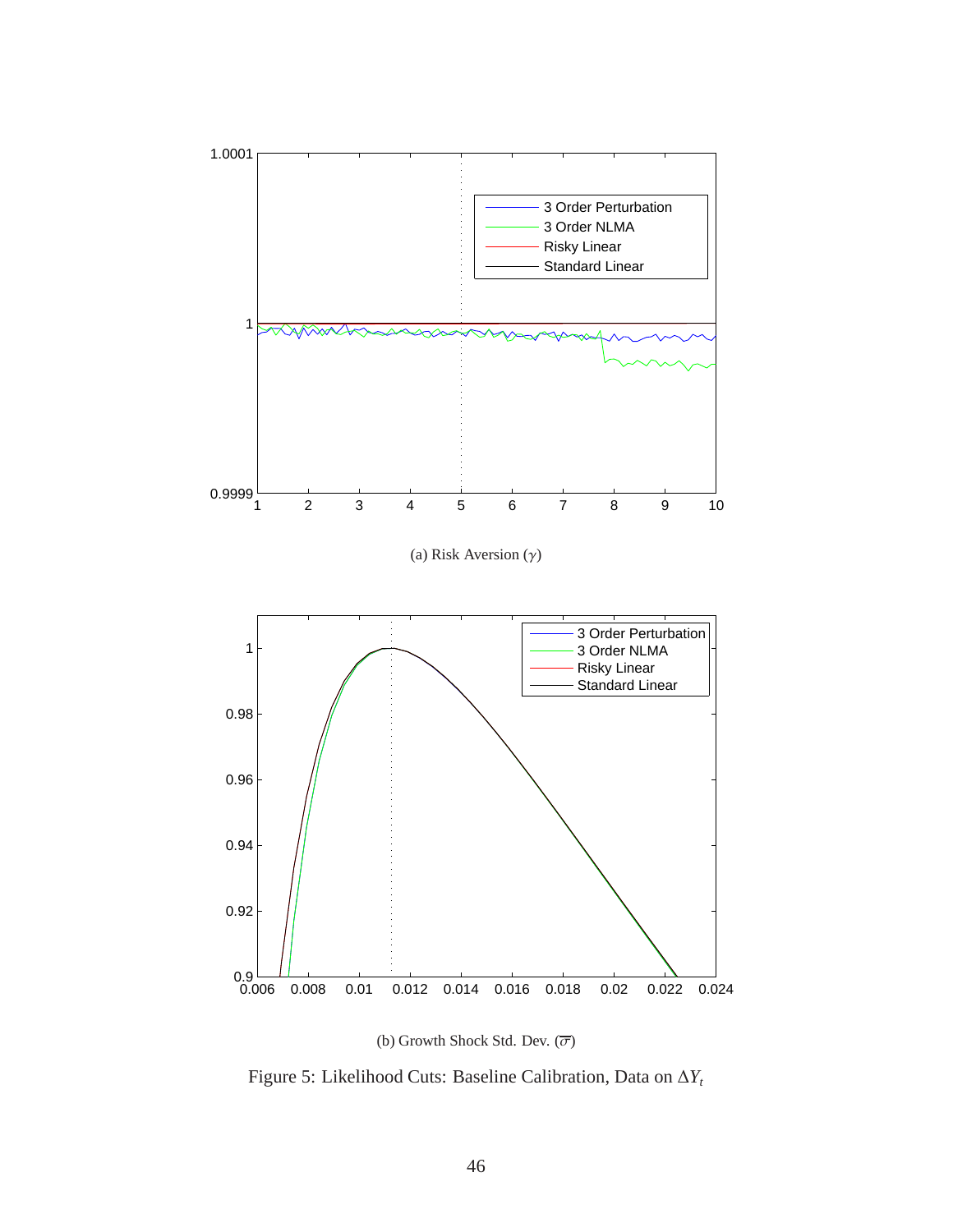<span id="page-47-0"></span>

(b) Growth Shock Std. Dev.  $(\overline{\sigma})$ 

Figure 6: Likelihood Cuts: Baseline Calibration, Data on *rp<sup>t</sup>*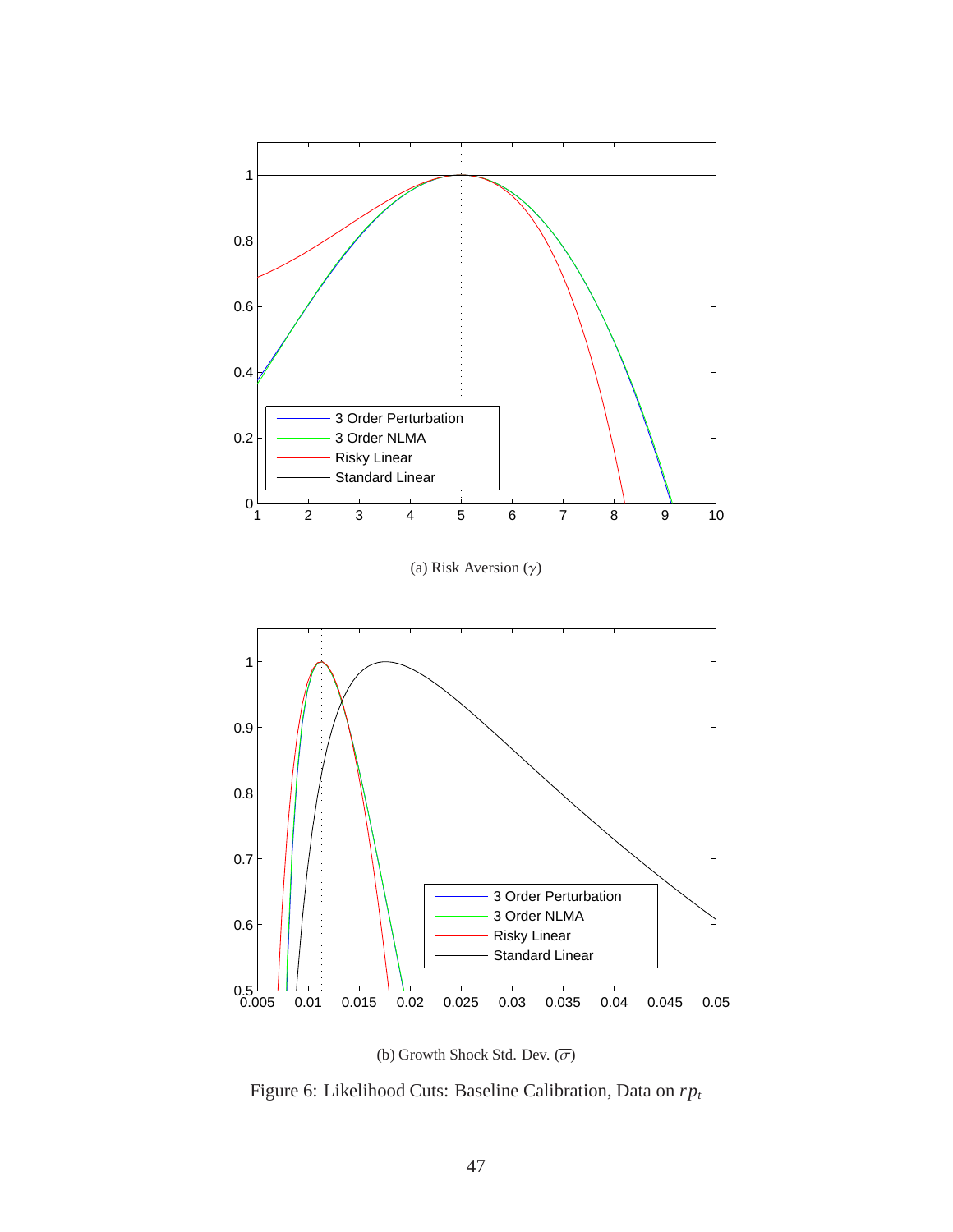<span id="page-48-0"></span>

(a) Posterior



(b) Likelihood

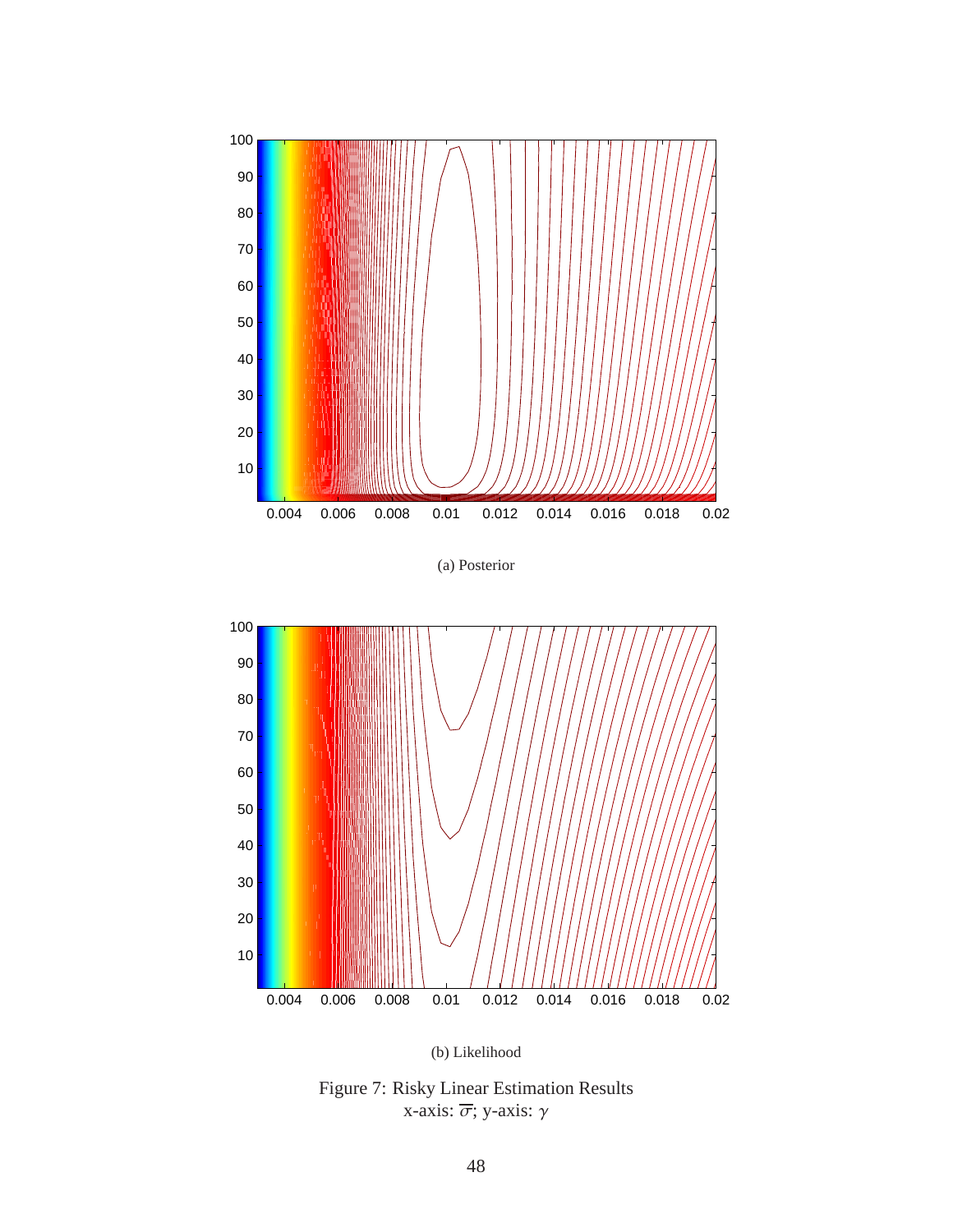

(a) Posterior



(b) Likelihood

Figure 8: Standard Linear Estimation Results x-axis:  $\overline{\sigma}$ ; y-axis: γ